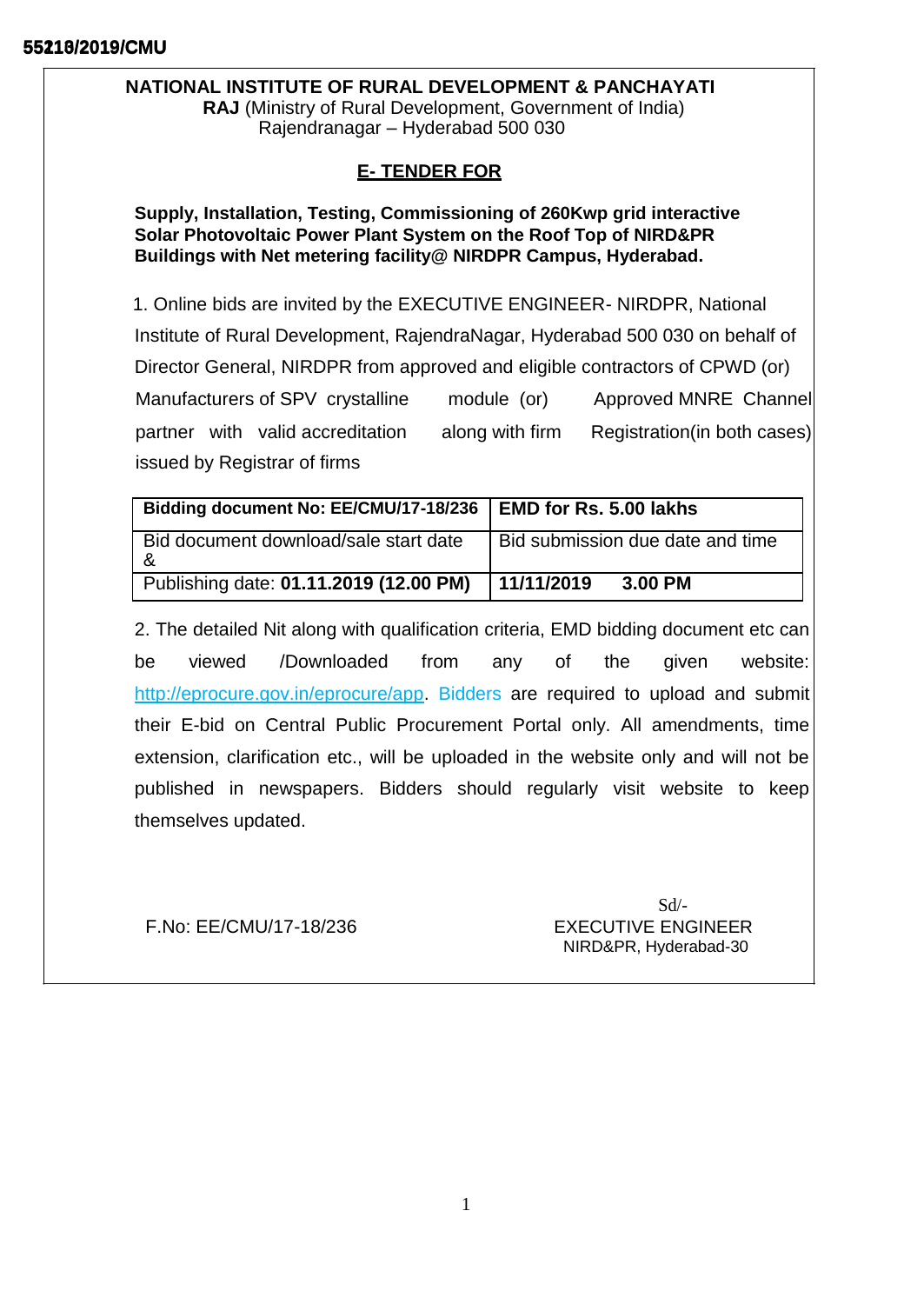## **NATIONAL INSTITUTE OF RURAL DEVELOPMENT & PANCHAYATI**

**RAJ** (Ministry of Rural Development, Government of India) Rajendranagar – Hyderabad 500 030

## **E-Tender for**

**Supply, Installation, Testing, Commissioning of 260Kwp grid interactive Solar Photovoltaic Power Plant System on the Roof Top of NIRD&PR Buildings with Net metering facility@ NIRDPR Campus, Hyderabad.**

Online bids are invited under stage two bid system for the Supply, Installation , of 260 Testing, Commissioning kwp grid interactive Solar Photovoltaic Power Plant with Net System on the Roof Top metering facility of NIRD&PR Buildings ,Hyderabad

**1.** Tender documents may be downloaded from NIRD&PR websit[e](http://eprocure.gov.in/eprocure/app) [http://eprocure.gov.in/eprocure/app. a](http://eprocure.gov.in/eprocure/app)s per the schedule as given in Critical date sheet as under:

| <b>Published date</b>                            | 01/11/2019 | 12.00 PM |
|--------------------------------------------------|------------|----------|
| Bid document download/ sale start<br><b>Date</b> | 01/11/2019 | 12.00 PM |
| <b>Clarification start date</b>                  | 01/11/2019 | 12.00 PM |
| <b>Clarification end date</b>                    | 11/11/2019 | 02.00 PM |
| <b>Bid submission start date</b>                 | 01/11/2019 | 12.00 PM |
| <b>Bid submission end date</b>                   | 11/11/2019 | 03.00 PM |
| <b>Technical Bid opening date</b>                | 13/11/2019 | 03.30 PM |

### **CRITICAL DATE SHEET**

**2.** Bids shall be submitted online only at CPPP website [http://eprocure.gov.in/eprocure/app.](http://eprocure.gov.in/eprocure/app)

**3.** Not more than one tender shall be submitted by one contractor or contractors having business relationship. Under no circumstance will father and his son(s) or other close relations who have business relationship with one another (i.e. when one or more partner(s) / director(s) are common be allowed to tender for the same contract as separate competitors. A breach of this condition will render the tenders of both parties liable to rejection.

**4. Applicant contractor must provide demand draft for Rs. 5.00 lakhs (Rupees Five Lakhs rupees only) (to be purchased on or after publication date of this tender) in favour of NIRD, RajendraNagar, Hyderabad 500 030 and payable at Hyderabad obtained from any Nationalized/ scheduled bank with their application/ downloaded tenders towards Earnest Money Deposit. All applicable bank charges shall be borne by the applicant and he shall not have any claim what so ever on this account on government.**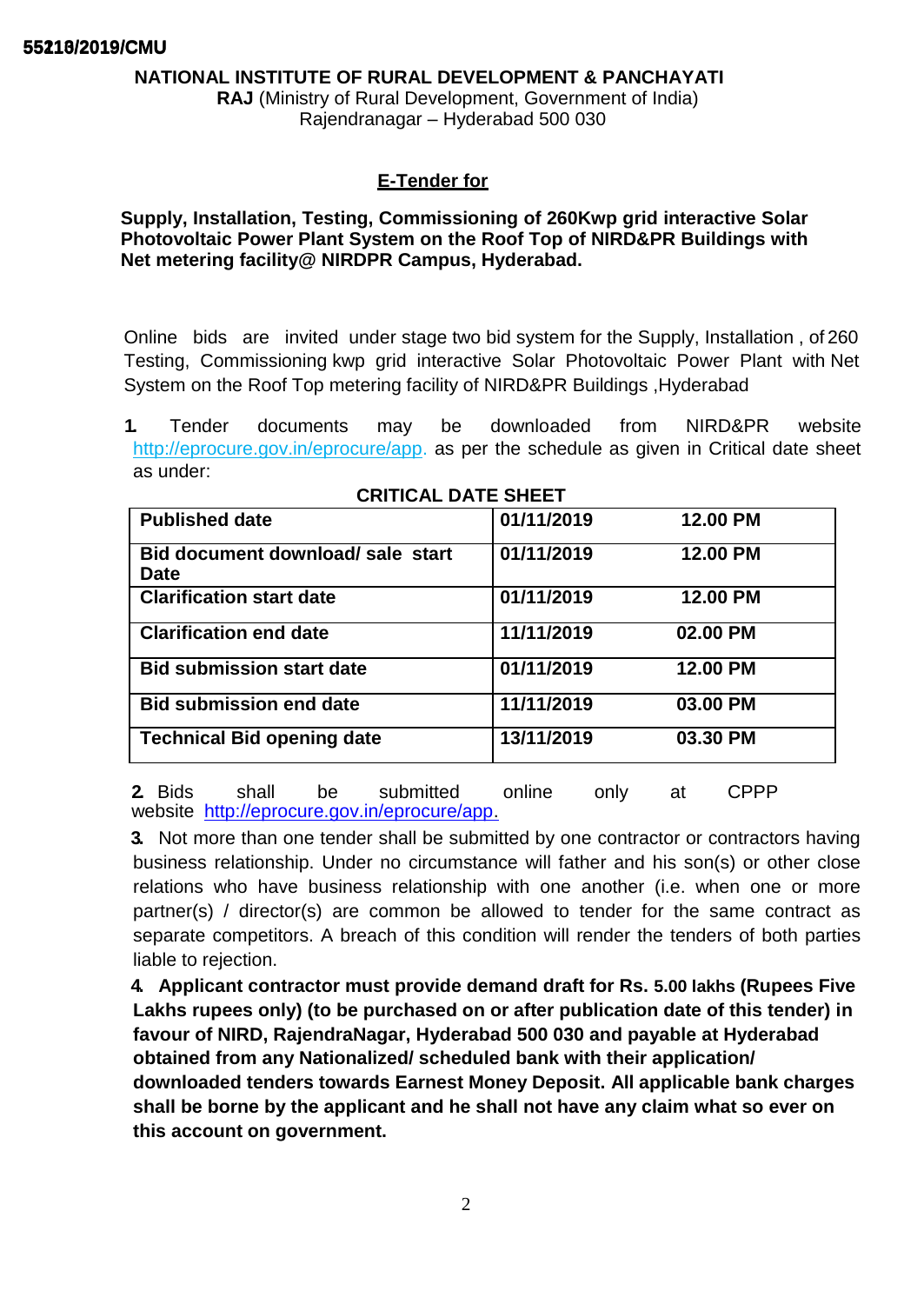**5. The Hard Copy of original instruments i.e. Demand Draft in respect of earnest money deposit, other documents must be delivered to the EXECUTIVE ENGINEER- NIRDPR**/**, NIRD, RajendraNagar, Hyderabad 500 030 on or before bid opening date/ time as mentioned in critical date sheet Tenderer shall likely to be liable for legal action for non-submission of original payment instrument like DD etc. against the submitted bid.**

**6. Bids will be opened online as per date/ time as mentioned in the Notice Inviting Tender at Central Public Procurement Portal (**<http://eprocure.gov.in/eprocure/app>**.) after online opening of Technical-Bid the results of their qualification as well price bid opening will be intimated later.**

# **Submission of Tender:**

The tender shall be submitted online in two parts viz., technical bid and financial bid. The offers submitted by telegram/ Fax/ email shall not be considered. No correspondence will be entertained in this matter.

## **Instructions for Online Bid Submission:**

As per the directives of Department of Expenditure, this tender document has been published on the Central Public Procurement Portal

(UR[Lhttp://eprocure.gov.in/eprocure/app.\).](http://eprocure.gov.in/eprocure/app) The bidders are required to submit soft copies of their bids electronically on the CPP portal, using valid Digital Signature Certificates. The instructions given below are meant to assist the bidders in registering on the CPP Portal, prepare their bids in accordance with the requirements and submitting their bids online on the CPP Portal.

More information useful for submitting online bids on the CPP Portal may be obtained at: [http://eprocure.gov.in/eprocure/app.](http://eprocure.gov.in/eprocure/app)

## **Registration**:

- 1. Bidders are required to enroll on the e-Procurement module of the Central Public Procurement Portal (URL [http://eprocure.gov.in/eprocure/app.\)](http://eprocure.gov.in/eprocure/app) by clicking on the link"**Online Bidder Enrollment**" on the CPP Portal is free of charge.
- 2. As part of the enrolment process, the bidders will be required to choose a unique username and assign a password for their accounts.
- 3. Bidders are advised to register their valid e-mail address and mobile numbers as part of the registration process. These would be used for any communication from the CPP Portal.
- 4. Upon enrolment, the bidders will be required to register their valid Digital Signature Certificate (Class II or Class III Certificates with signing key usage) issued by any Certifying Authority recognized by CCA India (e.g. Sify / TCS /nCode /eMudhra etc.), with their profile.
- 5. Only one valid DSC should be registered by the a bidder. Please note that the bidders are responsible to ensure that they do not lend their DSC"s to others which may lead to misuse.
- 6. Bidder then logs in to the site through the secured log-in by entering their user ID/ password and the password of the DSC/ e-Token.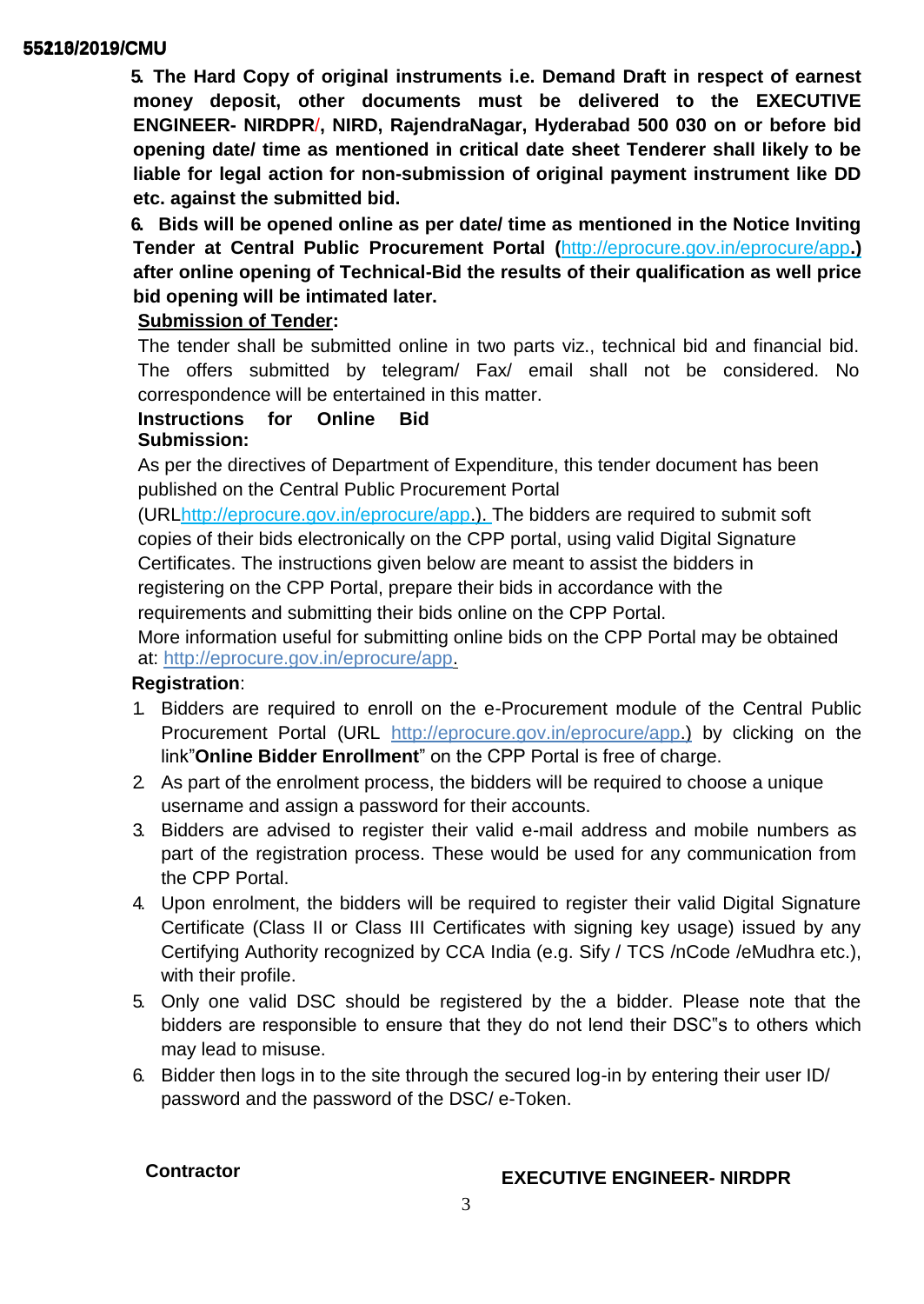## **Searching for Tender Documents:**

1. There are various search options built in the CPP Portal, to facilitate bidders to seach active tenders by several parameters. These parameters could include Tender ID, organization name, location, date value etc. there is also an option of advanced search for tenders wherein the bidders may combine a number of search parameters such as organization name, form of contract, location, date other keywords etc to search for a tender published on the CCP Portal.

2. Once the bidders have selected the tenders they are interested in they may download the required documents / tender schedules. These tenders can be moved to the respective "My Tenders" folder. This would enable the CPP Portal to intimate the bidders through SMS / e-mail in case there is any corrigendum issued to the tender document.

3. The bidder should make a note of the unique Tender ID assigned to each tender, in case they want to obtain any clarification / help from the helpdesk

## **Preparation of Bids**

1. Bidder should take into account any corrigendum published on the tender document before submitting their bids.

2. Please go through the tender advertisement and the tender document carefully to understand the documents required to be submitted as part of the bid. Please note the number of covers in which the bid documents have to be submitted, the number of documents – including the names and content of each of the document that need to be submitted. Any deviations from these may lead to rejection of the bid.

3. Bidder, in advance should get ready the bid documents to be submitted as indicated in the tender document/ schedule and generally, they can be in PDF/ XLS / RAR / DWF formats. Bid documents may be scanned with 100 dpi with black and white option.

4. To avoid the time and effort required in uploading the same set of standard documents which are required to be submitted as a part of every bid, a provision of uploading such standard documents (i.e. PAN Card copy, annual reports, auditor certificates etc) has been provided to the bidders. Bidders can use "My Space" area available to them to upload such documents. These documents may be directly submitted from the "My Spare" area while submitting a bid, and need not be uploaded again and again. This will lead to a reduction in the time required for bid submission process

## **Submission of Bids:**

1. Bidder should log into the site well in advance for bid submission so that he / she upload the bid in time i.e. on or before the bid submission time. Bidder will be responsible for any delay due to other issues.

2. The bidder has to digitally sign and upload the required bid documents one by one as indicated in the tender document.

3. Bidder as to select the payment option as "offline" to pay the tender fee / EMD as applicable and enter details of the instrument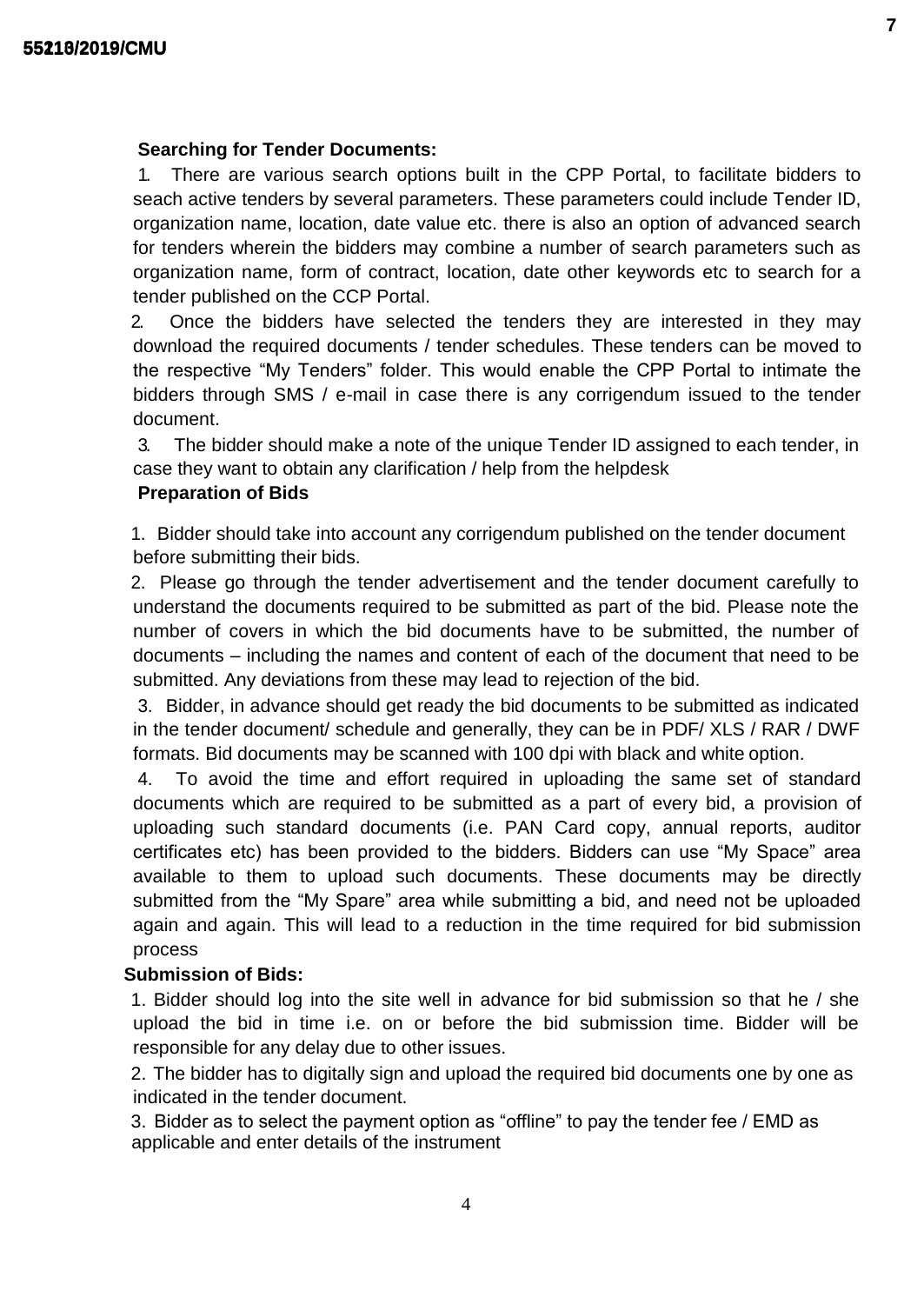# **Contractor EXECUTIVE ENGINEER- NIRDPR**

- 4. Bidder should prepare the EMD as per the instructions specified in the tender document. The original should be posted/ couriered/ given in person to the Tender Processing section, latest by the last date of bid submission. The details of the DD/ any other accepted instrument, physically sent, should tally with the details available in the scanned copy and the data entered during bid submission time. Otherwise the uploaded bid will be rejected.
- 5. A standard price bid format has been provided with the tender document to be filled by all the bidders. Bidders are requested to note that they should necessarily submit their financial bids in the format provided and no other format is acceptable. Bidders are required to download the file and quote the amount on hard copy. Once the details have been completed, the bidder should submit it online in form of soft copy, if the file is found to be modified by the bidder, the bid will be rejected.
- 6. The server time (which is displayed on the bidders dashboard) will be considered as the standard time for referencing the deadlines for submission of the bids by the bidders, opening of bids etc. The bidders should flow this time during bid submission.
- 7. All the documents being submitted by the bidders would be encrypted using PKI encryption techniques to ensure the secrecy of the data. The data entered cannot be viewed by unauthorized persons until the time of bid opening. The confidentially of the bids is maintained using the secured Socket Layer 128 bit encryption technology. Data storage encryption of sensitive field is done.
- 8. The uploaded tender documents become readable only after the tender opening by the authorized bid openers.
- 9. Upon the successful and timely submission of bids, the portal will give a successful bid submission message and a bid summary will be displayed with the bid no and the data and time of the bid with all other relevant details.
- 10.The bid summary has to be printed and kept at an acknowledgement of the submission of the bid opening meetings.

## **Assistance to Bidders:**

- **1.** Any queries relating to the tender document and the terms and conditions contained therein should be addressed to the Tender Inviting Authority for a tender or the relevant contact person contact details for tender related queries: Executive Engineer CMU.,NIRD&PR in office hours from 10:30 am to 5:30 pm on PH:040-24008555 ,Hyderabad.
- **2.** Any queries relating to the process of online bid submission or queries relating to CPP Portal in general may be directed to the 24 x 7 CPP Portal Helpdesk. The contact number for the helpdesk is 1800 233 73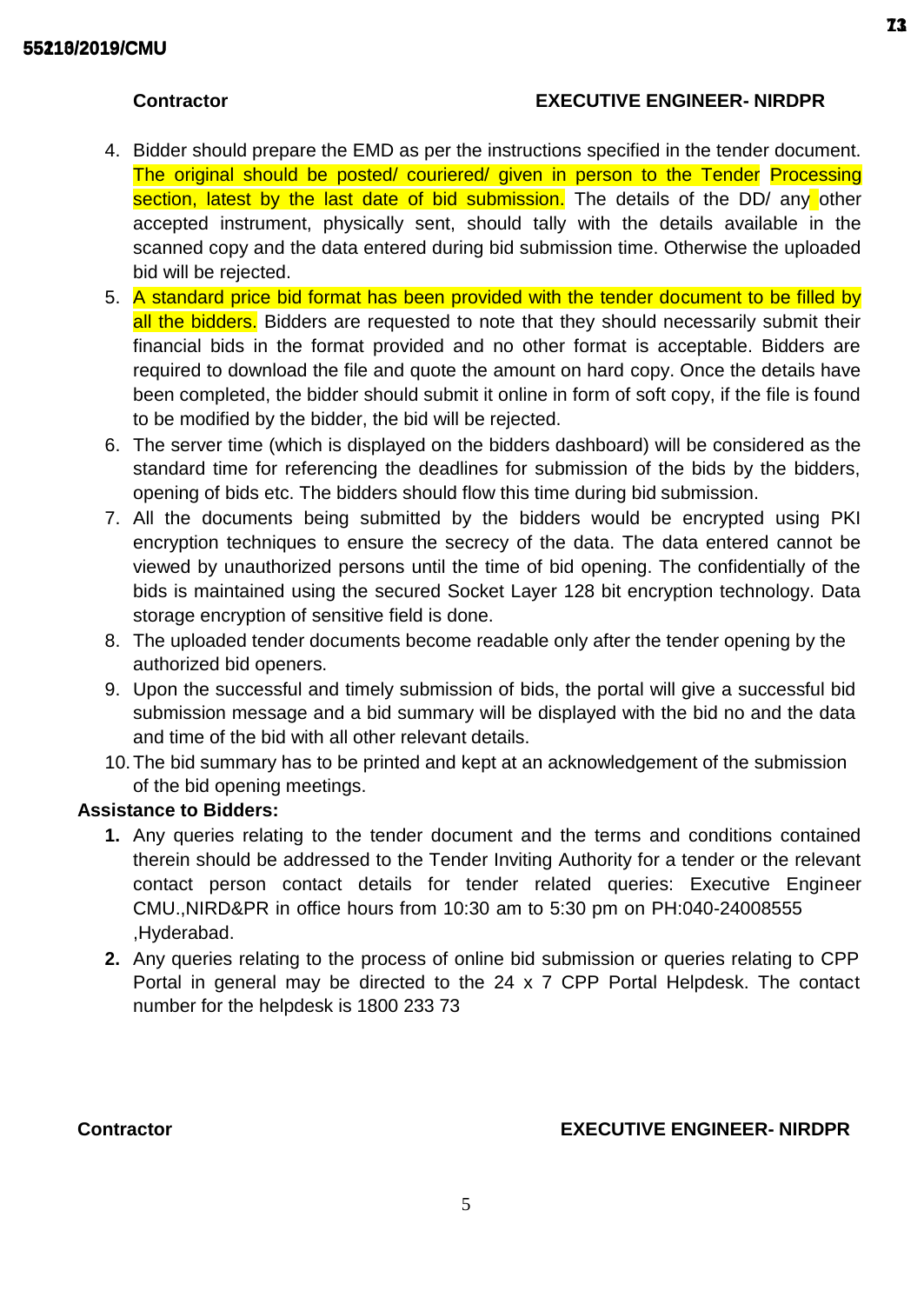# **Part 1 : (Technical Bid)**

st The following documents are to be furnished by the Contactor in 1 Cover as per the tender document.

Scanned copies of the following

- **1.** i. Scanned Copy Of approved and eligible contractors of CPWD/ Manufacturers of SPV crystalline module and having facilities and capacity and procedures including quality control who must have designed. manufactured and type tested and supplied 1 MW such modules (or)
	- ii. Approved MNRE Channel partner with valid accreditation along with firm Registration(in both cases) issued by Registrar of firms

**2.** Scanned Copy Of Bidders must submit the organization chart of the company clearly showing the details of Technical Personnel, Installation, Commissioning & COM capability, training set up etc

- **3.** Scanned Copy Of The bidder should have experience of operation and maintenance of solar power stations cumulative capacity of 500 kW in India (Supported by client"s AMC orders/ performance certificates .with Satisfactorily completed as prime contractor in similar nature of Three works of value not less 1.00 crore and Two works of value not less1.50 crore One work of value not less 2.00 crore in last five financial year and submit a Certificate it has to be issued by Engineer-in-Charge of Government Department / undertaking not below the rank of EXECUTIVE ENGINEER or equivalent and counter signed by the rank of Superintending Engineer or equivalent and attested by Gazetted Officer . Sub Contractors / GPA holders experience shall not be taken in to account
- **4.** Scanned Copy of Availability of key personnel in statement VI.
- **5.** Scanned Copy of Information regarding any litigation, with Government during

the last five years, in which the Tenderer is involved in (Statement - VII)

**Contractor** EXECUTIVE ENGINEER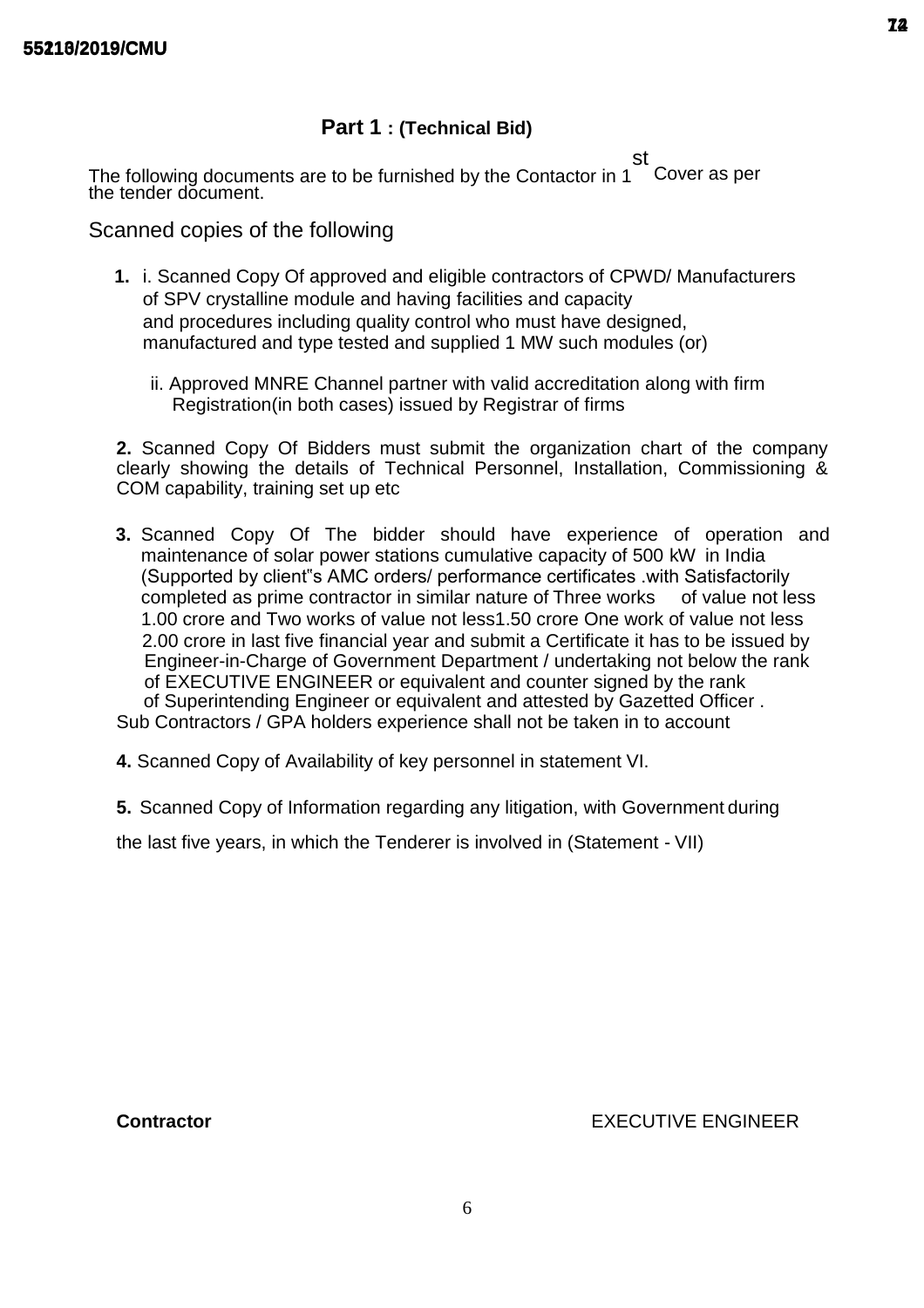**6.** Scanned Copy Of The tenderers shall be required to furnish **Checklist and declaration in**

**Online** starting that the soft copies uploaded by them are genuine. Any incorrectness / deviations noticed will be viewed seriously and apart from cancelling the work duly forfeiting the EMD, Criminal action will be initiated including suspension of business

**7.** Scanned Copy Of The bidder should produce the copy of Service Tax registration along with bid.To be attested by Gazetted officer

- **8.** Scanned Copy Of Income Tax/ Pan card
- **9.** Scanned Copy Of TIN No. Certificate/GST Registration

**10.** Scanned Copy Of The Demand Draft for Rs.5.00 lakhs towards Earnest Money Deposit (EMD).

**11.** Scanned copies of experience certificates issued by previous clients. (Optional) The original demand draft towards Earnest Money Deposit and hard copy of the

above documents should be submitted on or before bid submission closing date and time to **Executive Engineer, NIRD&PR, Hyderabad.**

**12.** BID CAPACITY: The tenderer who meets the above qualification criteria and whose available bid capacity is more than ECV value will be qualified for opening of price bid. i.e 2AN-B>ECV Available bid capacity : 2AN-B where as "A" = Annual turn over in any one financial year during the last five financial years (updated to current price level) will be considered."B"= Updated value (at current price level) of all Existing commitments i.,e ongoing works, Works likely to be awarded , works to be executed during the next 12 Months (Period of completion for which the tenders are invited.) "N" = No. of years prescribed for completion of work for which tender are invited (Period of completion / 12 Months).

**13.** Scanned Copy Of Annual turnover certificate issued by Executive Authority or certified by CA alongWith Saral form and , Profit & Loss Account in any one financial year during theLast five financial years . To be attested by Gazetted Officer

**14.** Scanned Copy Of CERTIFICATES IN SUPPORT OF EXISTING COMMITMENTS. To be attested by

Gazetted Officer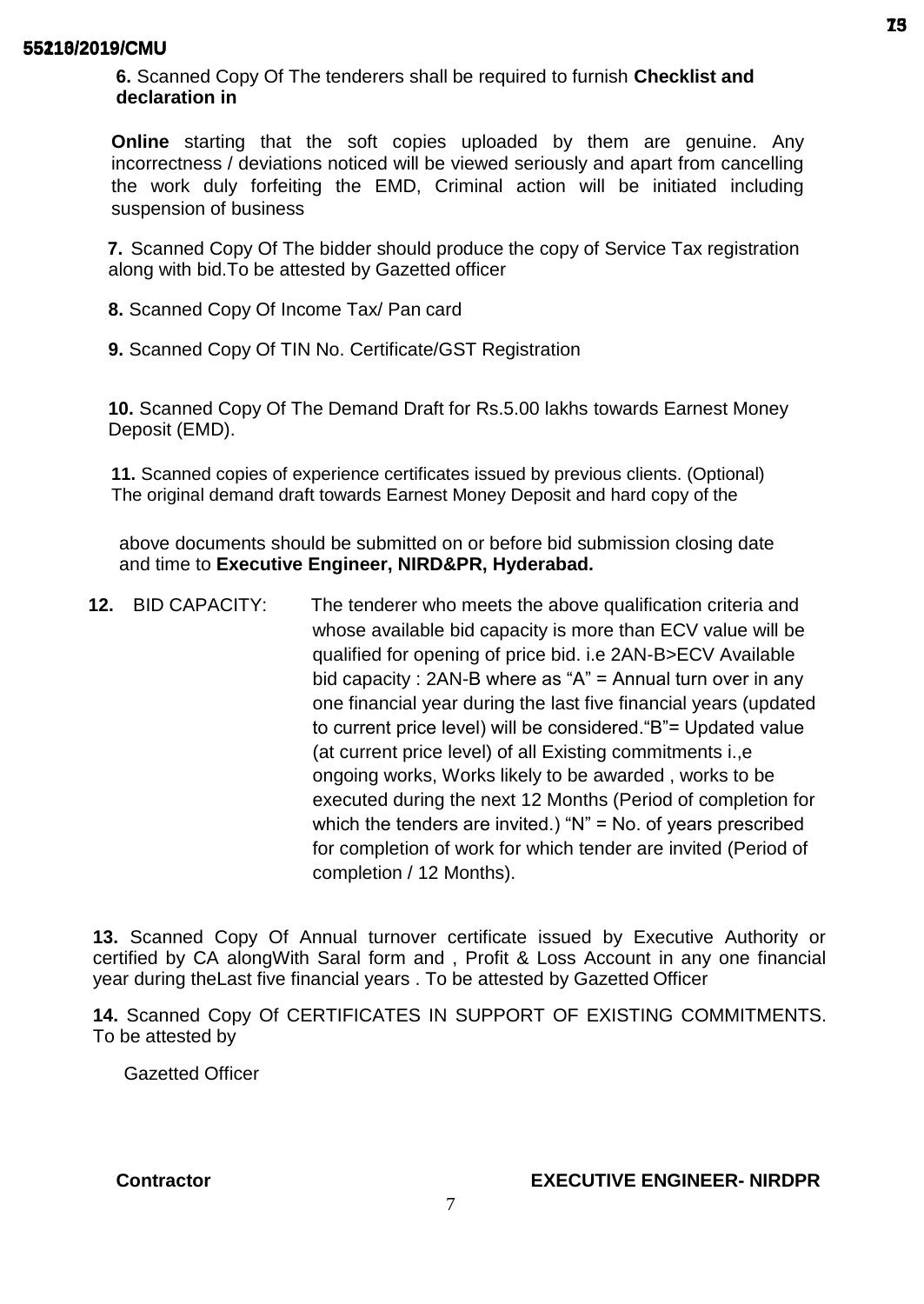## **SCHEDULED OF QUANTITIES**

# **Name of work: Supply, Installation , Testing, Commissioning of 260Kwp grid interactive Solar Photovoltaic Power Plant System on the Roof Top of NIRD&PR Buildings with Net metering facility@ NIRDPRCampus,Hyderabad**

## **1. Name of**

a) Give brief description and : location of work: **Supply,Installation, Testing, Commissioning of 260Kwp grid interactive Solar Photovoltaic Power Plant System with Net metering facility on the Roof Top of NIRD&PR Buildings ,Hyderabad**.

- **b) ECV put to tender : Rs. 1.38 crores**
- **c) Period of completion** : **4 months**
- d) Details of provisions included in the ECV put to Tender
	- (i) LA & LI at: Not applicable
	- (ii) Seigniorage charges: Not Applicable
	- (iii) Store shed: Nil
	- (iv) Bore wells: Nil
- e) Reimbursable Provisions. **Technical Personnel :**

The EXECUTIVE ENGINEER- NIRDPR NIRD, Hyderabad invites tenders for the above work vide

# **NIT NO. Dated :**

To pay EMD in the shape of Demand Draft only for **Rs. 5.00 lakhs** issued by any Nationalised Bank/Scheduled Commercial bank in favour NRD **Hyderabad** to be valid for 3 months from the date of NIT along with bid and the Performance guarantee of 5% of tendered value and Security Deposit of 5% will be deducted from the successful bidder.

The tenderer shall invariably furnish the original DD towards EMD to the tender inviting authority at the time of concluding agreement either personally or through courier or by post and the receipt of the same within the stipulated time shall be the responsibility of the bidder. Department will not take any responsibility for any delay or non-receipt.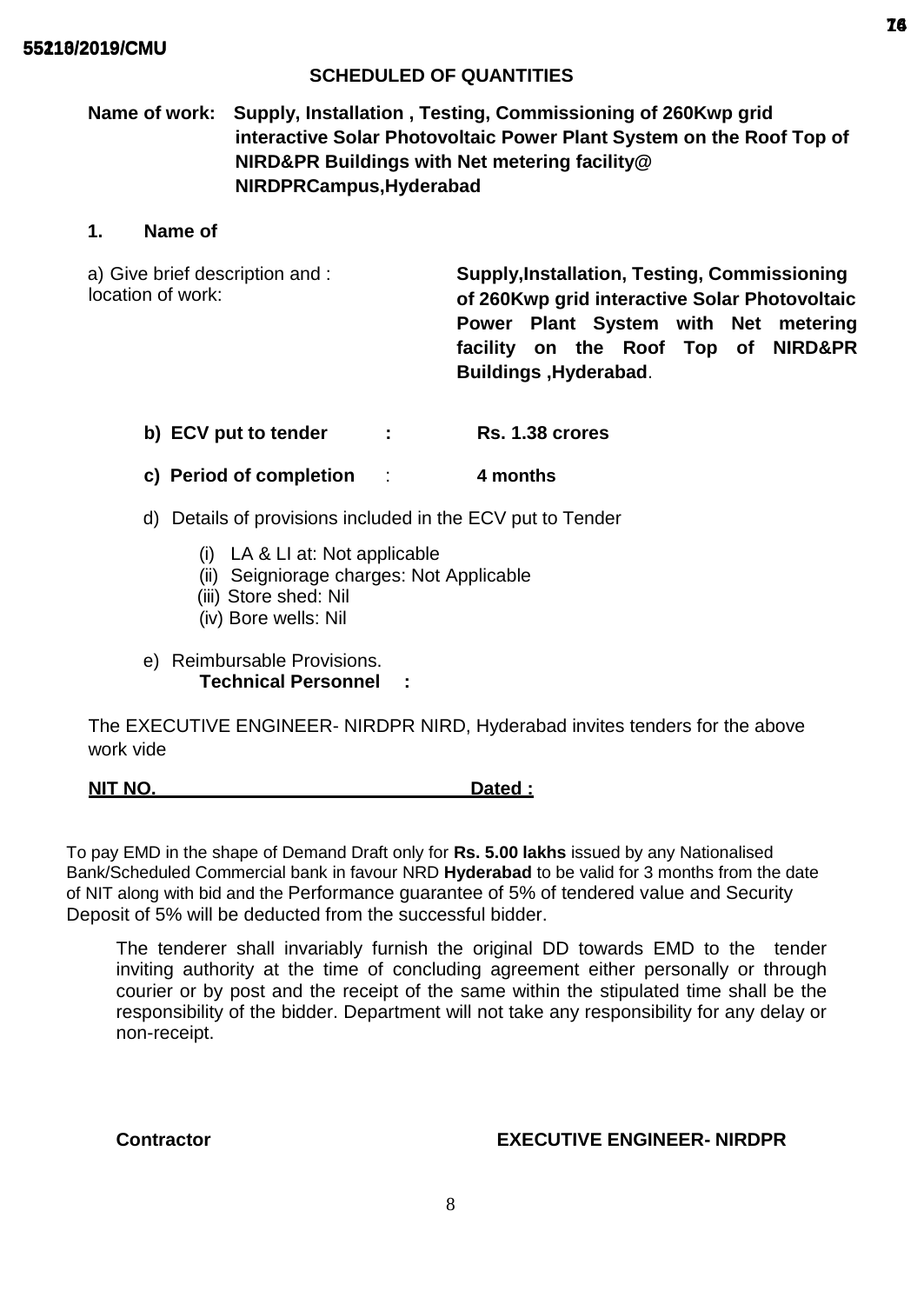- 1.1 The successful tenderer is expected to complete the work within the time period specified in the NIT.
- 1.2 The successful (L1) tenderer shall furnish the original hard copies of all the documents / certificates / statements uploaded by them before concluding the Agreement.

# **2. Firms Eligible to Tender:**

- 2.1 The Firms who
	- i) Possess the valid registration in the class and category mentioned in the NIT and satisfy all the conditions therein.
	- ii) Are not blacklisted or debarred or suspended by the Government for whatever the reason, prohibiting them not to continue in the contracting business.
	- iii) Have complied with the eligibility criteria specified in the NIT are the eligible tenderers.

# **2.2 Firms Ineligible to Tender:**

- i) A retired officer of the Govt. of AP/Telangana and any other states of India or Govt. of India executing works is disqualified from tendering for a period of two years from the date of retirement without the prior permission of the Government.
- ii) The Tenderer who has employed any retired officer as mentioned above shall be considered as an ineligible tenderer.
- iii) The contractor himself or any of his employees is found to be Gazetted Officer who retired from Government Service and had not obtained permission from the Government for accepting the contractor"s employment within a period of 2 years from the date of his retirement.
- iv) The Contractor or any of his employees is found at any time after award of contract, to be such a person who had not obtained the permission of the Government as aforesaid before submission of the tender or engagement in the Contractor"s service.
- v) Contractor shall not be eligible to tender for works in the division / circle where any of his near relatives are employed in the rank of Assistant Engineer or Assistant EXECUTIVE ENGINEER and above on the Engineering side and Divisional Accounts Officer and above on the administrative side. The Contractor shall intimate the names of persons who are working with him in any capacity or are subsequently employed. He shall also furnish a list of Gazetted /Non-Gazetted, State Government Employees related to him. Failure to furnish such information tenderer is liable to be removed from the list of approved contractors and his contract is liable for cancellation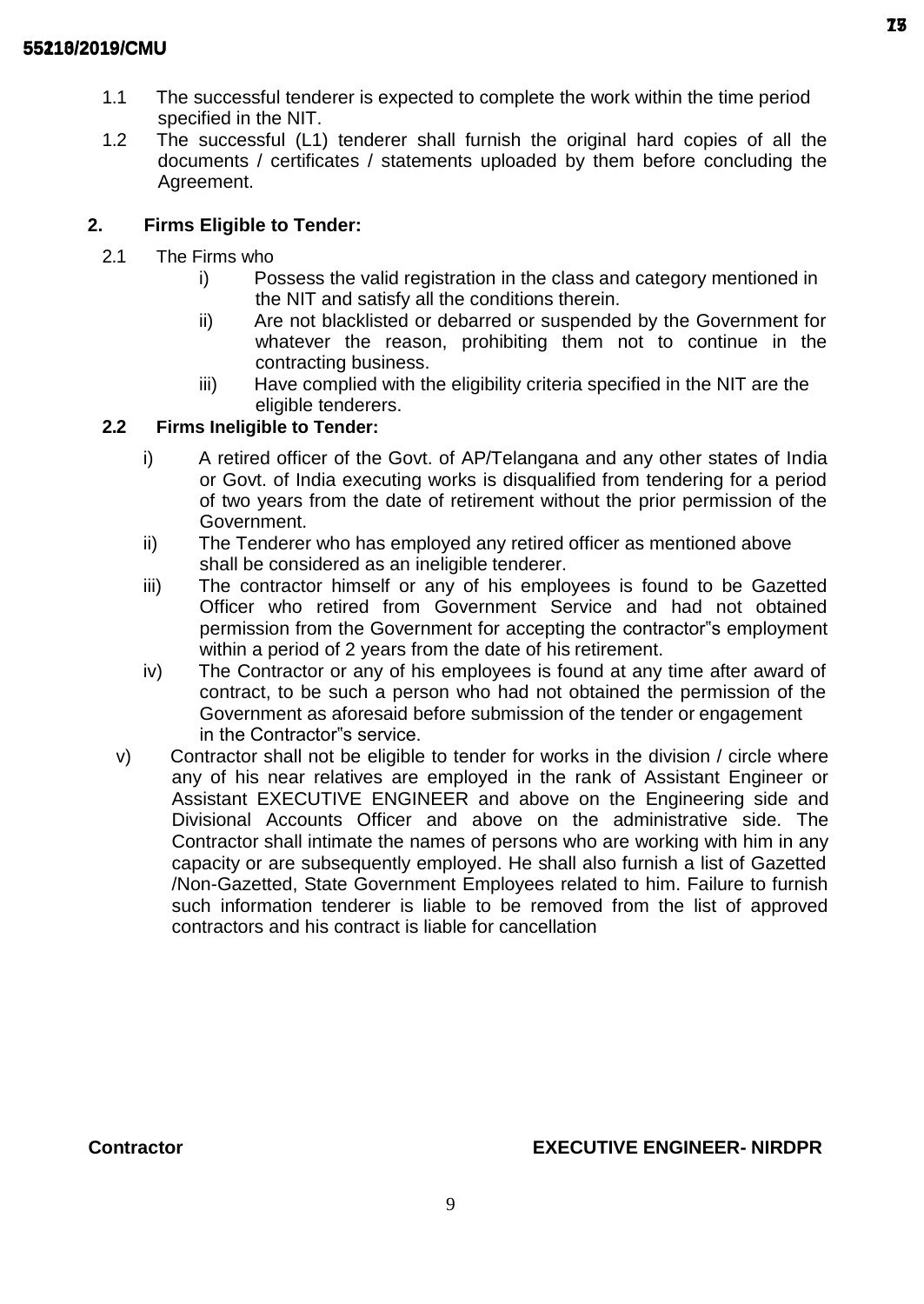## **Note: Near relatives include**

- 1. Sons, step sons, daughters, and step daughters.
- 2. Son-in-law, and daughter-in-law.
- 3. Brother-in-law, and sister-in-law.
- 4. Brothers and Sisters.
- 5. Father and Mother.
- 6. Wife / Husband.
- 7. Father-in-law and Mother-in-law
- 8. Nephews, nieces, uncle and aunts
- 9. Cousins and
- 10. Any person residing with or dependent on the contractor.

## **C to G --- Deleted**

h) Availability of key personnel for administration / site management and execution viz., technical personnel required for the work (Statement VI)

**Contractor EXECUTIVE ENGINEER- NIRDPR**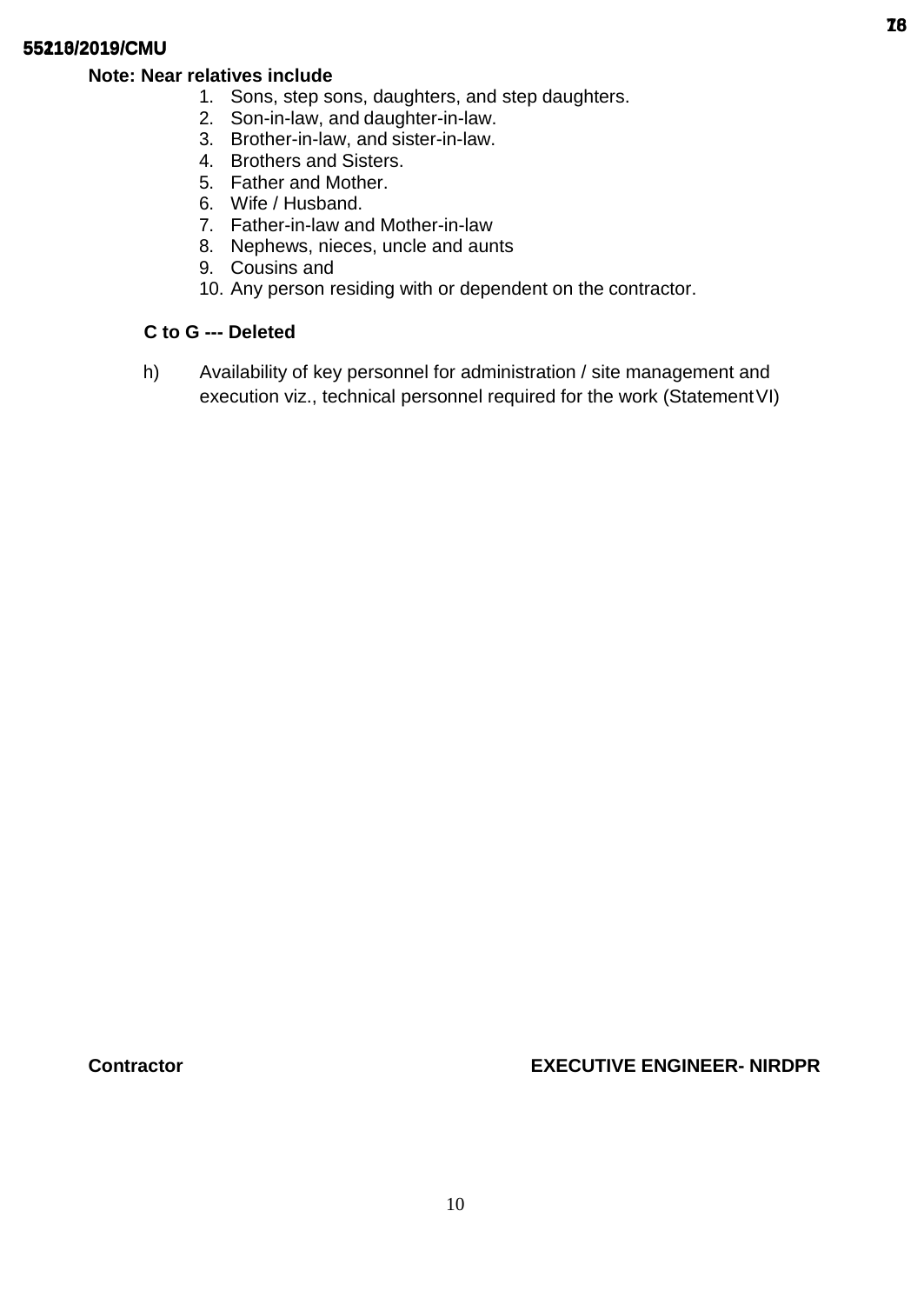- i) Information regarding any litigation, with Government during the last five years, in which the Tenderer is involved in (Statement - VII)
- j) **-----Deleted -----**
- k) The proposed methodology and program of construction, backed with equipment planning and deployment, duly supported with broad calculations, justifying their capability of execution and completion of the work as per technical specifications within the stipulated period of completion as per milestones.
- l) The particulars of quality control testing Lab owned, OR tie up with established quality control testing laboratories.
- 2.3 Tenders from Joint Ventures are not acceptable unless specifically stated otherwise.

## **2.4 QUALIFICATION CRITERIA FOR OPENING OF THE BID.**

**a)** i. approved and eligible contractors of CPWD**/** Manufacturers of SPV crystalline module and having facilities and capacity and procedures including quality control who must have designed, manufactured and type tested and supplied 1 MW such modules. (or)

ii. Approved MNRE Channel partner with valid accreditation along with firm Registration(in both cases) issued by Registrar of firms.

- **b)** Bidders must submit the organization chart of the company clearly showing the details of Technical Personnel, Installation, Commissioning & COM capability, training set up etc.
- **c)** The bidder shall be an established agency having adequate experience in executing similar grid supported solar power projects in India on turnkey basis in the last Five years. (Evidence supported by Purchase Orders and Project completion certificates).
- **d)** e bidder should have experience of having set-up at least 0.5 MW solar power plants
- **e)** The bidder should be a manufacturer of SPV systems OR having an established tie up with a PV system manufacturing company for the past three years having capacity of manufacturing PV modules not less than 2 MWp ( Supported by OEM certificates).

The bidder should have experience of operation and maintenance of solar power stations cumulative capacity of 500 kW in India (Supported by client"s AMC orders/performance certificates).

- **f)** To furnish copy of PAN card. To be attested by Gazetted officer.
- **g** Copy of latest income tax returns for the assessment year 2016-2017 submitted along with proof of receipt. To be attested by Gazetted officer.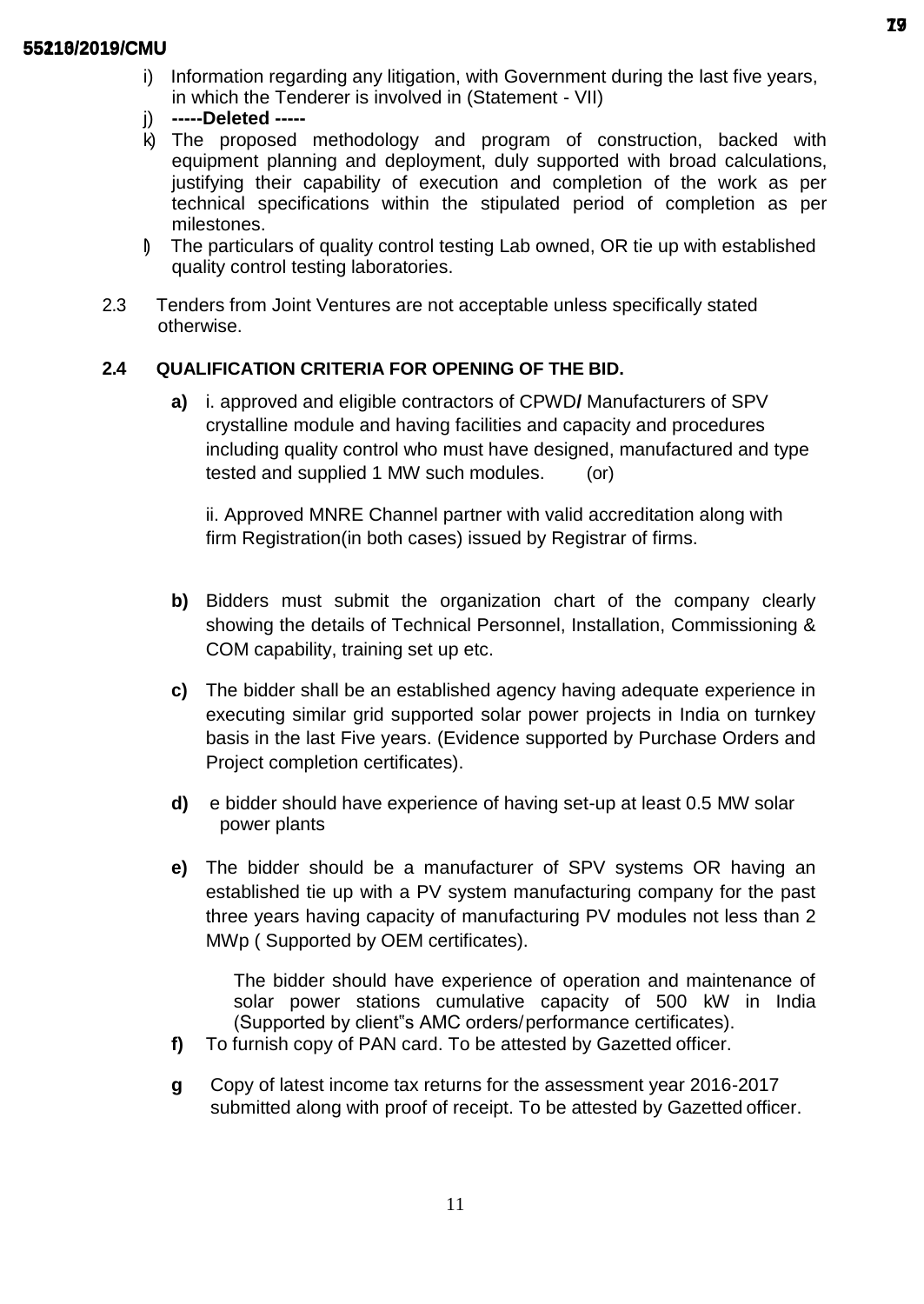- **h)** The bidder should produce the copy of G S T registration with commercial tax department along with bid. To b e attested by Gazetted officer.
- **i)** The bidder should produce the Latest GST Clearance Certificate (OR) Latest Monthly Return for GST. To be attested by Gazetted officer.
- **j)** Availability of key personnel in statement VI.
- **k)** Information regarding any litigation, with Government during the last five years, in which the Tenderer is involved in (Statement - VII)
- **l)** The tenderers shall be required to furnish **Checklist and declaration in online** stating that the soft copies uploaded by them are genuine. Any incorrectness / deviations noticed will be viewed seriously and apart from cancelling the work duly forfeiting the EMD, Criminal action will be initiated including suspension of business
- **m)** The tenders will be opened by the EXECUTIVE ENGINEER- NIRDPR NIRD, Hyderabad or his nominee at his office in the presence of tenderers / or their authorised representatives, on the date mentioned above

**n)**

The bidder should produce the copy of Service tax registration with along with bid. To be attested by Gazetted officer.

## **o) Experience** :

- **i)** Satisfactorily completed as prime contractor in similar nature of Three works of value not less 1.00 crore and Two works of value not less1.50 crore One work of value not less 2.00 crore in last five financial year and submit a Certificate it has to be issued by Engineer-in-Charge of Government Department / undertaking not below the rank of EXECUTIVE ENGINEER or equivalent and counter signed by the rank of Superintending Engineer or equivalent and attested by Gazetted Officer .Sub Contractors / GPA holders experience shall not be taken in to account
- **ii**) The firm must have designed ,manufactured, tested, supplied, erected, commissioned minimum plant capacity of **0.5 MW** (Cumulative over the period of last three years) in the range of 10 KW and above and which is / are in successful operation on the date of bid opening . The Copies of PO"s and satisfactory report from pervious installations in support of the same must be attached and has to be attested by Gazetted Officer .Sub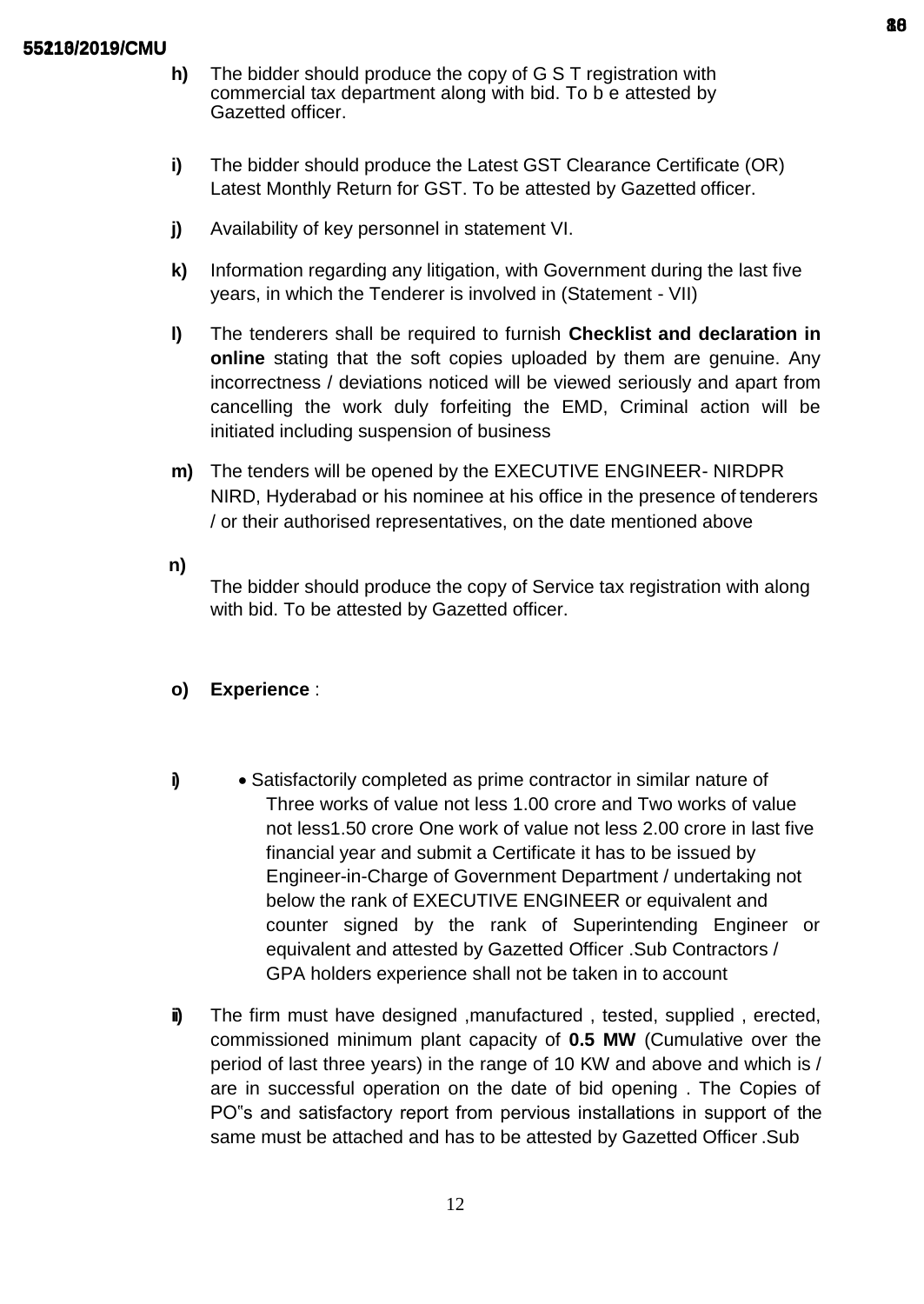Contractors / GPA holders experience shall not be taken in to account

- **iii)** The firm must have set up at least one solar power plant of 10KW or above capacity in the premises of reputed Government building like Secretariat, State Assemblies, Raj Bhavans , Rashtrapathi Bhavan, Parliament House, State or central universities and such other government buildings. The copy of brief write-up backed with adequate data , explaining the available capacity and experience (both technical and commercial ) for the manufacture and supply of the required system and equipment within the specified time of completion after meeting all their current commitments)
- **iv)** The bidder should have experience of operation and maintenance of solar power stations cumulative capacity of 500 KW in India (Supported by client"s AMC orders/ performance certificates)
- **s)** Annual turnover certificate issued by Executive Authority or certified by CA along with Saral form and , Profit & Loss Account in any one financial year during the last five financial years . To be attested by Gazetted **Officer**
- **t)** CERTIFICATES IN SUPPORT OF EXISTING COMMITMENTS. To be attested by Gazetted Officer

If any Successful bidder fails to submit the original DD towards EMD within the stipulated time, the tenderer will be suspended/disqualified from participating in the tenders on "e-procurement platform for a period of 3 Years from the date of bid submission. The suspension of tenderer shall be automatically enforced by the e-procurement system." as per the guidelines in vogue GO Ms No 174 I&CAD (PW. Reforms) Department dated 1.09.2008.

## *No relaxation will be given to any of the qualification criteria.*

2.5 Even though the tenderers meet the above qualifying criteria, they are liable to be disqualified / debarred / suspended / blacklisted if they have 

Furnished false / fabricated particulars in the forms, statements and /annexures submitted in proof of the qualification requirements and/or

Not turned up for entering into agreement, when called upon. 

Record of poor progress such as abandoning the work, not properly completing the contract, inordinate delays in completion, litigation history or financial failures etc. and/or

Participated in the previous bidding for the same work and had quoted unreasonably high tender percentage and

Even while execution of the work, if found that the work was awarded to the Contractor based on false / fake certificates of experience, the Contractor will be blacklisted and work will be taken over invoking clause 61 of PS to APSS.

2.6 deleted.

 $\blacksquare$ 

П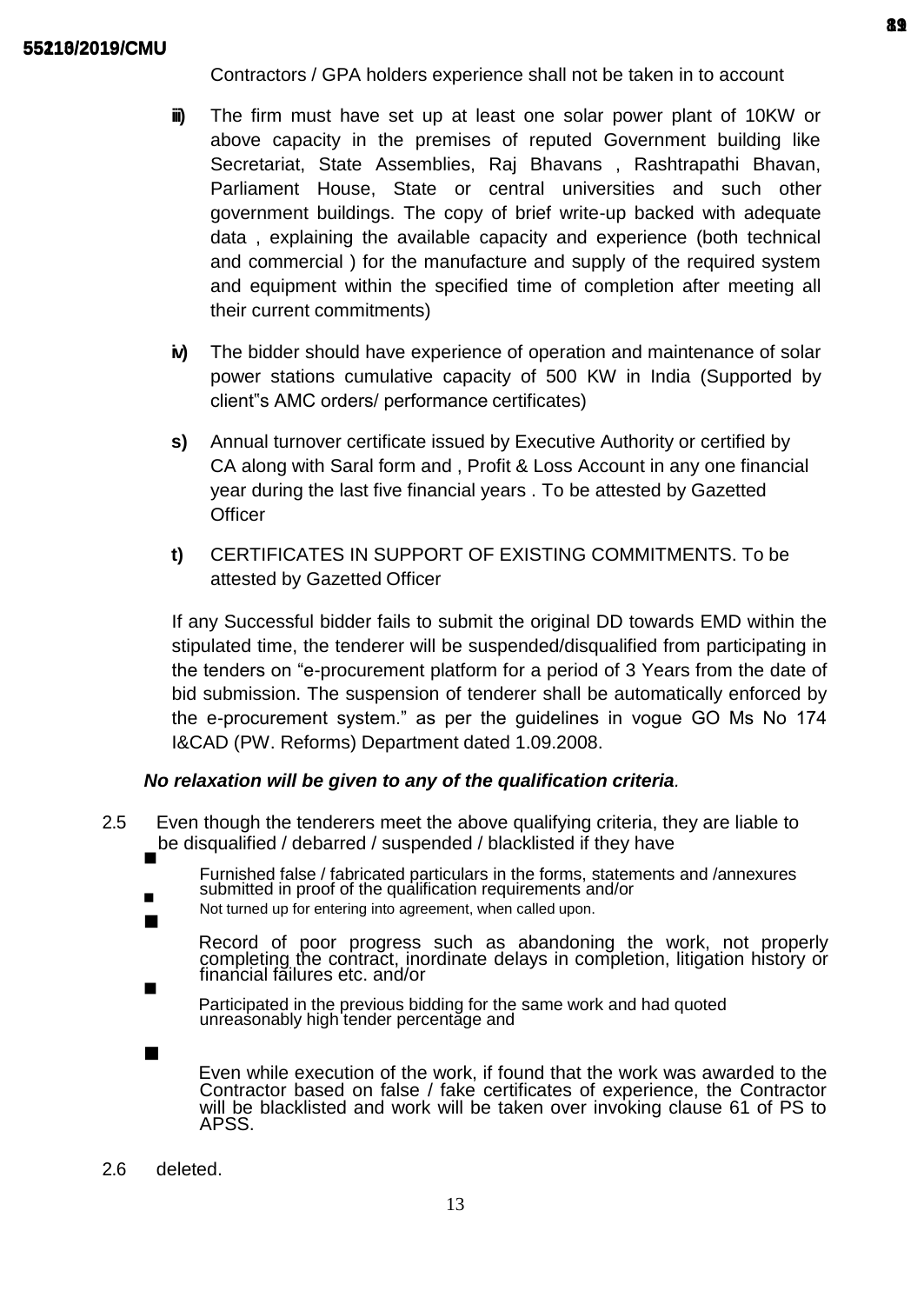- 2.7 For tenders up to 25% less than the estimated contract value of work, no additional security deposit is required. But for tenders less than 25% of the estimated Contract Value of work, the difference between the tendered amount and 75% of the estimated contract value, shall be paid by the successful tenderer at the time of concluding agreement as an additional security to fulfil the contract through a Demand Draft in a Nationalized / Scheduled Commercial Bank in the prescribed format valid till completion of the work in all respects
- 2.8 a) If the percentage quoted by a tenderer is found to be either abnormally high or with in the permissible ceiling limits prescribed but under collusion or due to unethical practices adopted at the time of tendering process, such tenders shall be rejected.
	- a) A tenderer submitting a Tender which the tender accepting authority considers excessive and or indicative of insufficient knowledge of current prices or definite attempt of profiteering will render him liable to be debarred permanently from tendering or for such period as the tender accepting authority may decide. The tenderer overall percentage should be based on the controlled prices for the materials, if any, fixed by the Government or the reasonable prices permissible for the tenderer to charge a private purchaser under the provisions of clause-6 of the hoarding and profiteering prevention ordinance of 1943 as amended from time to time and on similar principle in regard to labour supervision on the construction.

# **B. TENDER DOCUMENT**

# **3. Contents of Tender document.**

3.1 One set of Tender document, comprises of the following:

# **Technical bid**

- 1) Notice Inviting Tenders (NIT)
- 2) Instruction to Tenderers
- 3) Forms of Tender and qualification information
- 4) Conditions of Contract.
- 5) Specifications.
- 6) Drawings.
- 7) Forms of Securities. i.e., EMD, Additional Security etc.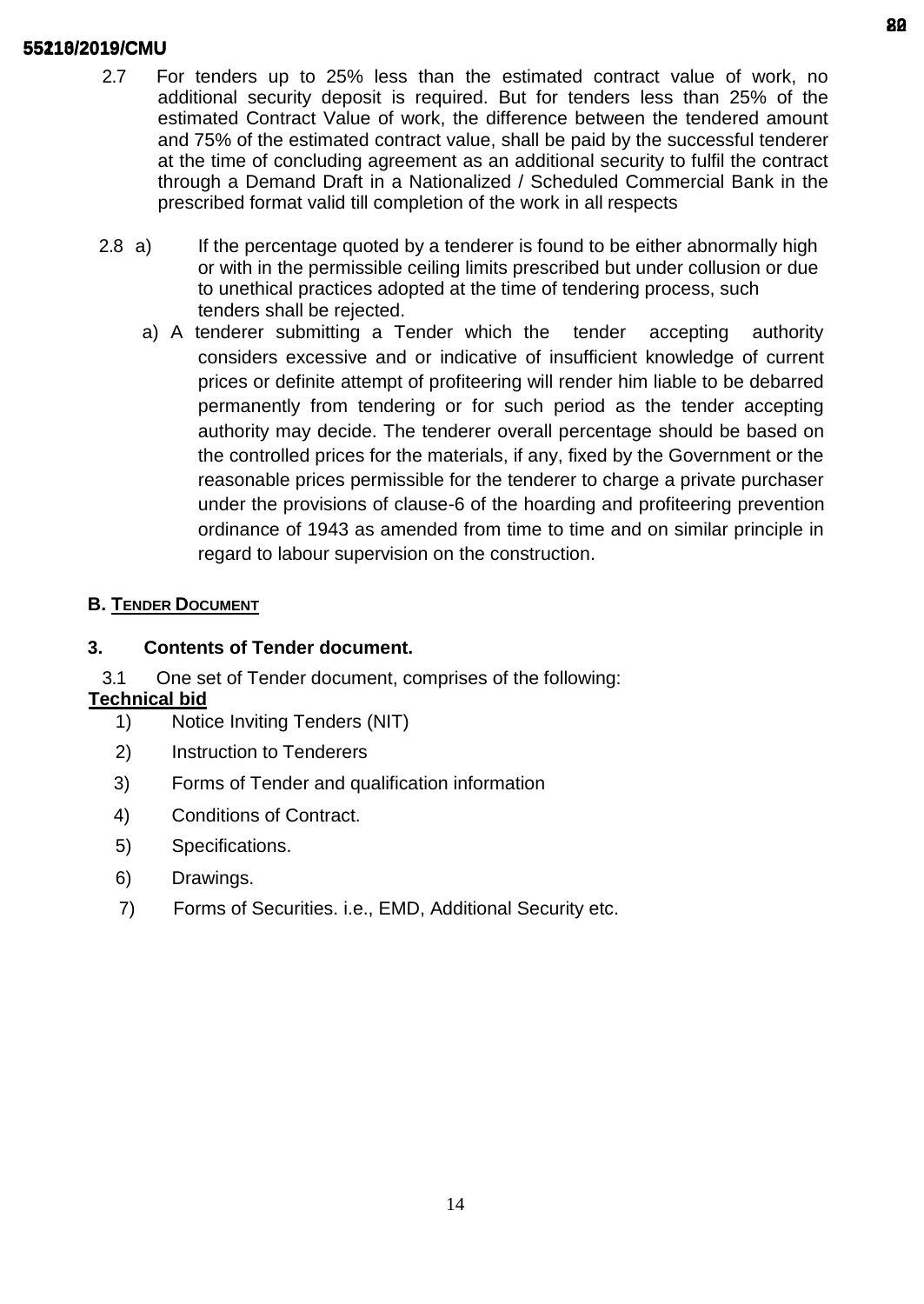**Supply, Installation,Testing, Commissioning of 260Kwp grid interactive Nameofwork: Solar Photovoltaic Power Plant System on the Roof Top of NIRD&PR Buildings with Net metering facility@NIRDPR Campus, Hyderabad**.

# Bill of Quantities and Price bid. **Estimate**

| Sno | Qty | Description of item                                            | Rate | Unit | Amount |
|-----|-----|----------------------------------------------------------------|------|------|--------|
| 1   | 1   | Supply, installation, testing and commissioning of solar       |      | Each |        |
|     |     | photo-volatic grid interactive roof top power plant            |      |      |        |
|     |     | including all necessary components, sub-components,            |      |      |        |
|     |     | spares, tools, tackles etc, on Turn key basis. Including       |      |      |        |
|     |     | design and preparation/supply of drawings/approval.            |      |      |        |
|     |     | (Cumulative capacity 260 KWP and PCU/MPPT inverter of          |      |      |        |
|     |     | 260 KVA) system components with the following                  |      |      |        |
|     |     | specifications:                                                |      |      |        |
|     |     | Make: Emmvee photo voltaic power pvt. Ltd/HBL power            |      |      |        |
|     |     | systems Ltd/Agnipower and Electronics Ltd/swelect              |      |      |        |
|     |     | Energy systems Ltd. Tata power solar systems Ltd or            |      |      |        |
|     |     | equivalent approved by the MNRE.                               |      |      |        |
|     |     | <b>A.TECHNICAL SPECIFICATION:</b>                              |      |      |        |
|     |     | 1.SPV modules for a total OF 260 kwp, each modules not         |      |      |        |
|     |     | less than 260 WP should be as per bid document                 |      |      |        |
|     |     | specification<br>- 1 Job of required panels                    |      |      |        |
|     |     | Crystalline silicon terrestrial PV modules certification:      |      |      |        |
|     |     | IEC61215/ISI 14286, in addition to the modules must            |      |      |        |
|     |     | conform to IEC 61730 part I-requirement for construction       |      |      |        |
|     |     | and part-2 requirements for safety qualification. PV           |      |      |        |
|     |     | modules to be used in highly corrosive atmosphere must         |      |      |        |
|     |     | qualify salt mist cortrosion testing as per IEC 61701.         |      |      |        |
|     |     | 2. SPV module mounting structure suitable for                  |      |      |        |
|     |     | accommodating 260 KWP capacity SPV modules made out            |      |      |        |
|     |     | of GI section to withstand wind speed of 180 KMPH & hot        |      |      |        |
|     |     | dip galvanized 70 microns, including foundation as per         |      |      |        |
|     |     | specifications on roof top of site building as per BIS (Bidder |      |      |        |
|     |     | should submit design of foundation along with document)        |      |      |        |
|     |     | 3. Power conditioning unit (PCU), grid interactive in nature,  |      |      |        |
|     |     | shall consist of MPPT controller, inverter of rating 260 KWP   |      |      |        |
|     |     | associates control and protection devices etc. All integrated  |      |      |        |
|     |     | into PCU. It shall provide necessary protections for Grid      |      |      |        |
|     |     | synchronization and data logging/monitoring. PCU should        |      |      |        |
|     |     | be designed to be completely compatible with the SPV           |      |      |        |
|     |     | array voltage and Grid supply voltage and DG set voltage       |      |      |        |
|     |     | and as per following and bid document specifications make:     |      |      |        |
|     |     | Delta/ power on/Enertech/                                      |      |      |        |
|     |     | Schneider/ABB/Emerson or equivalent make approved by           |      |      |        |
|     |     | MNRE.                                                          |      |      |        |
|     |     | 4. Series Junction Box: One series junction box for each       |      |      |        |
|     |     | mounting structure with blocking diode & made out              |      |      |        |
|     |     | polycarbonate material - 1 set as per the requirement of       |      |      |        |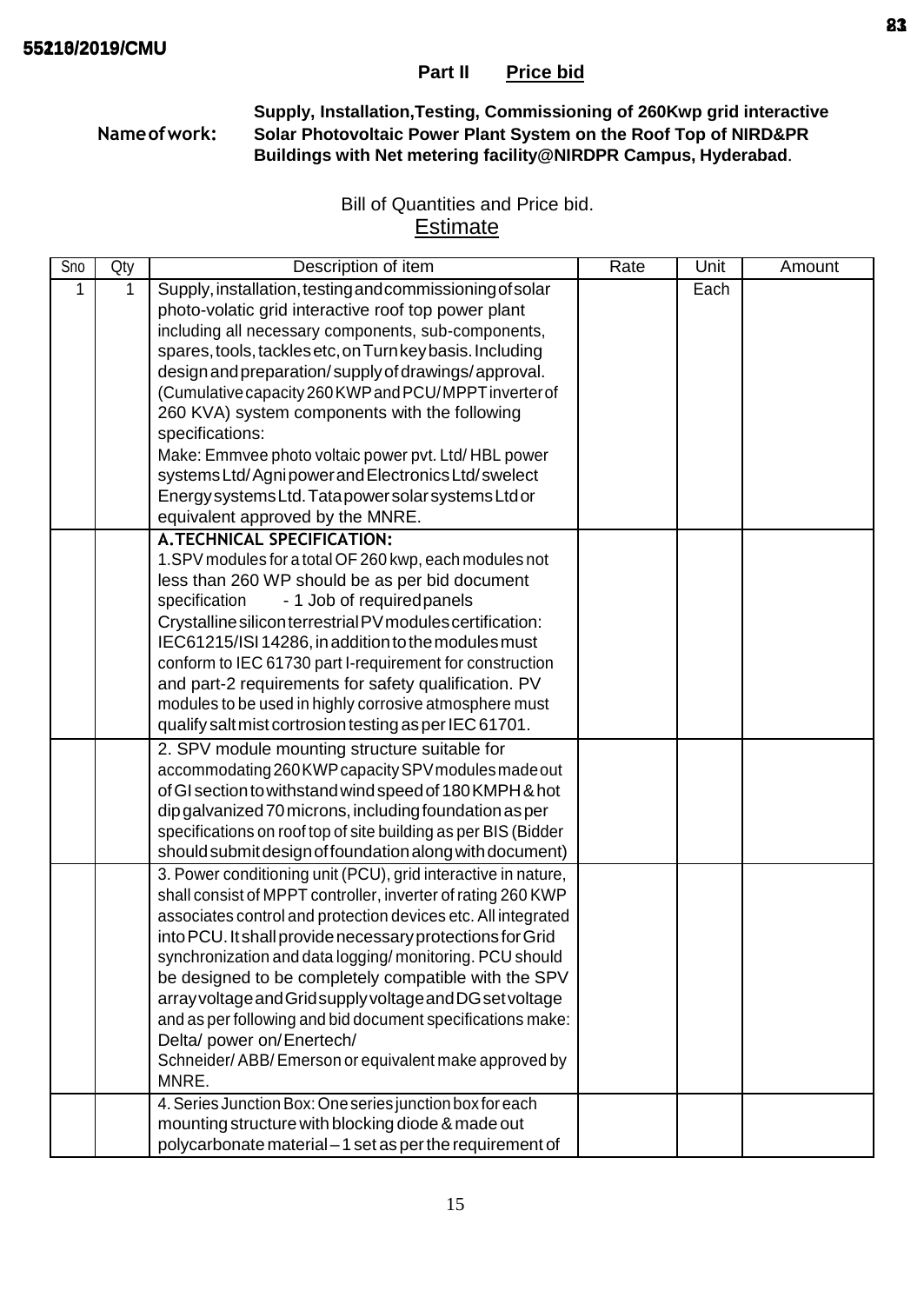| site.                                                                                                                                                                                                                                                                                                                                                                                    |  |  |
|------------------------------------------------------------------------------------------------------------------------------------------------------------------------------------------------------------------------------------------------------------------------------------------------------------------------------------------------------------------------------------------|--|--|
| 5. Array junction boxes made out of polycarbonate<br>material tyco/Hensel/spelberg-required nos                                                                                                                                                                                                                                                                                          |  |  |
| 6. Main junction boxes made out of polycarbonate<br>material tyco/Hensel/spelberg-required nos                                                                                                                                                                                                                                                                                           |  |  |
| 7. Data logging system with remote monitoring a<br>per specification - 1 set                                                                                                                                                                                                                                                                                                             |  |  |
| 8. DC Distribution units as per specifications Siemens/<br>Legrand/ABB/Schnieder/Legrand/L&T.requirednos.                                                                                                                                                                                                                                                                                |  |  |
| 9. AC distribution units as per specifications Seimens/<br>Legard/ABB/Schnieder/L&T-1setorapprovedby<br><b>MNRE</b>                                                                                                                                                                                                                                                                      |  |  |
| 10. 3 phase 415 volt static energy meter as per<br>specification for measuring the energy output (minus<br>auxiliary consumption) of the solar PV projects and<br>net energy meter/import andex meter for interfacing<br>with distribution supply, Apex/MECO.<br>11. Cables requirement as per design Mtrs. As required at<br>site for full plant commissioning finolex/polycab/Havells. |  |  |
| 12. Earthing complete set as per specification as per<br>BIS complaint.                                                                                                                                                                                                                                                                                                                  |  |  |
| 13. Fuses, transfer switches, printers circuit<br>boards requirement for power plant.                                                                                                                                                                                                                                                                                                    |  |  |
| 14. Providing training to Engineers and site staff for<br>operating maintenance and trouble shooting skills.                                                                                                                                                                                                                                                                             |  |  |
| 15. Including operation and maintenance of the SPV power<br>plant for a period of 5 years from date of commissioning of<br>the power plant.                                                                                                                                                                                                                                              |  |  |
| 16. Engineering, electrical drawings and installation and<br>O & Mmanuals.                                                                                                                                                                                                                                                                                                               |  |  |
| 17. Any other equipment required to complete<br>the installation.                                                                                                                                                                                                                                                                                                                        |  |  |
| B. Environmental specification:                                                                                                                                                                                                                                                                                                                                                          |  |  |
| Ambient temperature range 0-50 C<br>Ambient humidity range: 80% within temperature range.<br>C. Protection specification:                                                                                                                                                                                                                                                                |  |  |
| - overload conditions: Control system automatic<br>shutdown/resetfor overload exceeding 1.5 times<br>nominal maximum current per phase during 10 secs.<br>- Short circuit protection: Circuit breaker and<br>electronic protection is used.                                                                                                                                              |  |  |
| - Low/High voltage output protection: Automatic/<br>reset shutdown when 10% nominal voltage exceed.                                                                                                                                                                                                                                                                                      |  |  |
| -Power electronics components protection: Protection by<br>electronics means protected against emission of radio<br>frequency noise.                                                                                                                                                                                                                                                     |  |  |
| - Installation of required lightening arrestes of<br>required Capacity                                                                                                                                                                                                                                                                                                                   |  |  |
| D. Mechanical specification:                                                                                                                                                                                                                                                                                                                                                             |  |  |
| - Cooling: Temperature controlled, fan forced cooling<br>- Enclosure construction: Power coated metal construction -                                                                                                                                                                                                                                                                     |  |  |
| Mounting requirements: Floor mounting all circuit board are<br>protected against humidity fungus and dust.                                                                                                                                                                                                                                                                               |  |  |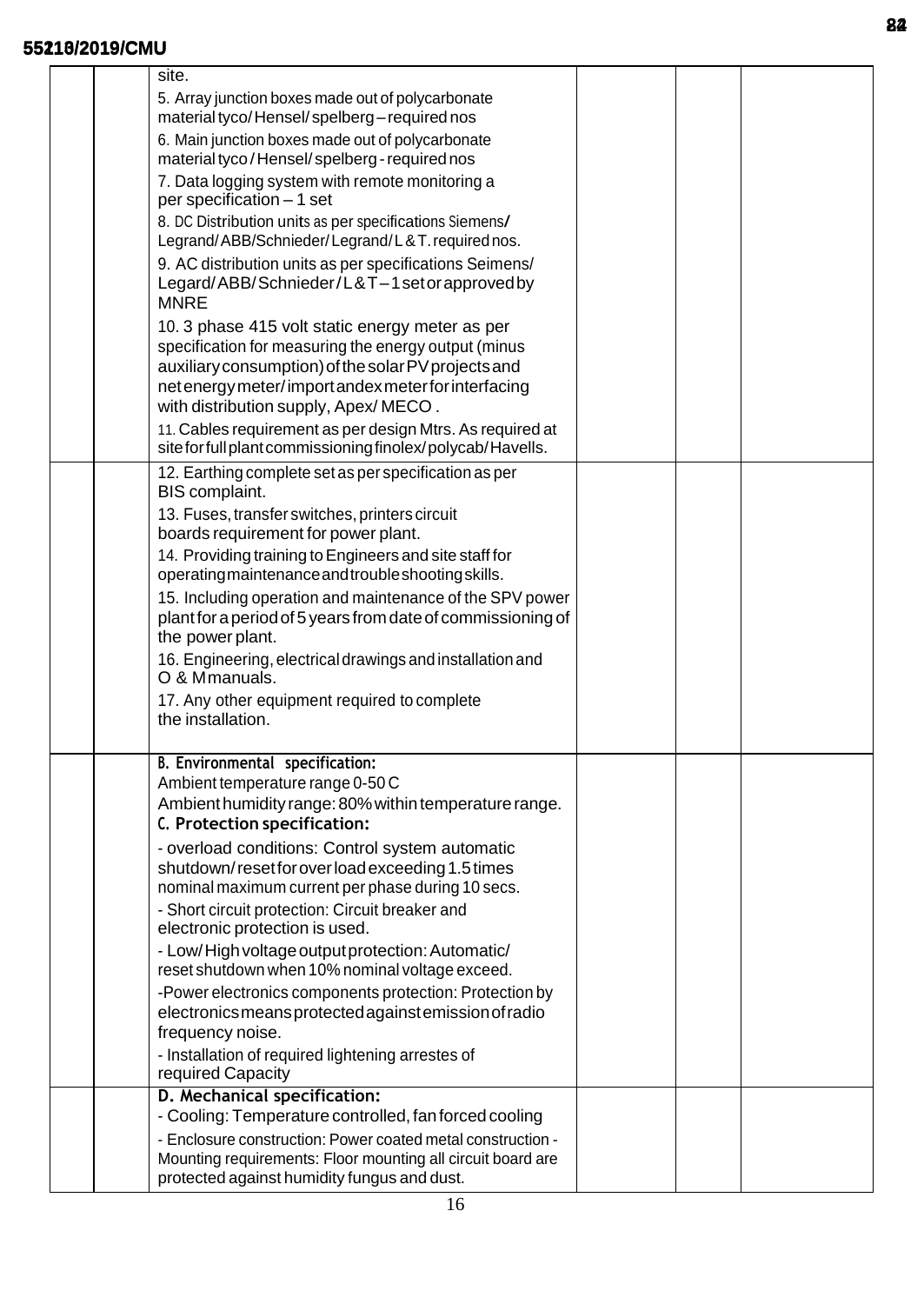| - DC distribution board: for integrating the outputs of sub-<br>arrays and giving a consolidated output<br>- AC distribution board is a cubical serving as a load<br>connection point to the PCU<br>- Installation kit: installation accessories (Screws etc)<br>for interconnection the system components.<br>-Earthing kit: To divert transient current to an earth<br>grounding system. Supplied with locking pin, PVC tape 50<br>mm wide length 10 mts, buryl rubber 50 mm wide length<br>1 meter and S/S hardware M6X50 mm                                                                                                                                                                                                                                                                                                                  |  |  |
|--------------------------------------------------------------------------------------------------------------------------------------------------------------------------------------------------------------------------------------------------------------------------------------------------------------------------------------------------------------------------------------------------------------------------------------------------------------------------------------------------------------------------------------------------------------------------------------------------------------------------------------------------------------------------------------------------------------------------------------------------------------------------------------------------------------------------------------------------|--|--|
| E.1.1 This contract shall include servicing & replacement<br>guarantee for parts and components (such as electronics,<br>inverters and PV modules) solar photovoltaic power<br>plants for five years from the date of installation.<br>1.2. This contract shall ensure proper functioning of the<br>system as a whole. All preventive/ routine maintenance<br>and break down/corrective maintenance required for<br>ensuring maximum uptime shall have to be provided by<br>manufacturer.                                                                                                                                                                                                                                                                                                                                                        |  |  |
| 2. Preventive/routinemaintenance shall be done by the<br>company at least once in a every six months and shall<br>include activities such a cleaning and checking the health<br>of the SPV system, cleaning of module surface, tighting of<br>all electrical connections, changing of module mounting<br>structure, cleaning may be requires proper functioning of<br>the Solar photovoltaic power plant as a whole. The<br>maintenance record shall be maintenance properly and<br>to be submitted to the department on half yearly basis.<br>3. Whenever a break sown/corrective complaint is lodges<br>by the department, the supplier has to attend the same<br>within a reasonable period of time (7 days) and in any<br>case the breakdown shall have to be corrected within a<br>period not exceeding tendays from the date of complaint. |  |  |

Note:Thebidderarerequestedtoaddadditionalitemsasperrequirementafterinspectionofthesiteand the above items quantities are tentative they may increase/Decrease by 10% . Further Actual Payment Will be released after quality control checkup by third party approved by competent Authority.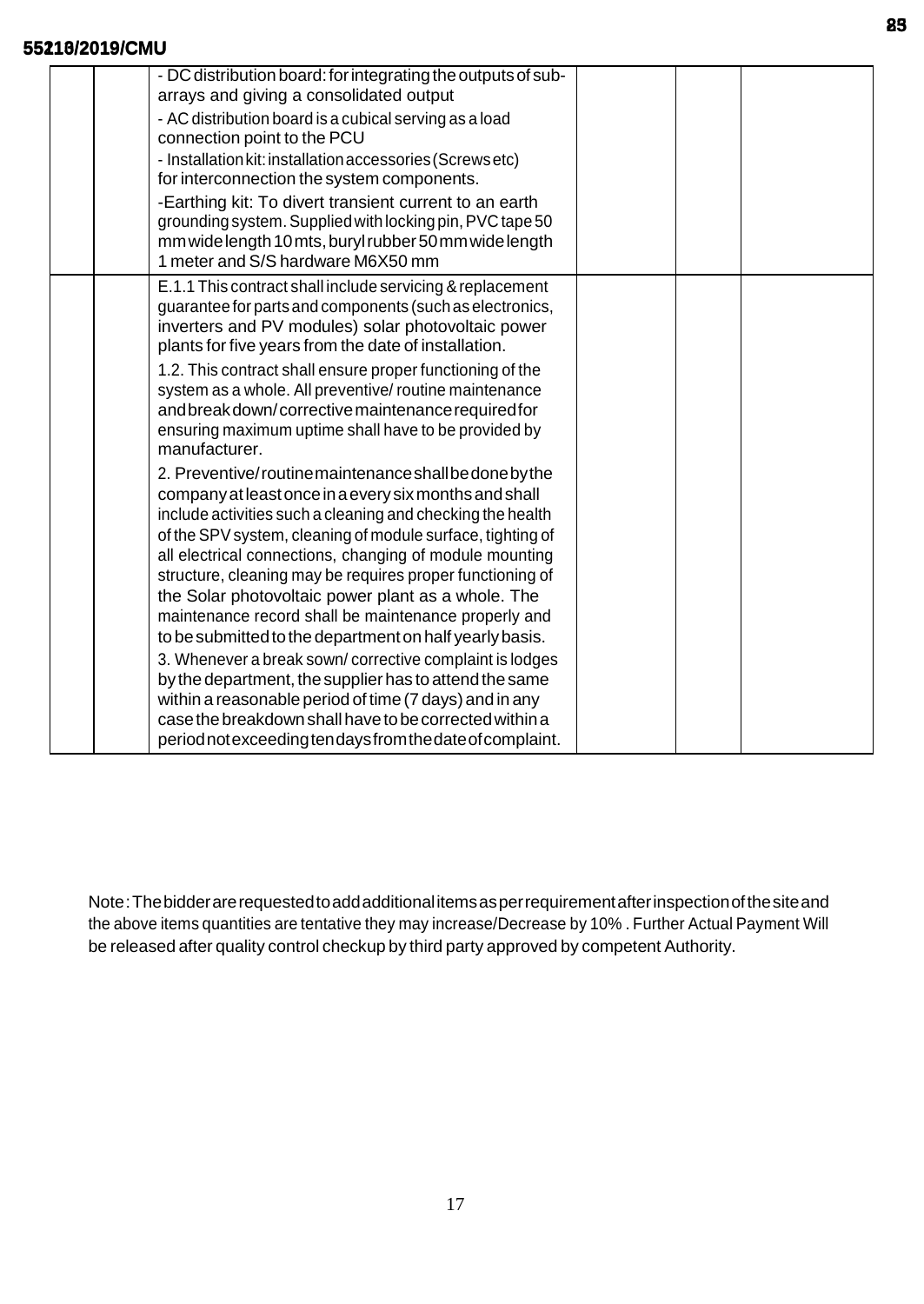# **STATEMENT – VI.**

# **Availability of Key Personnel :**

Qualification and experience of Key Personnel proposed to be deployed for execution of the Contract.

|           |      |   |                           |                     | Working with           |
|-----------|------|---|---------------------------|---------------------|------------------------|
| Sl.<br>No | Name |   | Designation Qualification | Total<br>Experience | the Tenderer<br>since. |
|           | 2    | 3 | 4                         | 5                   | 6                      |
|           |      |   |                           |                     |                        |
|           |      |   |                           |                     |                        |

## **Signature of the Tenderer**

# **STATEMENT - VII**

Information on litigation history in which Tenderer is the Petitioner.

| Case No. /<br>Year | Court<br>where<br>filed. | Subject Matter /<br>Prayer in the case. | Respondents<br>i.e., $SE / CE$ | Present Stage. |
|--------------------|--------------------------|-----------------------------------------|--------------------------------|----------------|
| $\mathcal{P}$      | 3                        | 4                                       | 5                              | 6              |
|                    |                          |                                         |                                |                |

**Signature of the Tenderer**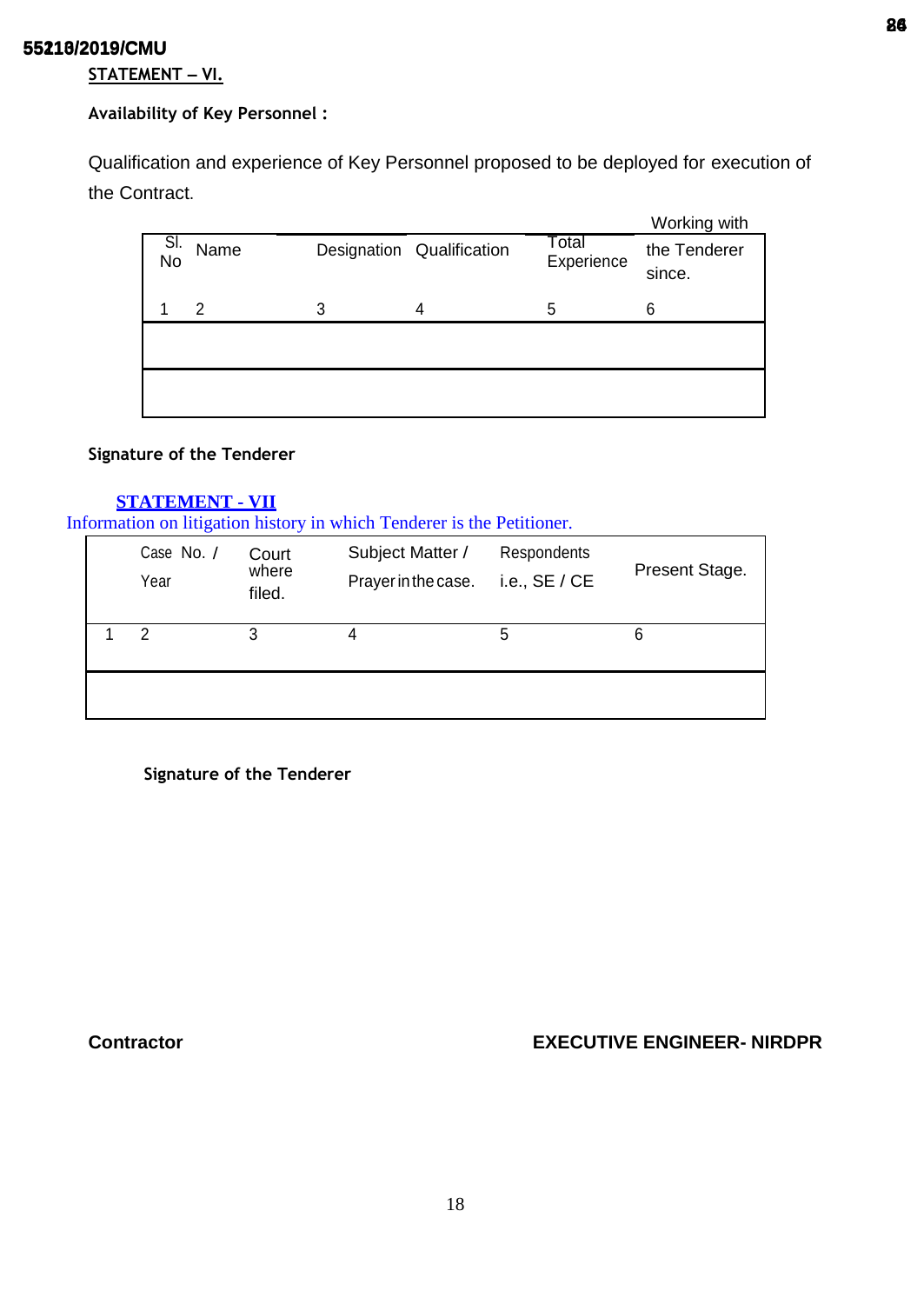# **QUALIFICATION INFORMATION**

# **Annexure – I**

# **CHECKLIST TO ACOMPANY THE TENDER**

| $\mathbf{1}$   | i. Manufacturers of SPV crystalline module and Yes / No having<br>facilities and capacity and procedures including quality control<br>who must have designed, manufactured and type tested and<br>supplied 1 MW<br>such modules (or)<br>Approved MNRE Channel partner with<br>valid<br>ii.<br>accreditation along with firm Registration (in both<br>cases) issued by Registrar of firms.                                                                              |          |  |
|----------------|------------------------------------------------------------------------------------------------------------------------------------------------------------------------------------------------------------------------------------------------------------------------------------------------------------------------------------------------------------------------------------------------------------------------------------------------------------------------|----------|--|
| 2.             | Bidders must submit the organization chart of the Yes / No<br>company clearly showing the details of Technical Personnel,<br>Installation, Commissioning & COM capability, training set up<br>etc,                                                                                                                                                                                                                                                                     |          |  |
| 3              | The bidder shall be an established agency having<br>adequate experience in executing similar grid<br>supported solar power projects in India on turnkey<br>basis in the last Five years. (Evidence supported by<br>Purchase Orders and Project completion certificates).                                                                                                                                                                                               | Yes / No |  |
| 4              | The bidder should have experience of having set-up<br>at least 0.5 MW solar power plants                                                                                                                                                                                                                                                                                                                                                                               | Yes / No |  |
| 5              | The bidder should be a manufacturer of SPV systems<br>OR having an established tie up with a PV system<br>manufacturing company for the past Five years<br>having capacity of manufacturing PV modules not<br>less than 2 MWp (Supported by OEM certificates).<br>The bidder should have experience of operation and<br>maintenance of solar power stations cumulative<br>capacity of 500 KW in India (Supported by client"s<br>AMC orders/ performance certificates). | Yes/No   |  |
| $6\phantom{1}$ | To furnish copy of PAN card. To be attested by Yes / No<br>Gazetted officer.                                                                                                                                                                                                                                                                                                                                                                                           |          |  |
| $\overline{7}$ | Copy of latest income tax returns for the assessment<br>year 2016-2017 submitted along with proof of receipt.<br>To be attested by Gazetted officer                                                                                                                                                                                                                                                                                                                    |          |  |
| 8              | The bidder should produce the copy of GST<br>registration with commercial tax department along<br>with bid. To be attested by Gazetted officer.                                                                                                                                                                                                                                                                                                                        |          |  |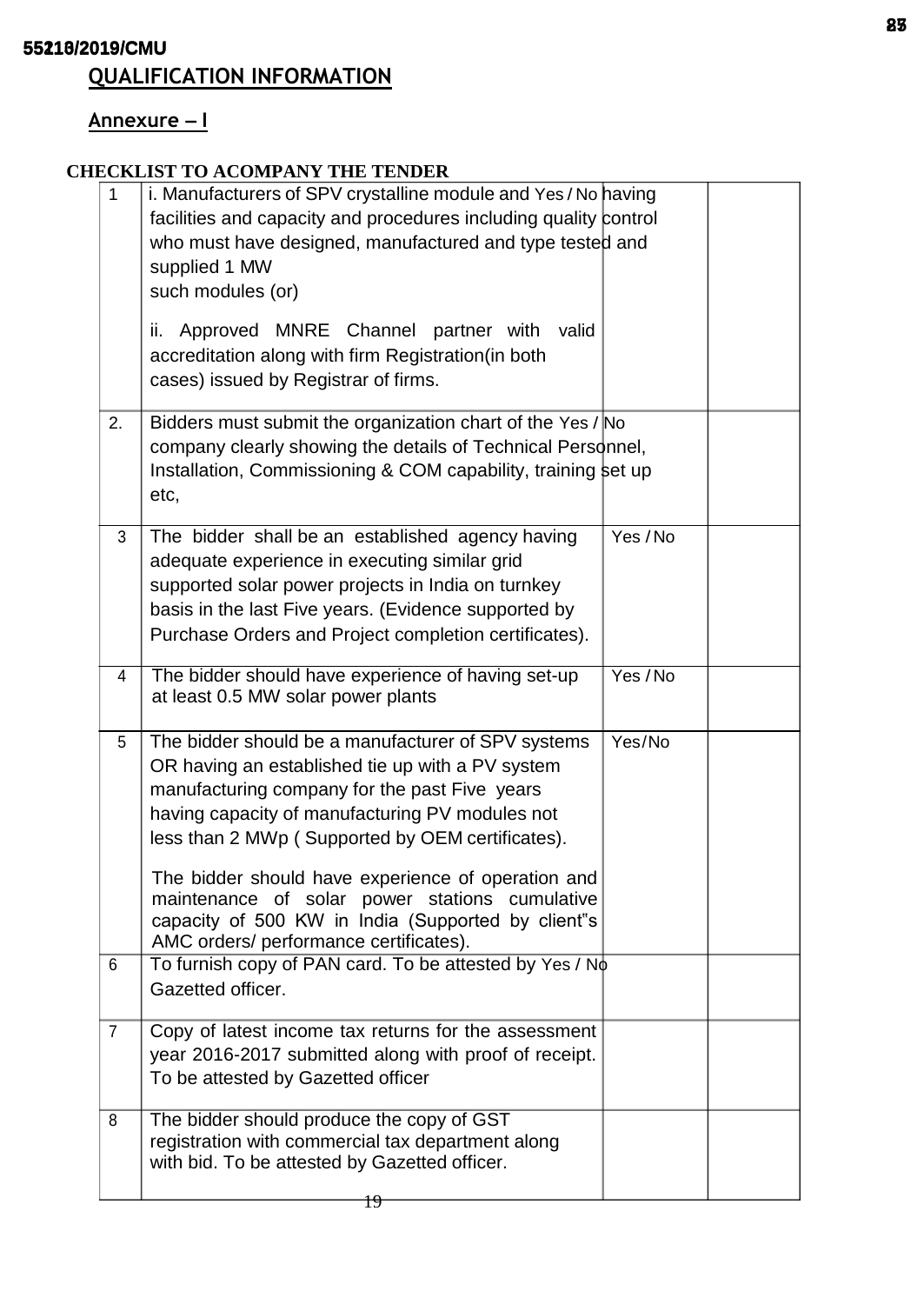| 9               | The bidder should produce the Latest GST Clearance<br>Certificate (OR) Latest Monthly Return for G S T.<br>To be attested by Gazetted officer.                                                                                                                                                                                                                                                                                                                                                                                                                                                                                     | Yes / No |  |
|-----------------|------------------------------------------------------------------------------------------------------------------------------------------------------------------------------------------------------------------------------------------------------------------------------------------------------------------------------------------------------------------------------------------------------------------------------------------------------------------------------------------------------------------------------------------------------------------------------------------------------------------------------------|----------|--|
| 10 <sup>°</sup> | The bidder should produce the copy of Service Tax<br>registration along with bid. To be attested by<br>Gazetted officer                                                                                                                                                                                                                                                                                                                                                                                                                                                                                                            | Yes / No |  |
| 11              | Availability of key personnel in statement VI.                                                                                                                                                                                                                                                                                                                                                                                                                                                                                                                                                                                     | Yes / No |  |
| 12              | Litigation history in statement -VII                                                                                                                                                                                                                                                                                                                                                                                                                                                                                                                                                                                               | Yes / No |  |
| 13              | DD towards EMD.                                                                                                                                                                                                                                                                                                                                                                                                                                                                                                                                                                                                                    | Yes / No |  |
| 14              | Declaration towards the genuineness of the<br>certificates                                                                                                                                                                                                                                                                                                                                                                                                                                                                                                                                                                         | Yes / No |  |
| 15              | List of Certificates enclosed                                                                                                                                                                                                                                                                                                                                                                                                                                                                                                                                                                                                      | Yes / No |  |
| 16              | <b>Experience:</b>                                                                                                                                                                                                                                                                                                                                                                                                                                                                                                                                                                                                                 | Yes / No |  |
| i)              | The firm must have designed , manufactured, tested,<br>Supplied, erected, commissioned<br>minimum<br>plant<br>capacity of 0.5 MW (Cumulative over the period of<br>last five years) in the range of 10 KW and above and<br>which is / are in successful operation on the date of<br>. The Copies of PO"s and satisfactory<br>bid opening<br>report from pervious installations in support of the<br>same must be attached and has to be attested by<br>Gazetted Officer . Sub Contractors / GPA holders<br>experience shall not be taken in to account (as per<br>experience prescribed                                            |          |  |
| ii)             | The firm must have set up atleast one solar power<br>plant of<br>10KW or above capacity in the premises of<br>reputed Government building like Secretariat, State<br>Assemblies, Raj Bhavans, Rashtrapathi Bhavan,<br>Parliament House, State or central universities and<br>such other government buildings. The copy of brief<br>write-up backed with adequate data, explaining<br>the<br>available capacity and experience (both technical and<br>commercial) for the manufacture and supply of the<br>required system and equipment within the specified<br>time of completion after meeting all their current<br>commitments) |          |  |
| iii)            | The bidder should have experience of operation and<br>maintenance of solar power stations cumulative<br>500 KW in India (Supported by client"s<br>capacity of                                                                                                                                                                                                                                                                                                                                                                                                                                                                      |          |  |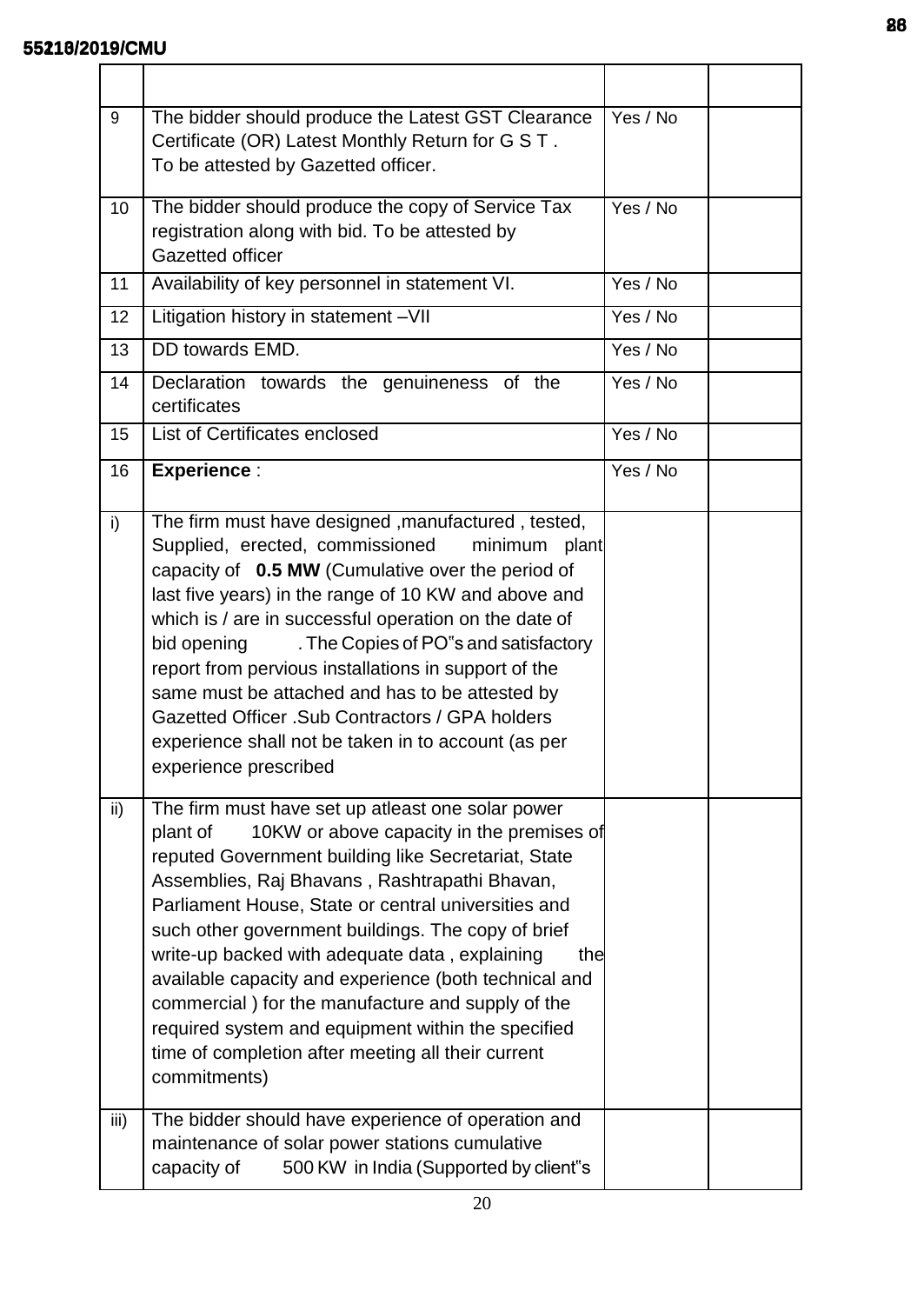|     | AMC orders/ performance certificates)                                                                                                                                                                                                                     |           |  |
|-----|-----------------------------------------------------------------------------------------------------------------------------------------------------------------------------------------------------------------------------------------------------------|-----------|--|
| 19) | BID CAPACITY: The tenderer who meets the above Yes / No<br>qualification criteria and whose available bid capacity<br>is more than ECV value will be qualified for opening of<br>price bid. i.e 2AN-B>ECV                                                 |           |  |
|     | Available bid capacity: 2AN-B where as                                                                                                                                                                                                                    |           |  |
|     | "A" = Annual turn over in any one financial year<br>during the last five financial years                                                                                                                                                                  |           |  |
|     | (updated to current price level) will be considered.                                                                                                                                                                                                      |           |  |
|     | "B"= Updated value (at current price level) of all<br>Existing commitments i., e ongoing                                                                                                                                                                  |           |  |
|     | works, Works likely to be awarded, works to be<br>executed during the next 12                                                                                                                                                                             |           |  |
|     | Months (Period of completion for which the tenders<br>are invited.)                                                                                                                                                                                       |           |  |
|     | "N" = No. of years prescribed for completion of work<br>for which tender are invited.                                                                                                                                                                     |           |  |
|     | (Period of completion / 12 Months)                                                                                                                                                                                                                        |           |  |
| 20) | Annual turnover certificate issued by Executive Yes<br>Authority or certified by CA along with Saral form and<br>, Profit & Loss Account in any one financial year<br>during the last five financial years . To be attested by<br><b>Gazetted Officer</b> | <b>No</b> |  |
| 21) | CERTIFICATES IN SUPPORT OF EXISTING Yes // No<br><b>COMMITMENTS.</b> To be attested by Gazetted Officer                                                                                                                                                   |           |  |

**Contactor's signature with seal EXECUTIVE ENGINEER- NIRDPR**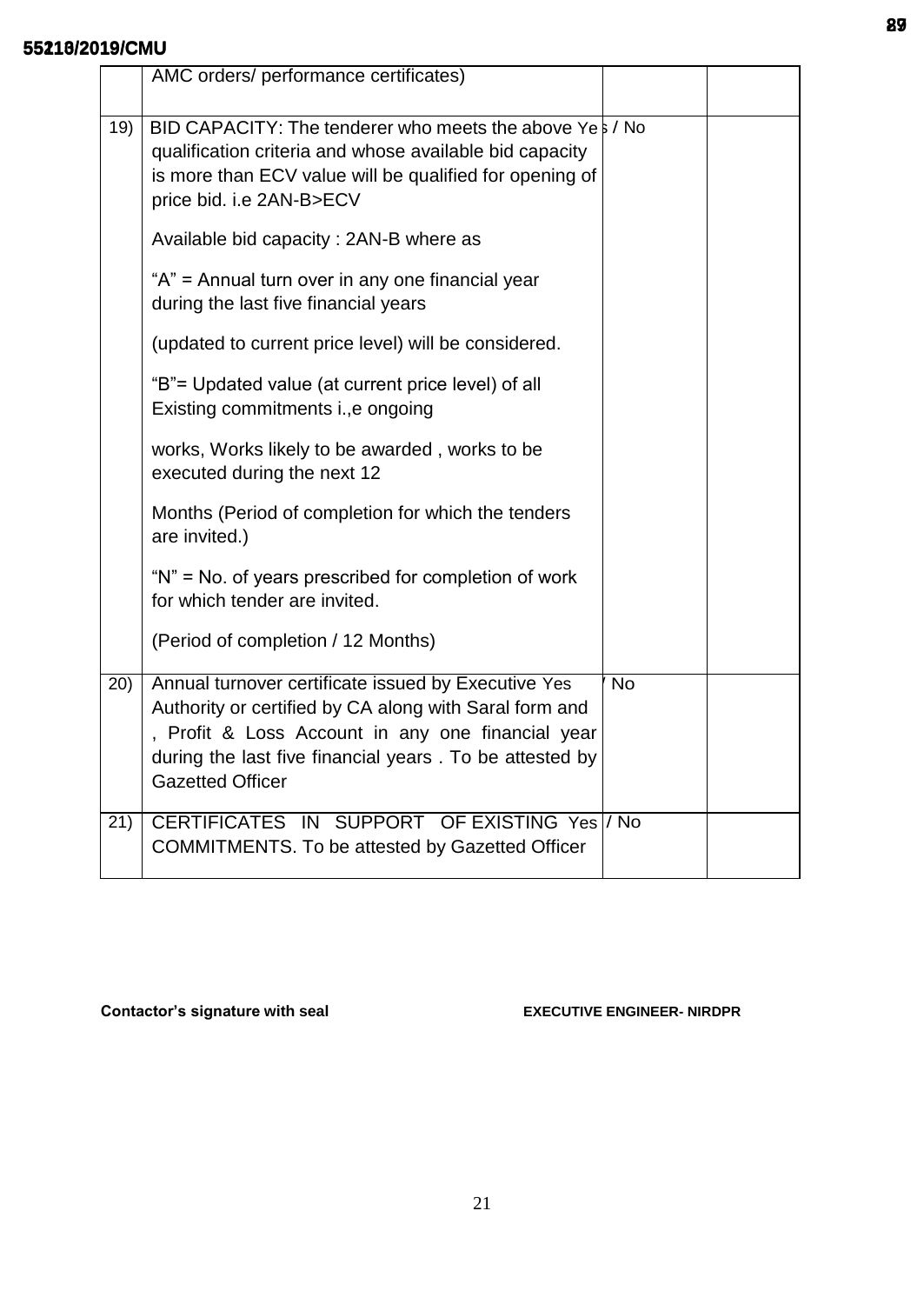## **National Institute of Rural Development & Panchayati Raj**

**1) The description of the work is as follows**

**i) Supply, Installation, Testing, Commissioning of 260Kwp grid interactive Solar Photovoltaic Power Plant System on the Roof Top of NIRD&PR Buildings with Net metering facility@ NIRDPR Campus, Hyderabad**

Copies of other drawings and documents pertaining to the works will be open for inspection by the tenderers at the office of the above mentioned officer.

Tenderers are advised to inspect and examine the site and its surroundings and satisfy themselves before submitting their tenders as to the nature of the ground and sub-soil (so far as is practicable), the form and nature of the site, the means of access to the site, the accommodation they may require and in general shall themselves obtain all necessary information as to risks, contingencies and other circumstances which may influence or affect their tender. A tenderer shall be deemed to have full knowledge of the site whether he inspects it or not and no extra charges consequent on any misunderstanding or otherwise shall be allowed. The tenderer shall be responsible for arranging and maintaining at his own cost all materials, tools & plants, water, electricity access, facilities for workers and all other services required for executing the work unless otherwise specifically provided for in the contract documents. Submission of a tender by a tenderer implies that he has read this notice and all other contract documents and has made himself aware of the scope and specifications of the work to be done and of conditions and rates at which stores, tools and plant, etc. will be issued to him by the Government and local conditions and other factors having a bearing on the execution of the work

**2)** The competent authority on behalf of does not bind himself to accept the lowest or any other tender, and reserves to himself the authority to reject any or all of the tenders received without the assignment of a reason. All tenders, in which any of the prescribed conditions are not fulfilled or any condition including that of conditional rebate is put forth by the tenderer shall be summarily rejected.

**3)** Canvassing whether directly or indirectly, in connection with tenders is strictly prohibited and the tenders submitted by the contractors who resort to canvassing will be liable to rejection.

**4)** The competent authority on behalf of Director General, NIRDPR reserves to himself the right of accepting the whole or any part of the tender and the tenderer shall be bound to perform the same at the rate quoted.

**5)** The contractor shall not be permitted to tender for works in the NIRDPR (responsible for ward and execution of contracts) in which his near relative is posted as Divisional Accountant or as an officer in any capacity between the grades of Superintending Engineer and Junior Engineer (both inclusive).He shall also intimate the names of persons who are working with him in any capacity or are subsequently employed by him and who are near relatives to any Gazetted officer in the National Institute of Rural Development or in the Ministry of Rural Development. Any breach of this condition by the contractor would render him liable to be removed from the approved list of contractors of this Department.

**6)** No Engineer of Gazetted rank or other Gazetteer officer employed in Engineering or Administrative duties in an Engineering Department of the is allowed to work as a contractor for a period of two years after his retirement from Government service, without the previous permission of the in writing. This contract is liable to be cancelled if either the contractor or any of his employees is found any time to be such a person who had not obtained the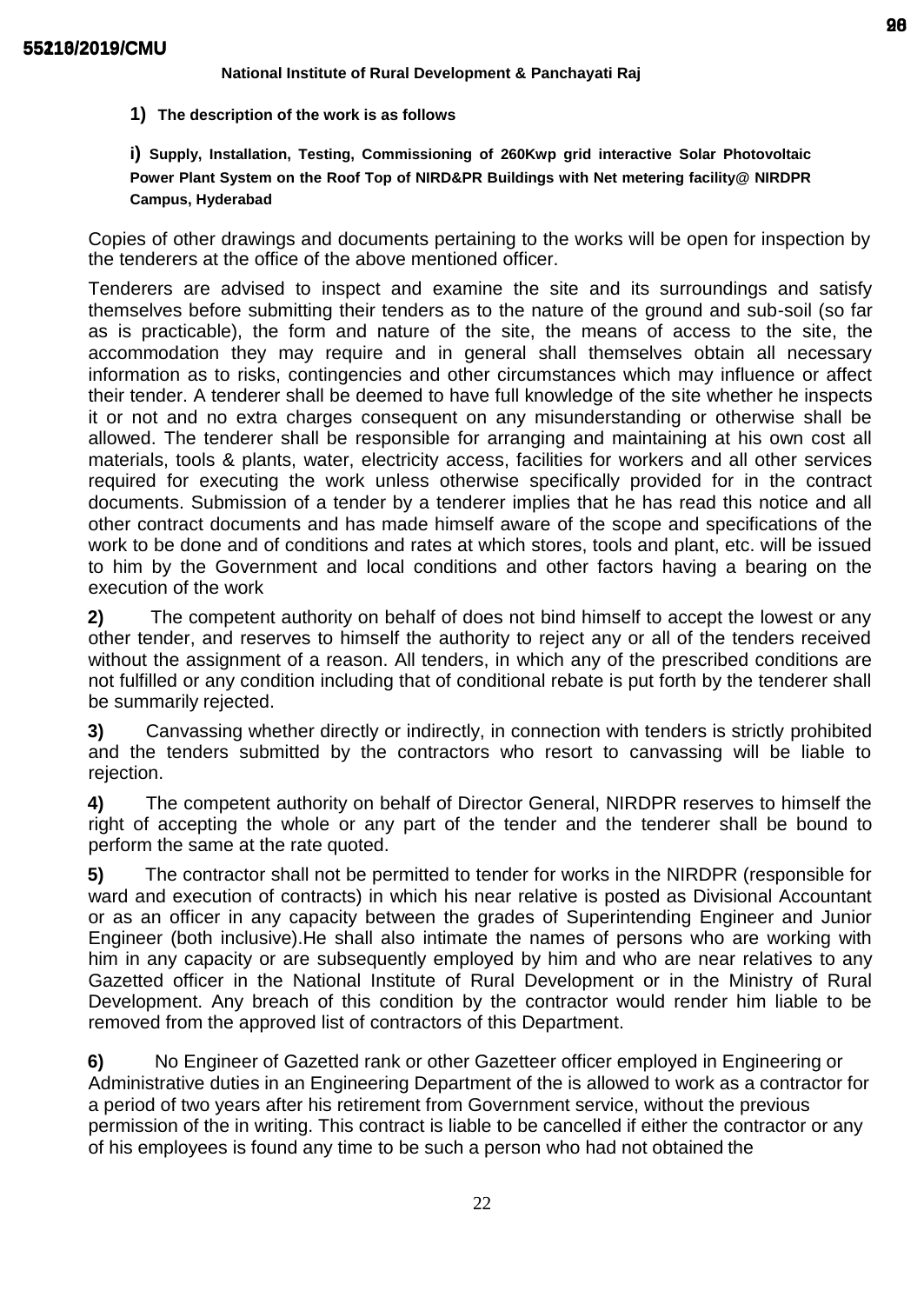permission of the as aforesaid before submission of the tender or engagement in the contractors service.

**7)** The tender for the works shall remain open for acceptance for a period of sixty days from the date of opening of tenders. If any tenderer withdraws his tender before the said period or issue of letter of acceptance whichever is earlier or makes any modifications in the terms and conditions of the tender which are not acceptable to the department, then the Government shall, without prejudice to any other right or remedy, be at liberty to forfeit 50% of the said earnest money as aforesaid.

This Notice Inviting Tender shall form a part of the contract document. The successful tenderer / contractor, on acceptance of his tender by the Accepting Authority, shall, within 60 days from the stipulated date of start of the work sign the contract consisting of: -

- a) The notice inviting tender, all the documents including additional conditions, specifications and drawings, if any, forming the tender as issued at the time of invitation of tender and acceptance thereof together with any correspondence leading thereto.
- b) Standard C.P.W.D. Form 8
- 9 For composite tenders

## 1. **The tenderer must associate with himself agencies of the appropriate class eligible to tender for the other components individually**.

It will be obligatory on the part of the tenderer to sign the tender document for all the components (The schedule of quantities, conditions and special conditions etc.)

After the work is awarded, the contractor will have to enter into separate agreement for each component with the officer concerned.

The EXECUTIVE ENGINEER in charge of the major component will call tenders for the composite work. The cost of tender document and earnest money will be fixed with respect to the combined estimated cost put to tender for the composite tender. Security deposit will be worked out separately for each component corresponding to the estimated cost put to tender for the composite tender. The earnest money will become part of the security deposit of the major component of work.

On acceptance of the composite tender by the competent authority, the letter of award will be issued by the EXECUTIVE ENGINEER- NIRDPR-in-charge of the major component on behalf of the DG, NIRDPR, making it clear in the letter of award that the contractor will have to execute separate agreements for different components of work with the concerned officers of the respective discipline (Designation to be given).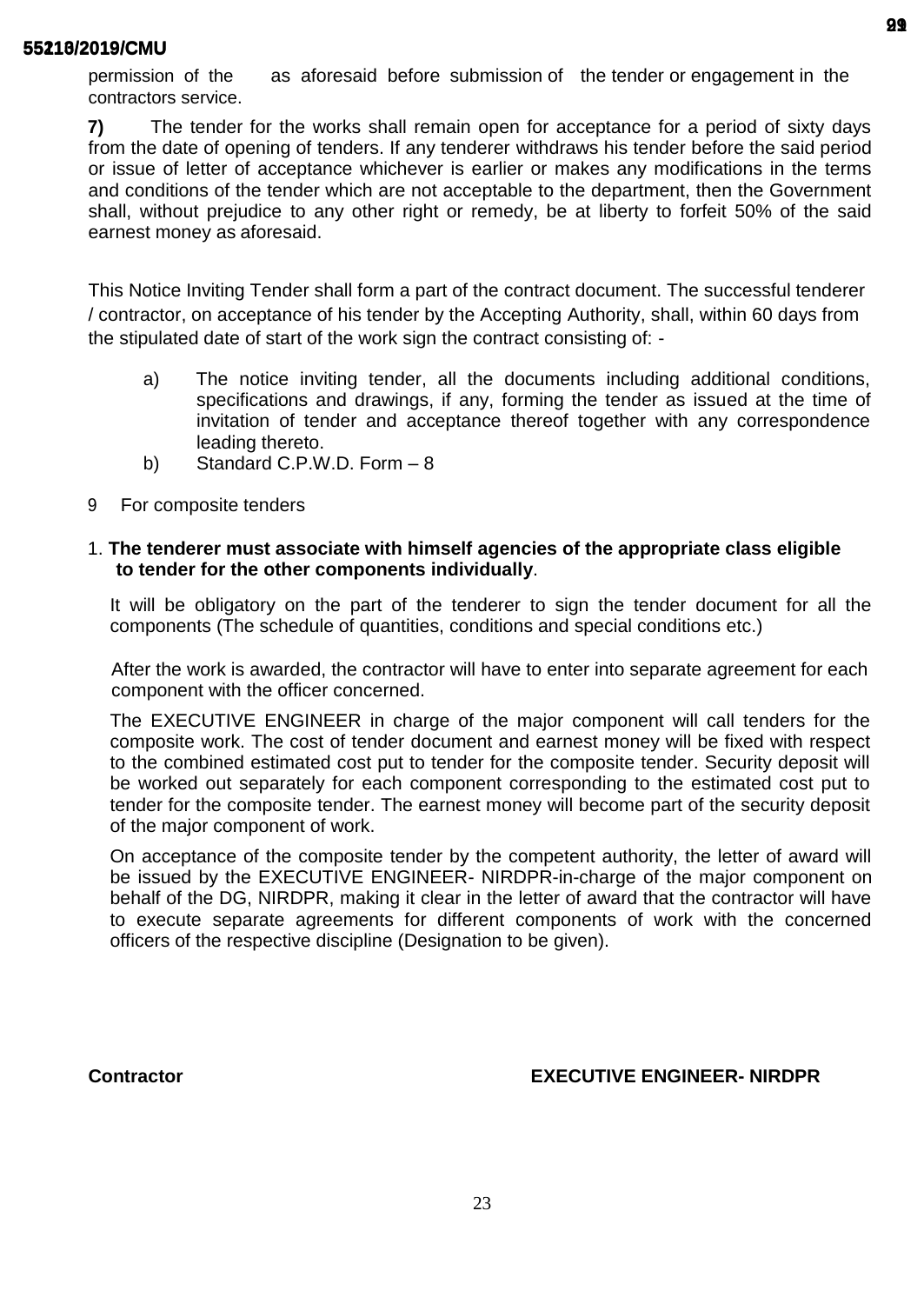## **General rules and directions:**

1. All work proposed for execution by contract will be notified in a form of invitation to tender pasted in public places and signed by the officer inviting tender or by publication in News papers as the case may be.

This form will state the work to be carried out, as well as the date for submitting and opening tenders and the time allowed for carrying out the work, also the amount of earnest money to be deposited with the tender, and the amount of the security deposit to be deposit to be deposited by the successful tenderer and the percentage, if any, to be deducted from bills. Copies of the specifications, designs and drawings and any other documents required in connection with the work signed for the purpose of identification by the officer, inviting tender shall also be open for inspection by the contractor at the office of officer inviting tender during office hours.

- 2. In the event of the tender being submitted by a firm, it must be signed separately by each partner thereof or in the event of the absence of any partner, it must be signed on his behalf by a person holding a power of attorney authorising him to do so, such power of attorney to be produced with the tender, and it must disclose that the firm is duly registered under the Indian Partnership Act, 1952.
- 3. Receipts for payment made on account of work, when executed by a firm, must also be signed by all the partners, except where contractors are described in their tender as a firm, in which case the receipts must be signed in the name of the firm by one of the partners, or by some other person having due authority to give effectual receipts for the firm.
- 4. Any person who submits a tender shall fill up the usual printed form, stating at what rate he is willing to undertake each item of the work. Tenders, which propose any alteration in the work specified in the said form of invitation of tender, or in the time allowed for carrying out the work, or which contain any other condition of any sort including conditional rebates, will be summarily rejected. No single tender shall include more than one work, but contractors who wish to tender for two or more works shall submit separate tender for each. Tender shall have the name and number of the works to which they refer, written on the envelopes.

The rate[s] must be quoted in decimal coinage. Amounts must be quoted in full rupees by ignoring fifty paise and considering more than fifty paise as rupee one.

- 5. The officer inviting tender or his duly authorized assistant, will open tenders in the presence of any intending contractors who may be present at the time, and will enter the amounts of the several tenders in a comparative statement in a suitable form. In the event of a tender being accepted, a receipt for the earnest money forwarded therewith shall thereupon be given to the contractor who shall thereupon for the purpose of identification sign copies of the specifications and other documents mentioned in Rule-1. In the event of a tender being rejected, the earnest money forwarded with such unaccepted tender shall thereupon be returned to the contractor remitting the same, without any interest.
- 6. The officer inviting tenders shall have the right of rejecting all or any of the tenders and will not be bound to accept the lowest or any other tender.
- 7. The receipt of an accountant or clerk for any money paid by the contractor will not be considered as any acknowledgement or payment to the officer inviting tender and the contractors shall be responsible for seeing that he procures a receipt signed by the officer inviting tender or a duly authorised Cashier.
- 8. The memorandum of work tendered for and the schedule of materials to be supplied by the department and their issue-rates, shall be filled and completed in the office of the officer-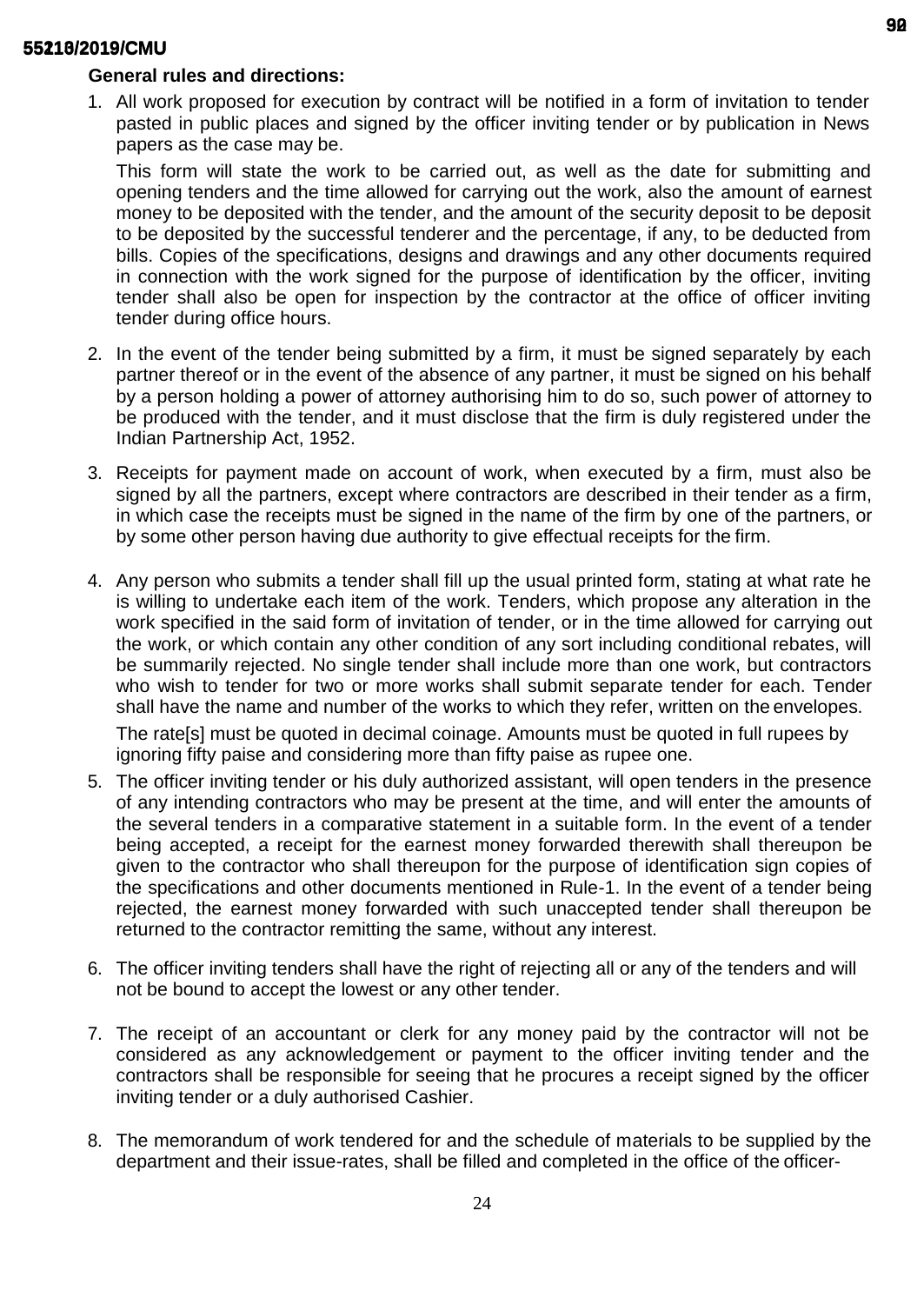inviting tender before the tender form is issued. If a form is issued to an intending tenderer without having been so filled in and incomplete, he shall request the officer to have this done before he completes and delivers his tender.

- 9. The tenderers shall sign a declaration under the officials Secret Act, 1923, for maintaining secrecy of the tender documents drawings or other records connected with the work given to them. The unsuccessful tenderers shall return all the drawings given to them.
- 10. In the case of item Rate Tenders, only rates quoted shall be considered. Any tender containing percentage below/above the rates quoted is liable to be rejected. Rates quoted by the contractor in item rate tender in figures and words shall be accurately filled in so that there is no discrepancy in the rates written in figures and words. However, if a discrepancy is found, the rates which correspond with the amount worked out by the contractor shall unless otherwise proved be taken as correct. If the amount of an item is not worked out by the contractor or it does not correspond with the rates written either in figures or in words then the rates quoted by the contractor in words shall be taken as correct. Where the rates quoted by the contractor in figures and in words tally but the amount is not worked out correctly, the rates quoted by the contractor will unless otherwise proved be taken as correct and not the amount.
- 11. In the case of any tender where unit rate of any item/items appear unrealistic, such tender will be considered as unbalanced and in case the tenderer is unable to provide satisfactory explanation such a tender is liable to be disqualified and rejected.
- 12. All rates shall be quoted on the tender form. The amount for each item should be worked out and requisite totals given. Special care should be taken to write the rates in figures as well as in words and the amount in figures only, in such a way that interpolation is not possible. The total amount should be written both in figures and in words. In case of figures, the word "Rs" should be written before the figure of rupees and word "P" after the decimal figures, e.g. "Rs.2.20P" and in case of words, the word, "Rupees" should precede and the word "Paise" should be written at the end. Unless the rate is in whole rupees and followed by the word "only" it should invariable be up to two decimal places. While quoting the rate in schedule of quantities, the work "only" should be written closely following the amount and it should not be written in the next line.
- 13. The contractor shall submit an irrevocable performance guarantee of 5% (five percent) of the tendered amount in addition to the other deposits mentioned elsewhere in the contract for proper performance of the agreement (not withstanding and / or without prejudice to any other provisions in the contract) within 60 days of issue of letter of intent. This guarantee shall be in the form of government securities or fixed deposit receipts or guarantee bonds of any scheduled bank or the state bank of India, in accordance with the form annexedhereto.
- 14. The contractor whose tender is accepted, will be required to furnish by way of Security Deposit for the fulfillment of his contract, an amount equal to 5 % of the tendered value of the work. The Security deposit will be collected by deductions from the running bills of the contractor at 10% of the gross amount of each running bill till the sum along with sum already deposited as earnest money will amount to security deposit equal to 5% of the tendered value of the work [Bank Guarantee, is not to be accepted as Security deposit.]
- 15. On acceptance of the tender, the name of the accredited representative[s] of the contractor who would be responsible for taking instructions from the Engineer-in-Charge shall be communicated in writing to the Engineer-in-Charge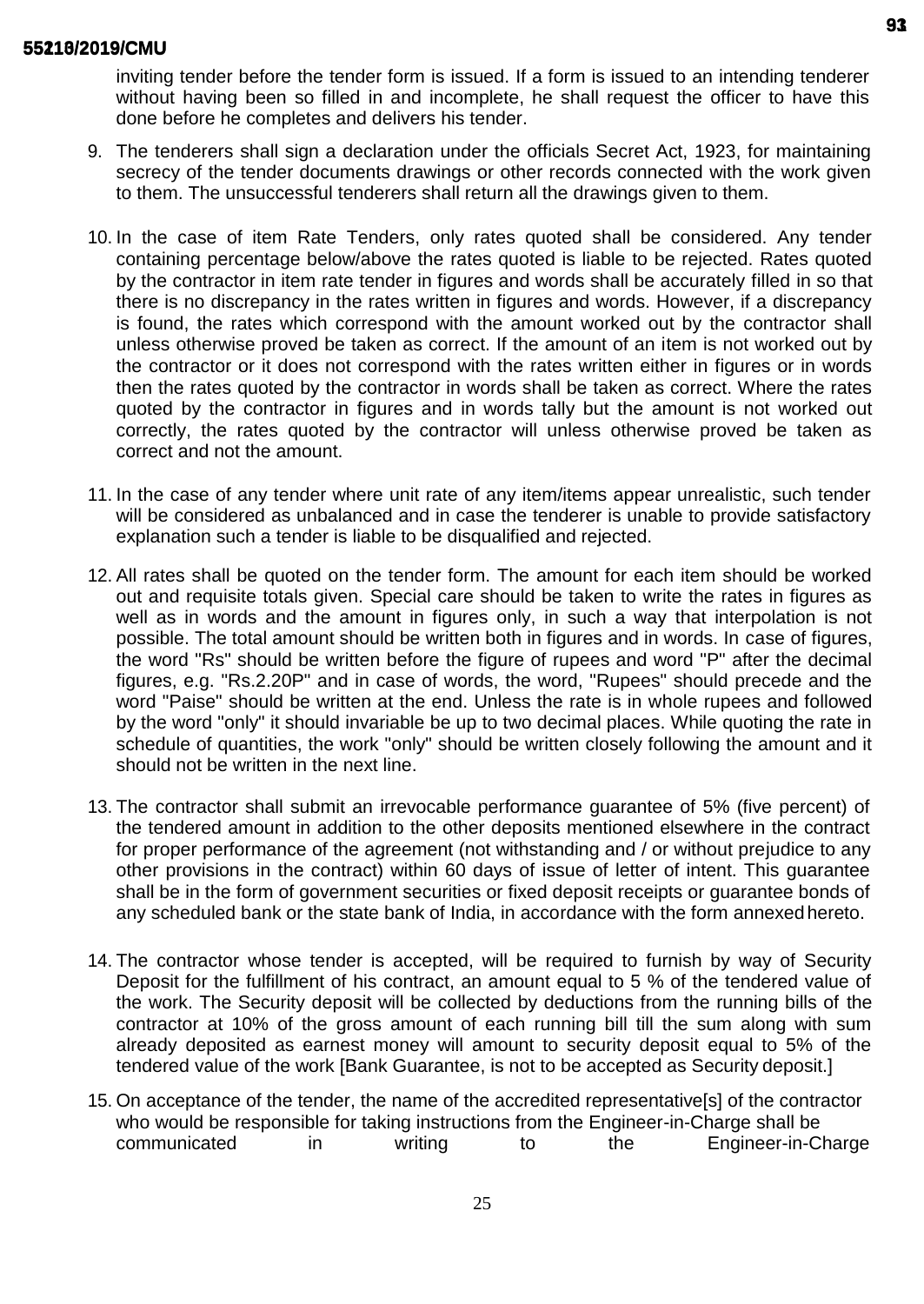- 16. Sales-tax, purchase tax, turnover tax or any other tax on material in respect of this contract shall be payable by the contractor and Government will not entertain any claim whatsoever in respect of the same.
- 17. The contractor shall give a list of both gazetted and non-gazetted C.P.W.D.&NIRDPR employees related to him.
- 18. The tender for the work shall not be witnessed by a contractor or contractors who himself/themselves has/have tendered or who may and has/have tendered for the same work. Failure to observe this condition would render, tenders of the contractors tendering, as well as witnessing the tender, liable to summary rejection.
- 19. The tender for composite work includes in addition to building work all other works such as sanitary and water supply installations drainage installation, electrical work, horticulture work, roads and paths etc. The tenderer apart from being a registered contractor [B & R] of appropriate class, must associate himself with agencies of appropriate class which are eligible to tender for sanitary and water supply drainage, electrical and horticulture works in the composite tender.
- 20. The contractor shall submit list of works, which are in hand [progress] in the following form :-

| Name<br>of <sub>l</sub><br>work | Name & particulars of   Value of   Position of works   Remarks<br>Division where work is<br>being executed | work | in progress |   |
|---------------------------------|------------------------------------------------------------------------------------------------------------|------|-------------|---|
|                                 |                                                                                                            |      |             | 5 |
|                                 |                                                                                                            |      |             |   |

21. The contractor shall comply with the provisions of the Apprentices Act 1961, and the rules and orders issued there under from time to time. If he fails to do so, his failure will be a breach of the contract and the Superintending Engineer/EXECUTIVE ENGINEER-NIRDPR may in his discretion without prejudice to any other right for remedy available in law cancel the contract. The contractor shall also be liable for any pecuniary liability arising on account of any violation by him of the provisions of the said Act.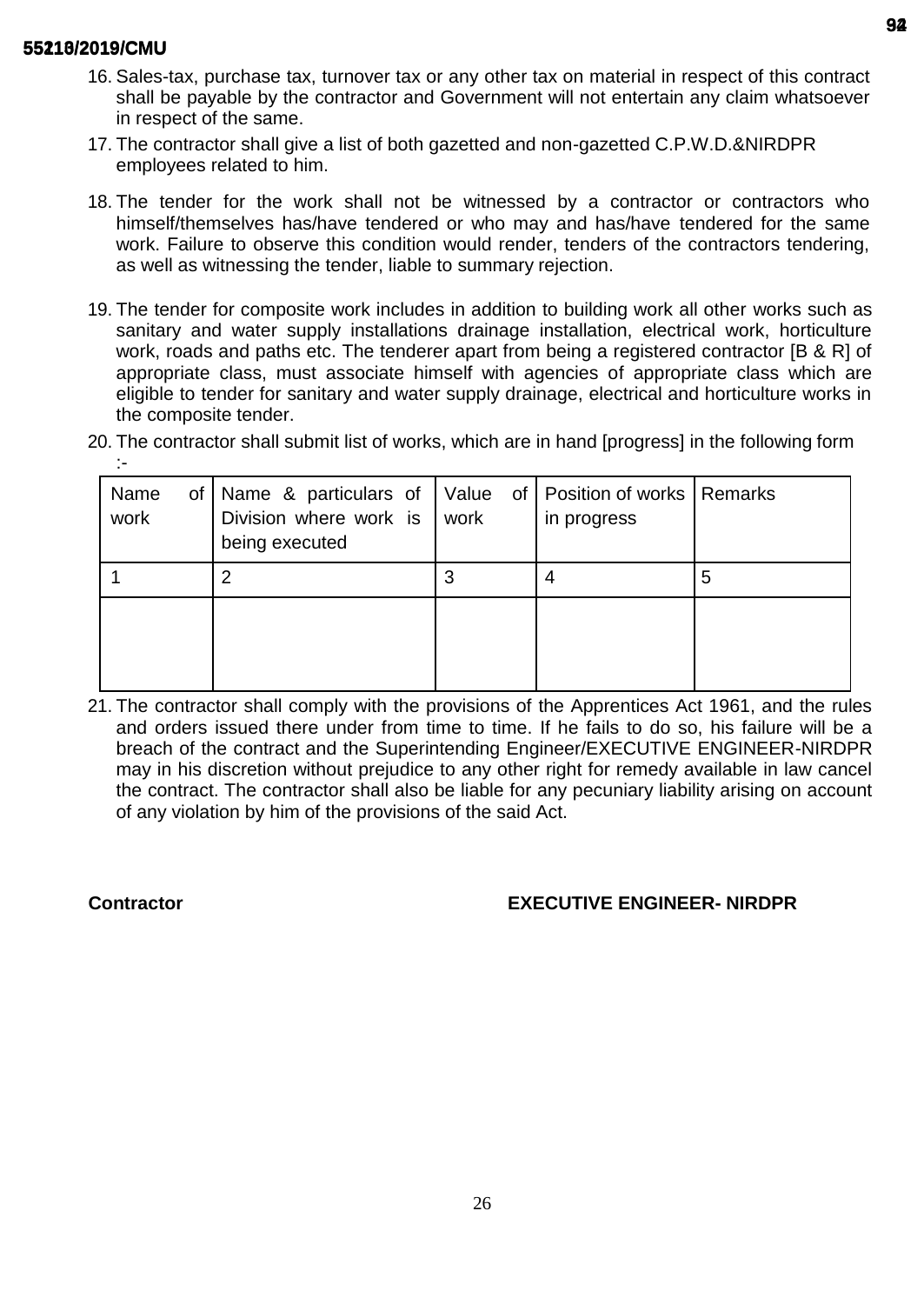**CPWD – 8.**

## **National Institute of Rural Development &Panchayati Raj**

State:Telangana Division: **EXECUTIVE ENGINEER** CMU, NIRDPR

# **Item Rate Tender & Contract for the work**

Tender for the work of: **Supply, Installation, Testing, Commissioning of 260Kwp grid interactive Solar Photovoltaic Power Plant System on the Roof Top of NIRD&PR Buildings with Net metering facility@ NIRDPR Campus, Hyderabad**

To be submitted by 3.00 PM. on **11/11/2019** to **EXECUTIVE ENGINEER CMU** - NIRDPR, Hyderabad.

i) To be opened in presence of tenderers who may be present at 3.30 PM on **date** 13/11/2019 in the office of the **EXECUTIVE ENGINEER CMU** - NIRDPR,Hyd.

Issued to (Contractor)

**Signature of the issuing authority**

# **EXECUTIVE ENGINEER- NIRDPR Hyderabad.**

Date of issue: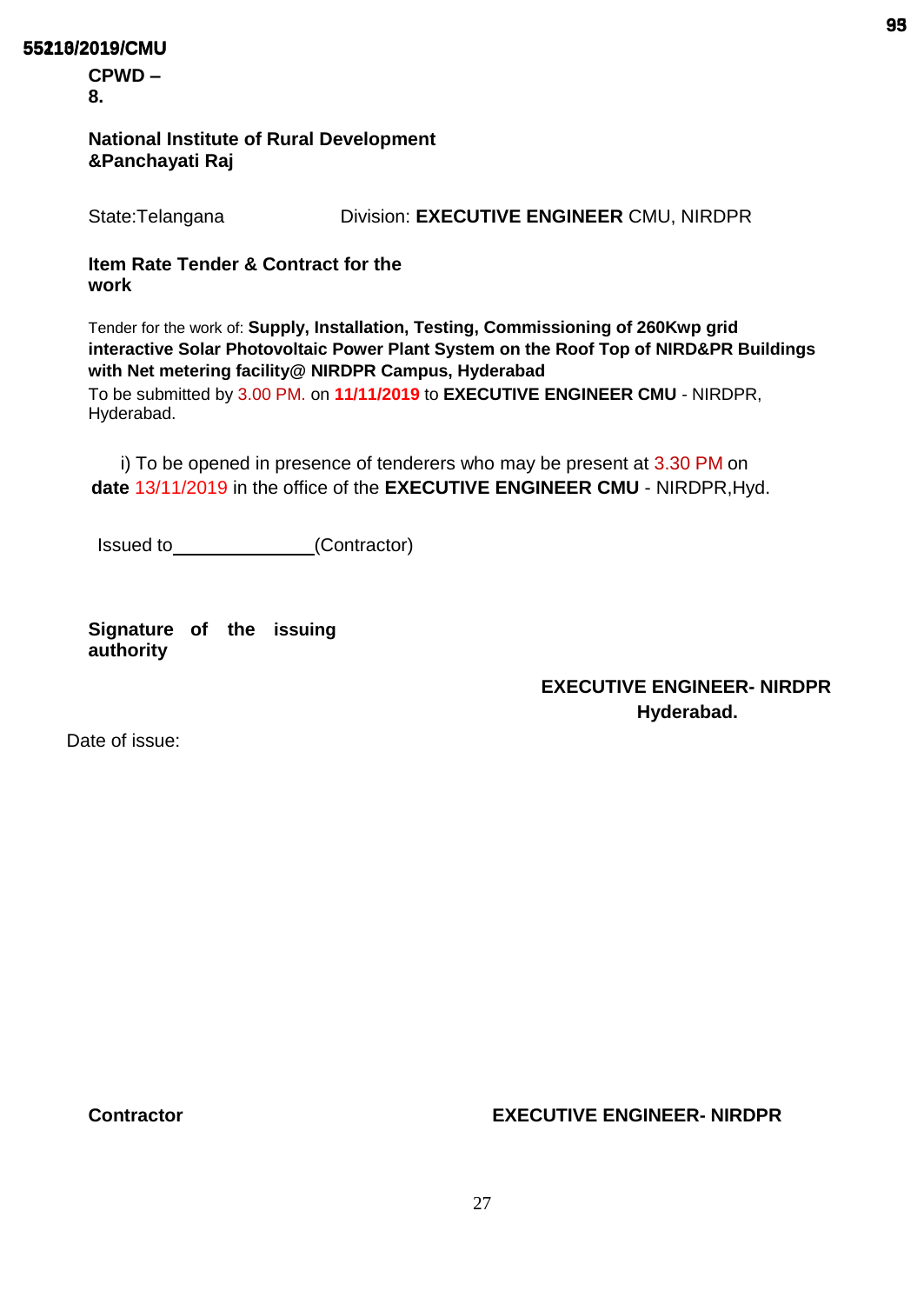## **T E N D E R**

I/We have read and examined the notice inviting tender, schedule, A, B, C, D, and E & F. Specifications applicable, Drawings & Designs, General Rules and Directions, Conditions of Contract, clauses of contract, Special conditions, Schedule of Rate & other documents and Rules referred to in the conditions of contract and all other contents in the tender document for the work.

I/We hereby tender for the execution of the work specified for the Director General, NIRDPR within the time specified in Schedule "F", viz., schedule of quantities and in accordance in all respects with the specifications, designs, drawings and instructions in writing referred to in Rule-1 of General Rules and Directions and in Clause 11 of the Conditions of contract and with such materials as are provided for, by, and in respects in accordance with, such conditions so far as applicable.

We agree to keep the tender open for Ninety (90) days from the due date of submission thereof and not to make any modifications in its terms and conditions.

A sum of **Rs. 5.00 lakhs /-** demand draft of a scheduled bank as earnest money. If I / we fail to furnish the prescribed performance guarantee with in prescribed period, I/we agree that the said Director General , NIRDPR or his successors in office shall without prejudice to any other right or remedy, be at liberty to forfeit the said earnest money absolutely. Further if I/ we fail commence work as specified, I/we agree that the Director General , NIRDPR or his successor in office shall without prejudice to any other right or remedy available in law, be at liberty to forfeit the said earnest money and the performance guarantee absolutely, otherwise the said earnest money shall be retained by him towards security deposit to execute all the works referred to in the tender documents upon the terms and conditions contained or referred to therein and to carry out such deviations as may be ordered, up to maximum of the percentage mentioned in Schedule "F" and those in excess of that limit at the rates to be determined in accordance with the provision contained in Clause 12.2 and 12.3 of the tender form.

I/We hereby declare that I/we shall treat the tender documents drawings and other records connected with the work as secret/confidential documents and shall not communicate information/derived there from to any person other than a person to whom I/we am/are authorized to communicate the same or use the information in any manner prejudicial to the safety of the state.

| Dated:                | <b>Signature of Contractor</b> |
|-----------------------|--------------------------------|
| <b>Postal Address</b> |                                |
| <b>Witness:</b>       |                                |
| <b>Address:</b>       |                                |

**Occupation**: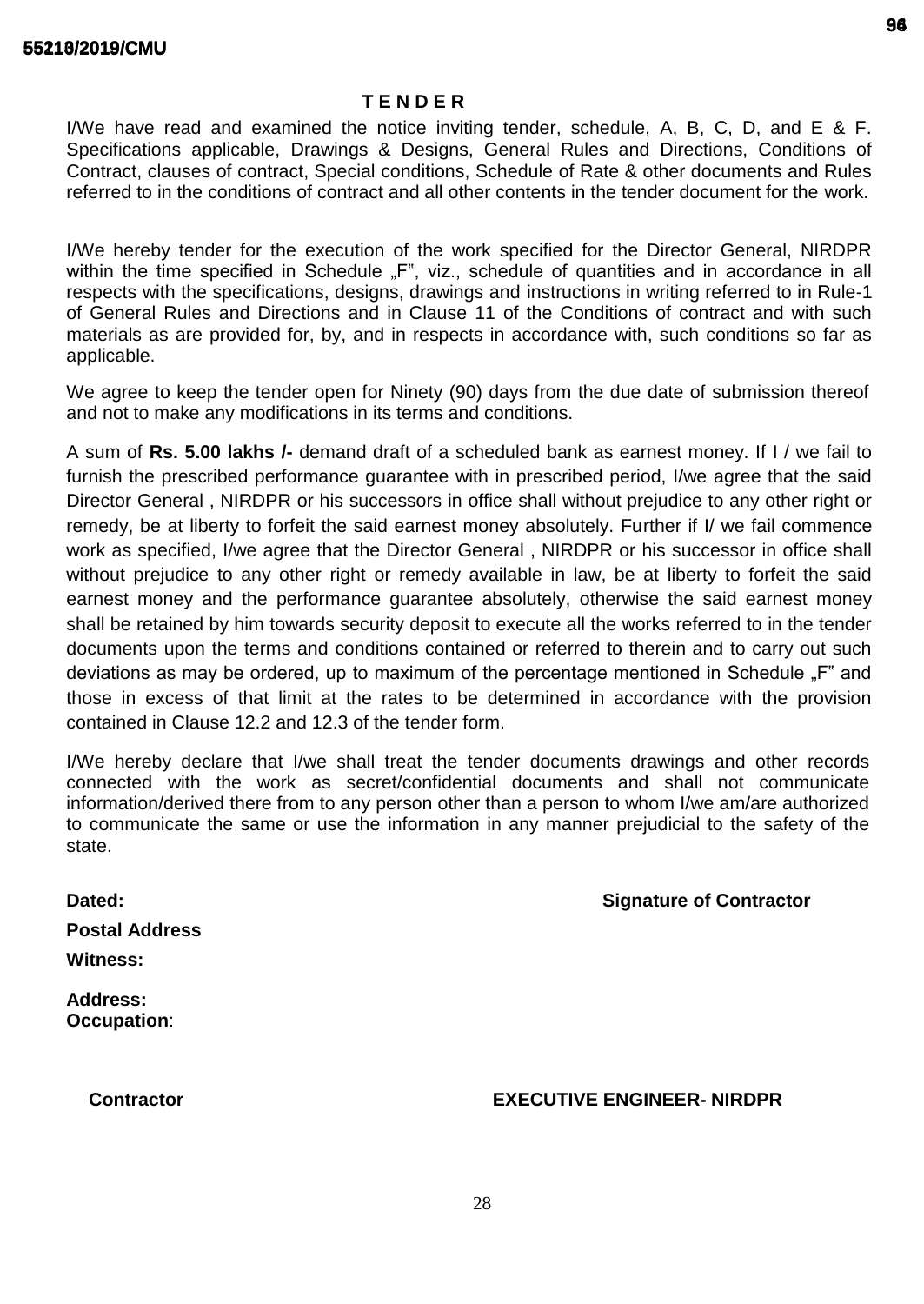## **ACCEPTANCE**

The above tender (as modified by you as provided in the letters mentioned hereunder) is accepted by me for and on behalf of the Director General, NIRDPR for a sum of Rs. (Rupees )

The letters referred to below shall form part of this contract Agreement: -

i)

ii)

# **For & on behalf of DG, NIRDPR.**

| Signature   |
|-------------|
| Designation |

Dated …………………

Reference to General Conditions of contract.

**Name of work:** Supply, Installation , Testing, Commissioning of 260 Kwp grid interactive Solar Photovoltaic Power Plant System on the Roof Top with Net metering facility of NIRD&PR Buildings ,Hyderabad

| Estimated cost of work:              | <b>Rs.1.38 crore.</b> |
|--------------------------------------|-----------------------|
| Earnest money:                       | <b>Rs.5.00 lakhs</b>  |
| Performance guarantee: -             | 5% of tendered value  |
| Security Deposit:                    | 5% of tendered value. |
| <b>General Rules and Directions:</b> |                       |

Officer inviting tender:

## **EXECUTIVE ENGINEER** NIRDPR, Hyderabad.

# **Definitions:**

| 2(v)       | Engineer-in-Charge                                                                  | <b>EXECUTIVE ENGINEER- NIRDPR,</b><br>Hyderabad.                            |
|------------|-------------------------------------------------------------------------------------|-----------------------------------------------------------------------------|
| $2$ (viii) | <b>Accepting Authority</b>                                                          | Committee<br><b>Technical</b><br>NIRD&PR,<br>Hyderabad                      |
| 2(x)       | Percentage on cost of materials and<br>labour to cover all overheads and<br>profits | 15%                                                                         |
| 2(xi)      | <b>Standard Schedule of Rates:</b>                                                  | Delhi Schedule of Rates<br>with up to<br>date Correction slips and<br>other |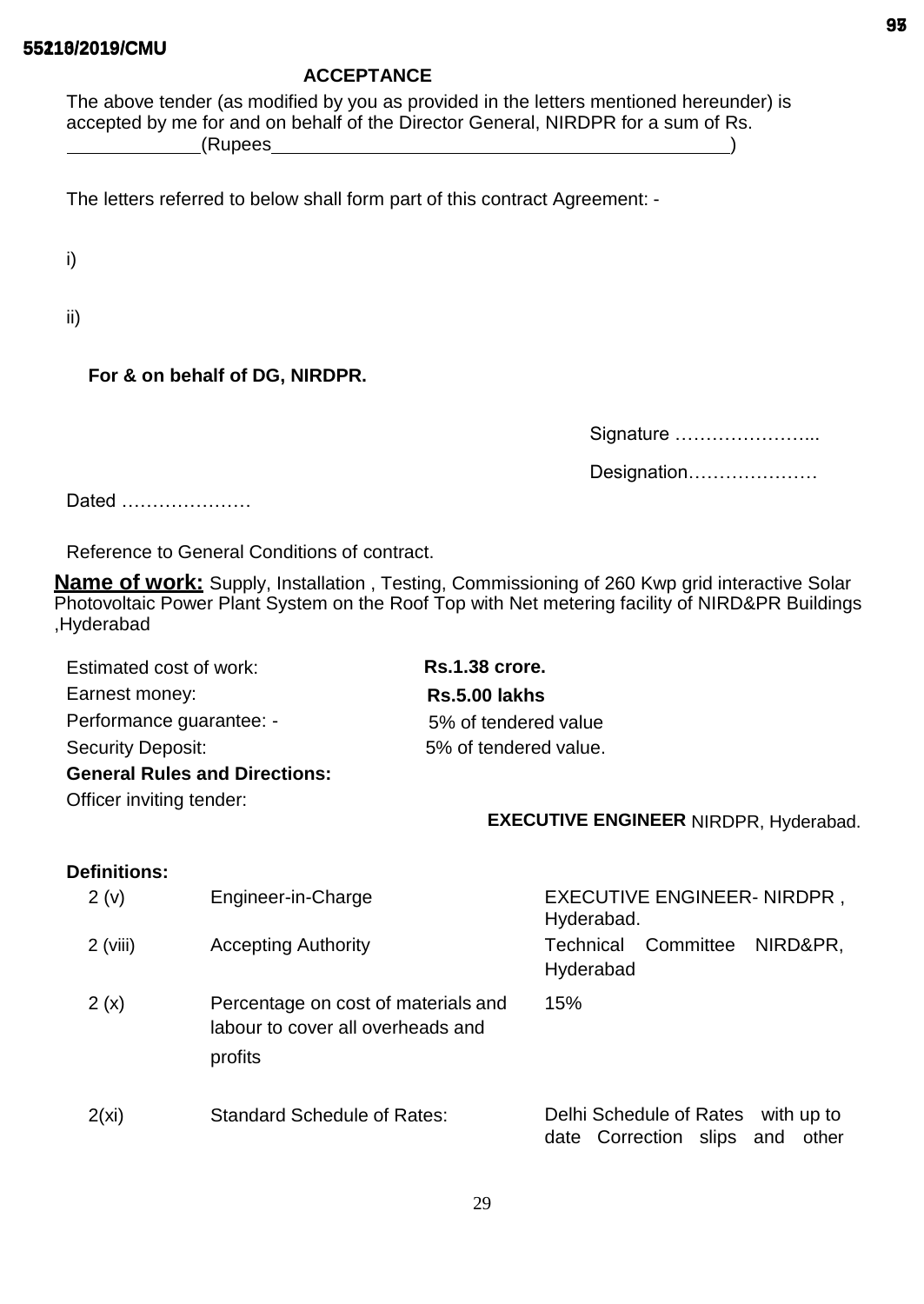markets rates.

| 2(xii)                   | Department:                                                                                                                    | National<br>Institute<br>οf<br>Development& Panchayati Raj |                                                                   | Rural |          |
|--------------------------|--------------------------------------------------------------------------------------------------------------------------------|------------------------------------------------------------|-------------------------------------------------------------------|-------|----------|
| 9 (ii)                   | <b>Standard CPWD contract Form:</b>                                                                                            |                                                            | CPWD form 8 (2005) as notified &<br>corrected up to January, 2008 |       |          |
| Clause 1                 | i) Time allowed for submission<br>οf<br>performance guarantee from<br>the<br>date of issue of letter of acceptance,<br>in days | 7 days                                                     |                                                                   |       |          |
|                          | ii) Maximum allowable extension<br>beyond the period in i) above, in<br>days                                                   | 7 Days                                                     |                                                                   |       |          |
| Clause 2                 | (i) Authority for fixing Compensation                                                                                          |                                                            |                                                                   |       |          |
|                          | under clause 2                                                                                                                 | Technical<br>Hyderabad.                                    | Committee                                                         |       | NIRD&PR, |
| Clause <sub>2</sub><br>A | Whether the clause 2 A shall be<br>applicable                                                                                  | <b>No</b>                                                  |                                                                   |       |          |
| Clause 5                 | No of days from the date of issue of<br>tender acceptance for reckoning the<br>date of start.                                  | 10 Days                                                    |                                                                   |       |          |
| $(ii)$ Mile stone $(s)$  | As per the table given below.                                                                                                  |                                                            |                                                                   |       |          |

# **Conditions for Cement :**

- 1. The contractor shall procure 43 grade (confirming to IS8112) ordinary Portland cement as required in the work from reputed manufacturers of cement having production capacity of one million tone per annum or more such as ACC, L&T, J.P.Rowa, Vikram Shree cement, Birla jute and Cement Corporation India etc, i.e agencies approved by the ministry of Industry, and holding license to use ISI certification mark for their product. The tenderers may also submit a list of names of cement manufacturers which they propose to use in the work. The tender accepting authority reserves right to accept or reject name(s) of cement manufacture(s) which the tenderer proposes to use in the work. No change in the tendered rates will be accepted if the tender accepting authority does not accept the list of cement manufacturers, given by the tenderer, fully or partially. Supply of cement shall be taken 50 Kg bags bearing manufacturers name and IS marking Samples of cement arranged by the contractor shall be taken by the Engineer – in Charge and got tested in accordance with provisions of relevant BIS Codes. In case test results indicate that the cement arranged by the contractor does not conform to the relevant BIS Code, the same shall stand rejected and shall be removed from the site by the contractor at his own cost within a week"s time of written order from the Engineer-in-Charge, to do so.
- 2. The cement shall be brought at site in bulk supply of approximately 10 tones or as decided by the Engineer in Charge.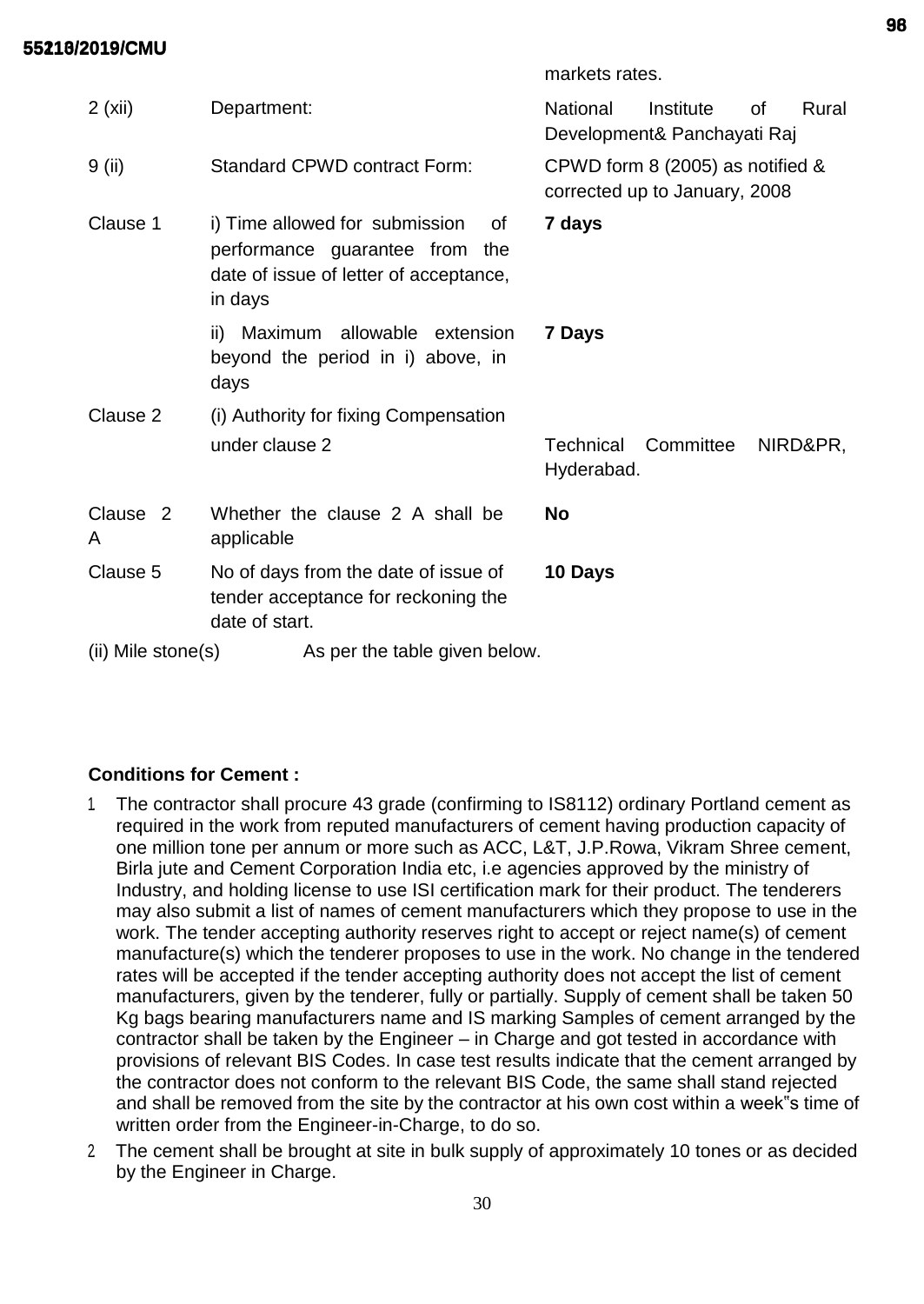- 3. The cement godown of the capacity to store in a minimum of 600 bags of cement shall be constructed by the contractor at site of work for which no extra payment shall be made. Double lock provision shall be made, to the door of cement godown. The keys of one lock shall remain with the Engineer-in Charge or his authorized representative and the key of the other lock shall remain with the contractor. The contractor shall be responsible for the watch and ward and safety of cement godown. The contractor shall facilitate the inspection of the cement go down by the Engineer-in-Charge at any time.
- 4. The contractor shall supply free of charge the cement required for testing. The cost of test will be borne by the contractor/Department in the manner indicated below.
	- (i) By the contractor if the result shows that the cement does not conform to relevant BIS code.
	- (ii) By the Department if the results show that the cement confirms to relevant BIS Code.
- 5. The actual issue and consumption of cement on work shall be regulated and proper accounts maintained as provided in clause 10 of the contract. The theoretical consumption of cement shall be worked out as per procedure prescribed in clause 42 of the contract and shall be governed by conditions laid there in.
- 6. Cement brought to site and cement remaining unused after completion of work shall not be removed from site without written permission of the Engineer-in-Charge.

# **Conditions for Steel**:

- 1. The contractor shall procure steel reinforcement bars conforming to relevant BIS codes from main producers such as VSP SAIL TATA as approved by the Ministry of Steel. The contractor shall have to obtain and furnish test certificates to the Engineer-in-Charge I respect of all supplies of steel brought by him to the site of work. Samples shall also be taken and got tested by the Engineer-in-Charge as per the provisions in this regard in relevant BIS codes. In case the test results indicate that the steel arranged by the contractor does not conform to BIS codes, the same shall stand rejected and shall be removed from the site of work by the contractor at his cost within a week"s time from written orders from the Engineer-in-Charge
- 2. The steel reinforcement shall be brought to the site in bulk supply of 10 tones or more or as decided by the Engineer-in-Charge.
- 3. The steel reinforcement shall be stored by the contractor at site of work in such a way as to prevent distortion & corrosion and nothing extra shall be paid on this account. Bars of different sizes and length shall be stored separately to facilitate easy counting and checking.
- 4. For checking nominal mass tensile strength bend test, re bend test etc., specimen of sufficient length shall be cut from each size of the bar at random at frequency not less that specified below.

| Size of bar   | For consignment below 100<br>tones.                              | For consignment over 100 tones.                  |
|---------------|------------------------------------------------------------------|--------------------------------------------------|
|               | Under 10mm dia One sample for each 25 tones<br>or Part thereof.  | one sample for each 40 tones or Part<br>thereof  |
|               | 10 to 16 mm dia One sample for each 35 tones<br>or Part thereof. | one sample for each 45tonnes or Part<br>thereof. |
| Over 16mm dia | One sample for each 45 tones<br>or Part thereof.                 | one sample for each 50 tones or Part<br>thereof. |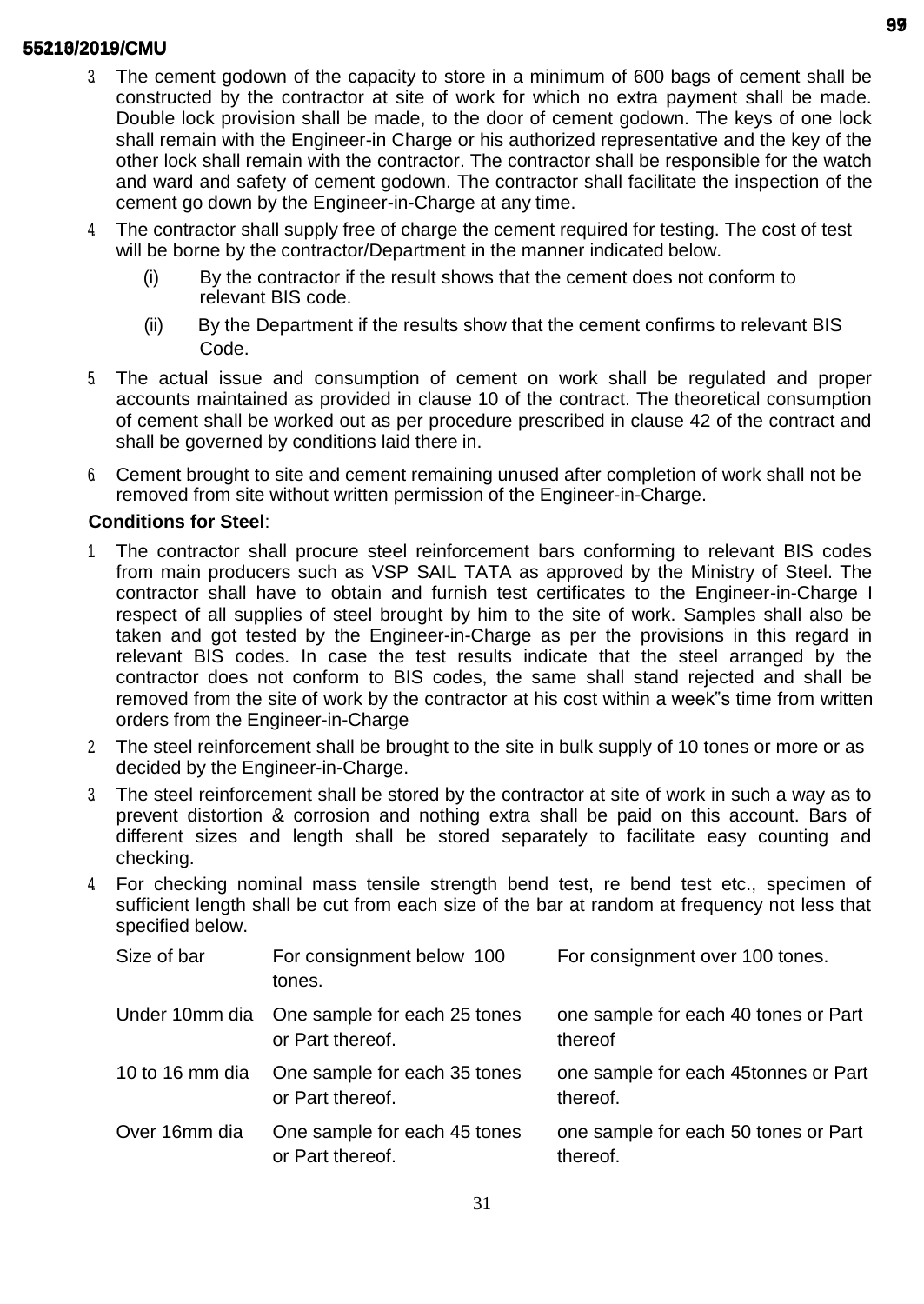5. The contractor shall supply free of charge the steel required for testing. The cost of tests shall be borne by the contractor/Department in the manner indicated below:

By the contractor, if the results show that the steel does not conform to relevant BIS codes.

By the Department, if the results show that the steel conforms to relevant BIS codes.

- 6. The actual issue and consumption of steel on work shall be regulated and proper accounts maintained as provided in clause 10 of the contract. The theoretical consumption of steel shall be worked out as per procedure prescribed in clause 42 of the contract and shall be governed by conditions laid therein.
- 7. Steel brought to site and steel remaining unused shall not be removed from site without the written permission of the Engineer-in-Charge.

# **SPECIAL CONDITIONS:**

- 1. Unless otherwise provided in the Schedule of Quantities of CPWD Specifications the rates tendered by the Contractor shall be inclusive and shall apply to all heights, lifts, leads and depths of the building and nothing extra shall be payable to him on this account.
- 2. The contractors shall make their own arrangements for obtaining electric connections if required and make necessary payments directly to the department concerned.
- 3. Other agencies doing works related with this project may also simultaneously execute their works and the contractor shall afford necessary facilities for the same. The contractor shall leave such necessary holes, openings etc., for laying/burying in the work pipes, cables, conduits, clamps, boxes, and hooks for fan clamps etc., as may be required for other agencies. Conduits for electrical wiring/cables will be laid in a way that they leave enough space for concreting and do not adversely affect the structural members. Nothing extra over the agreements rates shall be paid for the same.
- 4. Some restrictions may be imposed by the security staff etc., on the working and for movement of labour, materials etc., the contractor shall be bound to follow all such restrictions/instructions and nothing extra shall be payable on this account.
- a) The work shall be carried out in a manner complying in all respects with the requirements of relevant by laws of the local body under the jurisdiction of which the work is to be executed and/or as directed by the Engineer –in-Charge. And nothing extra will be paid on this account.
- b) If as per municipal rules the huts for labour are not to be erected at the site of work by the contractors. The contractors are required to provide such accommodation as is acceptable to local bodies and nothing extra shall be paid on this account.
- c) The contractor shall comply with proper legal orders and directions of local or public authority or municipality and abide by their rules and regulations and pay all fees and charges, which he may be liable to pay
- 5. Mines & Quarries recovery of seignior-age charges from the bills of the contractors royalty at the prevalent rates shall be deducted from the bills of the contractor on the material ( where royalty is payable on materials like boulders, sand etc.) as per Govt of A.P. G.O. No. 217 dated 29/09/2004 (Copy enclosed) if the contractor fails to produce the documentary evidence having paid the seignior-age charges to the government. The quoted rate of the contractor shall be inclusive of all such royalty and taxes etc. and nothing extra shall be payable on this account.
- 6) The Contractor will have to work according to the program for work approved by the Engineer-in-Charge. The contractor shall construct a sample unit wherever applicable complete in all respect within time specified by the Engineer-in-Charge.7) The contractor shall take instructions from the Engineer-in-Charge for stacking of material in any place. 32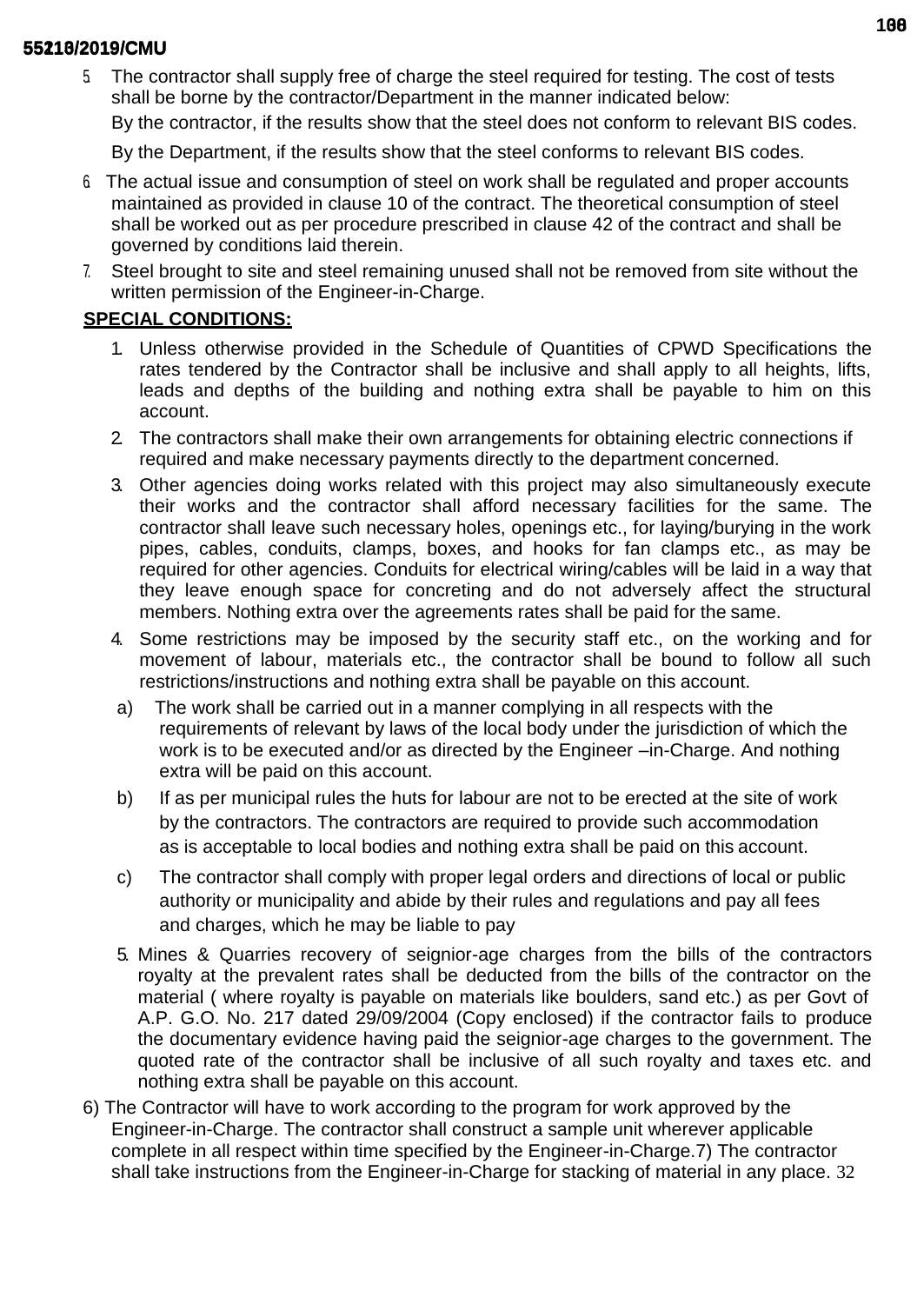No excavated earth or building material shall be stacked on areas where other buildings roads, services or compound walls are to be constructed.

- 8) Cement go down shall be provided with a single door with two locks. The keys of one locks shall remain with Engineer-in-Charge of work or his authorized representative and that of the other lock with the authorized agent of the contractor at the site of work so that the cement is removed from the go down according to the daily requirement with the knowledge of both the parties and proper account maintained in standard proforma.
- 9) The contractor shall be fully responsible for the safe custody of the materials issued to him even if the materials are under double lock system.
- 10) The contractor shall construct suitable godowns yards at the site of work for storing all other materials so as to be safe against damage by sun, rain, fire, theft etc., at his own cost and also employ necessary watch and ward establishments for the purpose at his cost.
- 11) The steel doors windows, ventilators and composite units shall be got fabricated in works shop duly approved by the Engineer-in-Charge.\
- 12) The proof of execution certificate should be signed/countersigned by an officer not below the rank of **EXECUTIVE ENGINEER- NIRDPR**. The tender should be able to arrange steel centering and

shuttering with steel propping for an area of up to 800 Sqm at a time for concrete work.

- 13) The contractor has to submit bar chart for the execution of the work duly signed by the contractor so as to complete the work stipulated time period.
- 14) Intending tenderers are advised to visit the site and get acquainted with site conditions before tendering.
- 15) Any delay / failure on the part of the tenderer to arrange for men and materials at required time shall not be considered as valid hindrance.
- 17) The contractor has to furnish monthly progress report indicating both physical and financial status of the work.
- 18) Water charges: Clause 31 A of P W D 8 for unfiltered water supply is not applicable since the contractor has to arrange water for construction purposes and this water shall be tested from a recognized laboratory periodically as directed by the Engineer-in

Charge. Testing charges will be borne by the contractor.

- 19) The contractor shall supply free of charge the steel required for testing. The cost of test shall be borne by the contractor /Department in the manner indicated below:
	- (i) By the contractor if the results show that the steel does not conform to relevant BIS codes.
	- (ii) By the Department if the results show that the steel conforms to relevant BIS codes
- 20) The actual issue and consumption of steel on work shall be regulated and proper accounts maintained as provided in clause 10 of the contract. The theoretical consumption of steel shall be worked out as per procedure prescribed in clause 42 of the contract and shall be governed by conditions laid therein.
- 21) Steel brought to site and steel remaining unused shall not be removed from site without the written permission of the Engineer-in-Charge.
- 22) The contractor shall furnish to the Department all the purchase invoices both for cement and steel for every consignment.
- 23) Weight being calculated with the help of table-IV in Para 5.3.3. Of CPWD specifications 1996 however for bars M S /cold twisted up to and including 10 mm the following procedure shall be adopted. The average sectional weight for each diameter shall be arrived at from samples for each lot of steel received at site. The actual weight of steel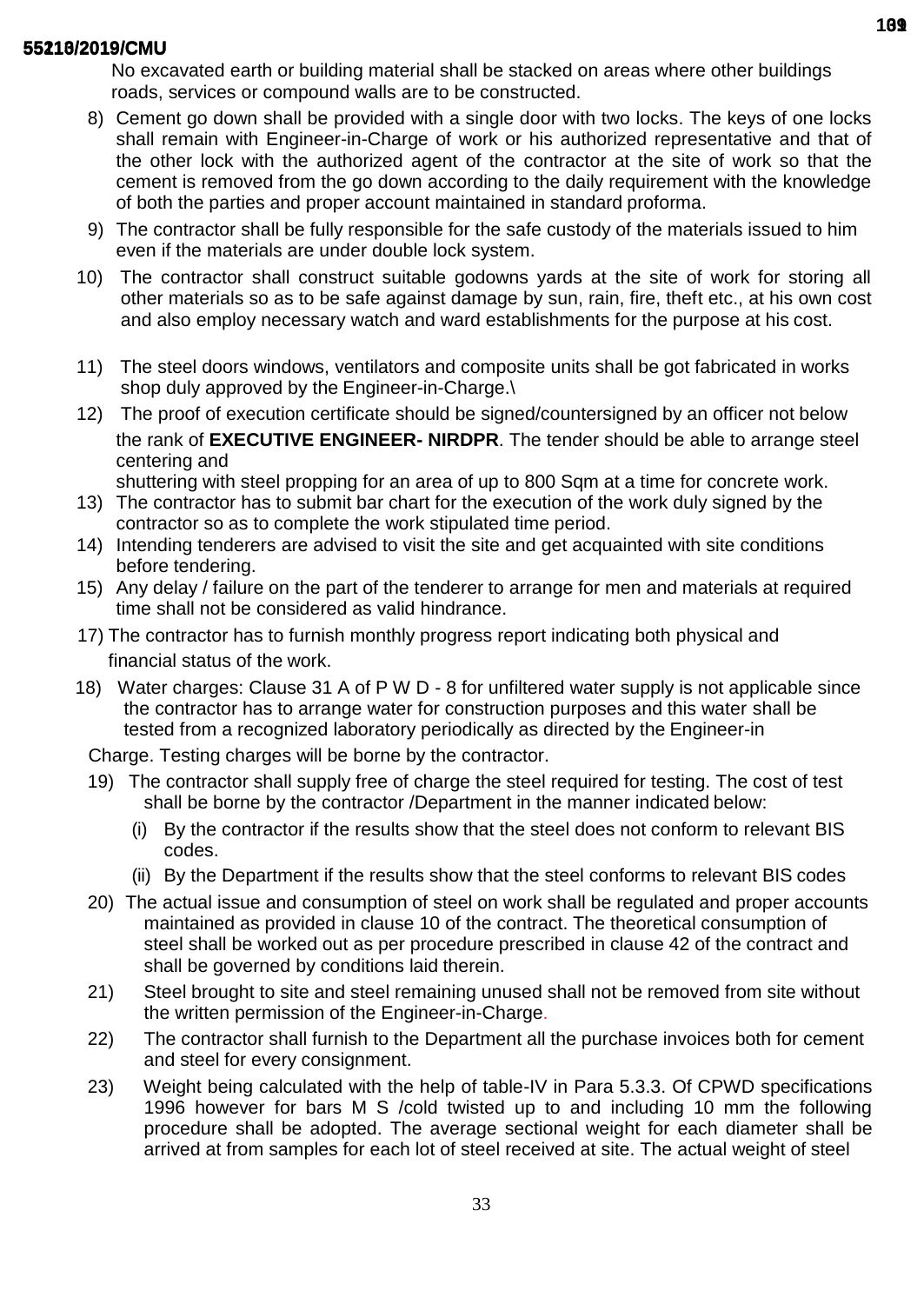issued shall be modified to take into account the variation between the actual and the standard co-efficient given in table IV and the contractors accounts will be debited by the cost modified quantity only. The decision to be followed for determining the average sectional weight of each lot Quantity of each diameter of steel received at site of work each lot. Quantity of each diameter of steel received at site if work each day will constitute one single lot for this purpose.

- 24) All materials obtained from Government stores or otherwise shall be got checked by the Junior Engineer in-Charge of the works on receipt of the same at site before use.
- 25) The contractor should also dismantle the entire structure along with the foundations of the existing buildings and refill with earth in the dismantled foundations wherever necessary. The contractor should not use any serviceable /unserviceable materials obtained from the dismantlement in the construction if new buildings.
- 26) The contractor should use factory made round type cover blocks for all R C C works to avoid displacement of bars in any directions and to ensure proper cover.
- 27) Sometimes it shall not be possible to pay monthly bills on account of non-availability of LOC/Budget/Deposit. No claim shall be entertained for slow progress stoppage of work on this account.
- 28) Materials having BIS marking shall be used on work. In case any materials where the BIS marking is not available such materials should be got from the firms approved by the Chief Engineer (SZ) II Where no such approval exists then the shall be got approved from the Engineer in charge. The materials procured without such approval will not be allowed for use in the work.
- 29) All aluminum extruded doors and windows shall be manufactured from standard extruded aluminium section manufactured by JINDAL INDAL or the firms approved by CE SZII.
- 30) Terrazzo tiles to be used shall be got from firm as approved by the CE SZII.
- 31) Before use in work samples of granite and marble slabs, shade of laminated particleboards and samples of manufactured items/fittings have to be got approved from the Engineer in charge.
- 32) Steel windows shall be manufactured in the workshop duly approved by CE SZ II from standard sections having BIS marking from approved manufacturers like Sen Harvicks/Metal Window Corporation/Madhu Industries or from the firms approved by the P&H,CIAT/PD,RTP - NIRDPR., Rajendranagar, Hyderabad.

## **Form Of Performance Security Bank Guarantee Bond**

|              |        |      |       |     | In consideration of the Director General , NIRD(hereinafter called "The Government") having                                                                                                                                    |     |         |           |
|--------------|--------|------|-------|-----|--------------------------------------------------------------------------------------------------------------------------------------------------------------------------------------------------------------------------------|-----|---------|-----------|
| agreed       | under  | the  | terms | and | conditions                                                                                                                                                                                                                     |     | 0f      | agreement |
| No.          |        |      |       |     | Dated. html Dated. Let us a made                                                                                                                                                                                               |     |         | between   |
|              |        |      |       | and |                                                                                                                                                                                                                                |     |         |           |
| (hereinafter | called | "the | said  |     | $contractor(s)$ ")                                                                                                                                                                                                             | for | the     | work      |
|              |        |      |       |     |                                                                                                                                                                                                                                |     | (herein | after     |
|              |        |      |       |     | called "the said Agreement") having agreed to production of a irrevocable Bank Guarantee for                                                                                                                                   |     |         |           |
| Rs.          |        |      |       |     | (Rupees and the contract of the contract of the contract of the contract of the contract of the contract of the contract of the contract of the contract of the contract of the contract of the contract of the contract of th |     |         |           |
|              |        |      |       |     | only) as security/guarantee from the contractor(s)                                                                                                                                                                             |     |         |           |

for compliance of his obligations in accordance with the terms and conditions in the said agreement,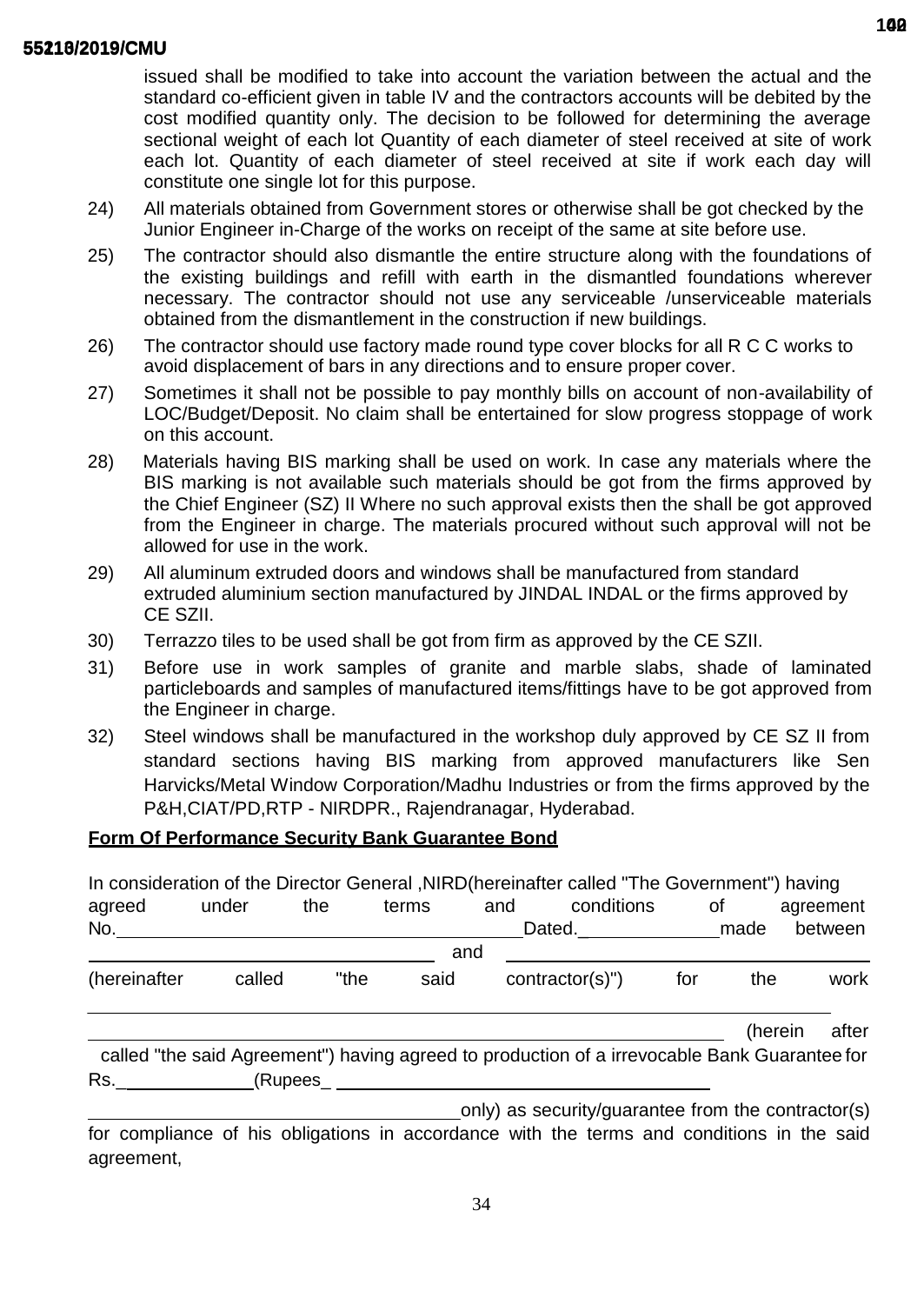| טוויט <i>ו</i> פ ו טבעוט בע | We,                             | hereinafter referred to as "the Bank")                                                                                                                                                                                                                                                                                                                                                                                                                                                                                                                                                                                                                                                                                                                                                                                                                                                                                                                                                     |  |  |
|-----------------------------|---------------------------------|--------------------------------------------------------------------------------------------------------------------------------------------------------------------------------------------------------------------------------------------------------------------------------------------------------------------------------------------------------------------------------------------------------------------------------------------------------------------------------------------------------------------------------------------------------------------------------------------------------------------------------------------------------------------------------------------------------------------------------------------------------------------------------------------------------------------------------------------------------------------------------------------------------------------------------------------------------------------------------------------|--|--|
|                             | (Indicate the name of the Bank) |                                                                                                                                                                                                                                                                                                                                                                                                                                                                                                                                                                                                                                                                                                                                                                                                                                                                                                                                                                                            |  |  |
|                             |                                 | hereby undertake to pay to the Government an amount not exceeding Rs.                                                                                                                                                                                                                                                                                                                                                                                                                                                                                                                                                                                                                                                                                                                                                                                                                                                                                                                      |  |  |
|                             |                                 | Only)<br>on                                                                                                                                                                                                                                                                                                                                                                                                                                                                                                                                                                                                                                                                                                                                                                                                                                                                                                                                                                                |  |  |
|                             |                                 | demand by the Government.                                                                                                                                                                                                                                                                                                                                                                                                                                                                                                                                                                                                                                                                                                                                                                                                                                                                                                                                                                  |  |  |
|                             | 2.                              | do hereby undertake to pay the<br>We are a set of the set of the set of the set of the set of the set of the set of the set of the set of the set of the set of the set of the set of the set of the set of the set of the set of the set of the set of the set                                                                                                                                                                                                                                                                                                                                                                                                                                                                                                                                                                                                                                                                                                                            |  |  |
|                             |                                 | amounts                                                                                                                                                                                                                                                                                                                                                                                                                                                                                                                                                                                                                                                                                                                                                                                                                                                                                                                                                                                    |  |  |
|                             |                                 | (Indicate the name of the Bank)                                                                                                                                                                                                                                                                                                                                                                                                                                                                                                                                                                                                                                                                                                                                                                                                                                                                                                                                                            |  |  |
|                             |                                 | due and payable under this Guarantee without any demure, merely on a demand from the<br>Government stating that the amount claimed is required to meet the recoveries due or likely to<br>be due from the said contractor(s). Any such demand made on the Bank shall be conclusive as<br>regards the amount due and payable by the Bank under this Guarantee. However, our<br>liability under this guarantee shall be restricted to an amount not exceeding                                                                                                                                                                                                                                                                                                                                                                                                                                                                                                                                |  |  |
|                             |                                 | only).                                                                                                                                                                                                                                                                                                                                                                                                                                                                                                                                                                                                                                                                                                                                                                                                                                                                                                                                                                                     |  |  |
|                             | against<br>4.                   | 3. We, the said Bank further undertake to pay to the Government any money so demanded<br>notwithstanding my dispute or disputes raised by the contractor(s) in any suit or proceeding<br>pending before any court or Tribunal relating thereto, out liability under this present being<br>absolute and unequivocal. The payment so made by us under this bond shall be valid<br>discharge of our liability for payment there under and the contractor(s) shall have no claim<br>for<br>making<br>such<br>payment.<br><b>us</b><br>that the<br>We<br>further agree                                                                                                                                                                                                                                                                                                                                                                                                                          |  |  |
|                             |                                 | guarantee herein                                                                                                                                                                                                                                                                                                                                                                                                                                                                                                                                                                                                                                                                                                                                                                                                                                                                                                                                                                           |  |  |
|                             |                                 | (Indicate the name of the Bank)<br>contained shall remain in full force and effect during the period that would be taken for the<br>performance of the said agreement and that it shall continue to be enforceable till all the dues<br>of the Government under or by virtue of the said agreement have been fully paid and its claims<br>satisfied or discharged or till Engineer-in-charge on behalf of the government certified that the<br>terms and conditions of the said agreement have been fully and properly carried out by the said<br>contractor(s) and accordingly discharges this guarantee.                                                                                                                                                                                                                                                                                                                                                                                 |  |  |
|                             | We                              | further<br>the<br>with<br>agree                                                                                                                                                                                                                                                                                                                                                                                                                                                                                                                                                                                                                                                                                                                                                                                                                                                                                                                                                            |  |  |
|                             | relieving us.                   | Government (Indicate the name of the Bank) that the Government shall have the fullest liberty without<br>our consent and without effecting in any manner our obligations hereunder to vary any of the terms and<br>conditions of the said agreement or to extend time of performance by the said contractor(s) from time to<br>time or to postpone for any time or from time to time any of the powers exercisable by the Government<br>against the said contractor(s) and to for-bear or enforce any of the terms and conditions relating to the<br>said agreement and we shall not be relieved from our liability by reason of any such variation, or<br>extension being granted to the said contractor(s) or for any forbearance, act of omission on the part of<br>the Government or any indulgence by the Government to the said contractor(s) or by any such matter or<br>thing whatsoever which under the law relating to sureties would, but for this provision, have effect of so |  |  |
|                             | 5.                              | This guarantee will not be discharged due to the change in the constitution of the Bank<br>or the contractor(s).                                                                                                                                                                                                                                                                                                                                                                                                                                                                                                                                                                                                                                                                                                                                                                                                                                                                           |  |  |
|                             | 6.                              | We<br>lastly undertake not to                                                                                                                                                                                                                                                                                                                                                                                                                                                                                                                                                                                                                                                                                                                                                                                                                                                                                                                                                              |  |  |
|                             |                                 | Government in writing.                                                                                                                                                                                                                                                                                                                                                                                                                                                                                                                                                                                                                                                                                                                                                                                                                                                                                                                                                                     |  |  |
|                             | 8.                              | This guarantee shall be valid up to the same state while a sextended on demand by                                                                                                                                                                                                                                                                                                                                                                                                                                                                                                                                                                                                                                                                                                                                                                                                                                                                                                          |  |  |
|                             |                                 | Government. Notwithstanding any mentioned above, our liability against this guarantee is                                                                                                                                                                                                                                                                                                                                                                                                                                                                                                                                                                                                                                                                                                                                                                                                                                                                                                   |  |  |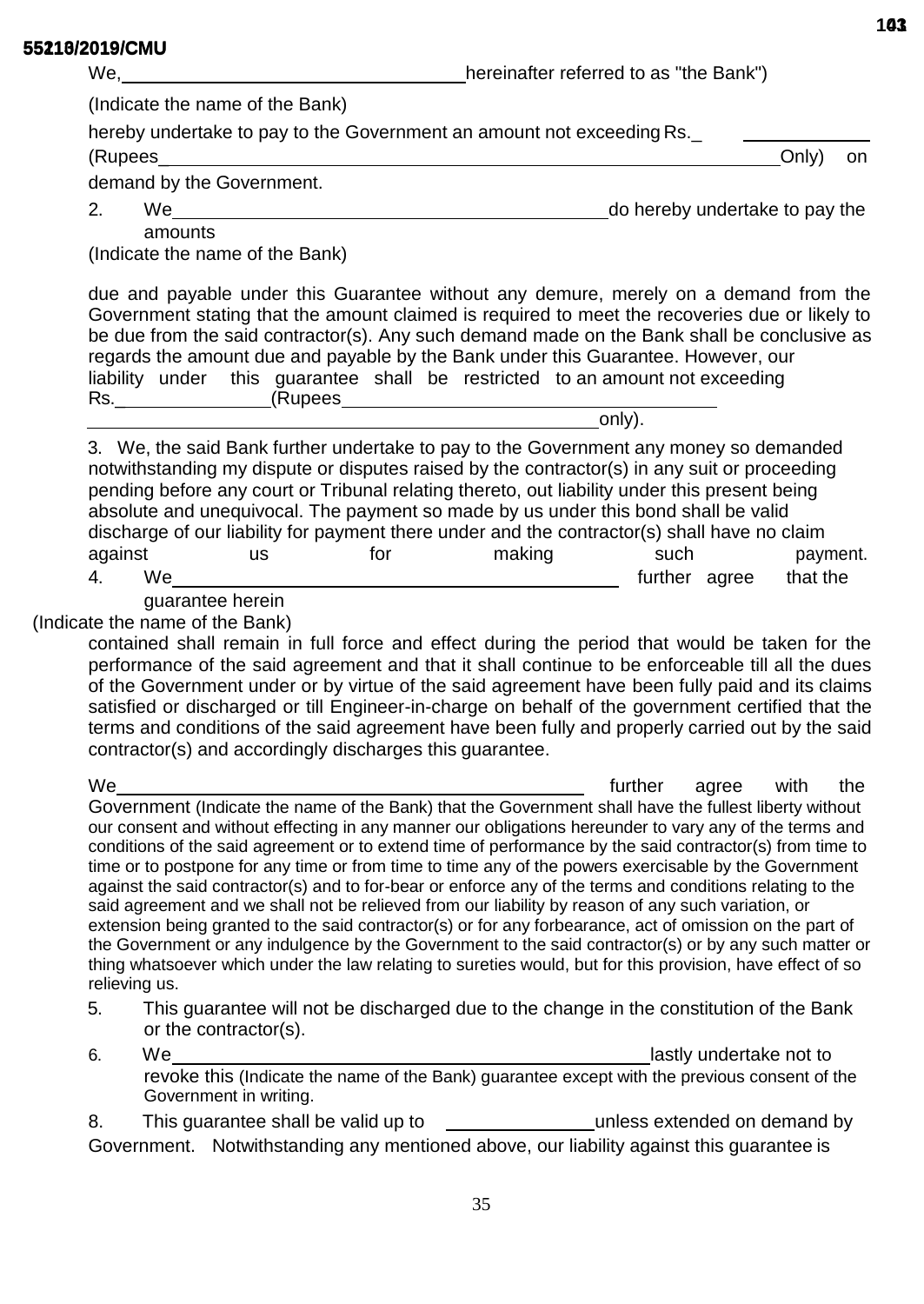restricted to the contract of the contract of the contract of the contract of the contract of the contract of the contract of the contract of the contract of the contract of the contract of the contract of the contract of

only) and unless a claim in writing is lodged with us within six months of the date of expiry or the extended date of expiry of this guarantee all our liabilities under this guarantee shall stand discharged.

| Dated the | dav of |                                 |
|-----------|--------|---------------------------------|
| for       |        | (Indicate the name of the Bank) |

**Contractor EXECUTIVE ENGINEER- NIRDPR**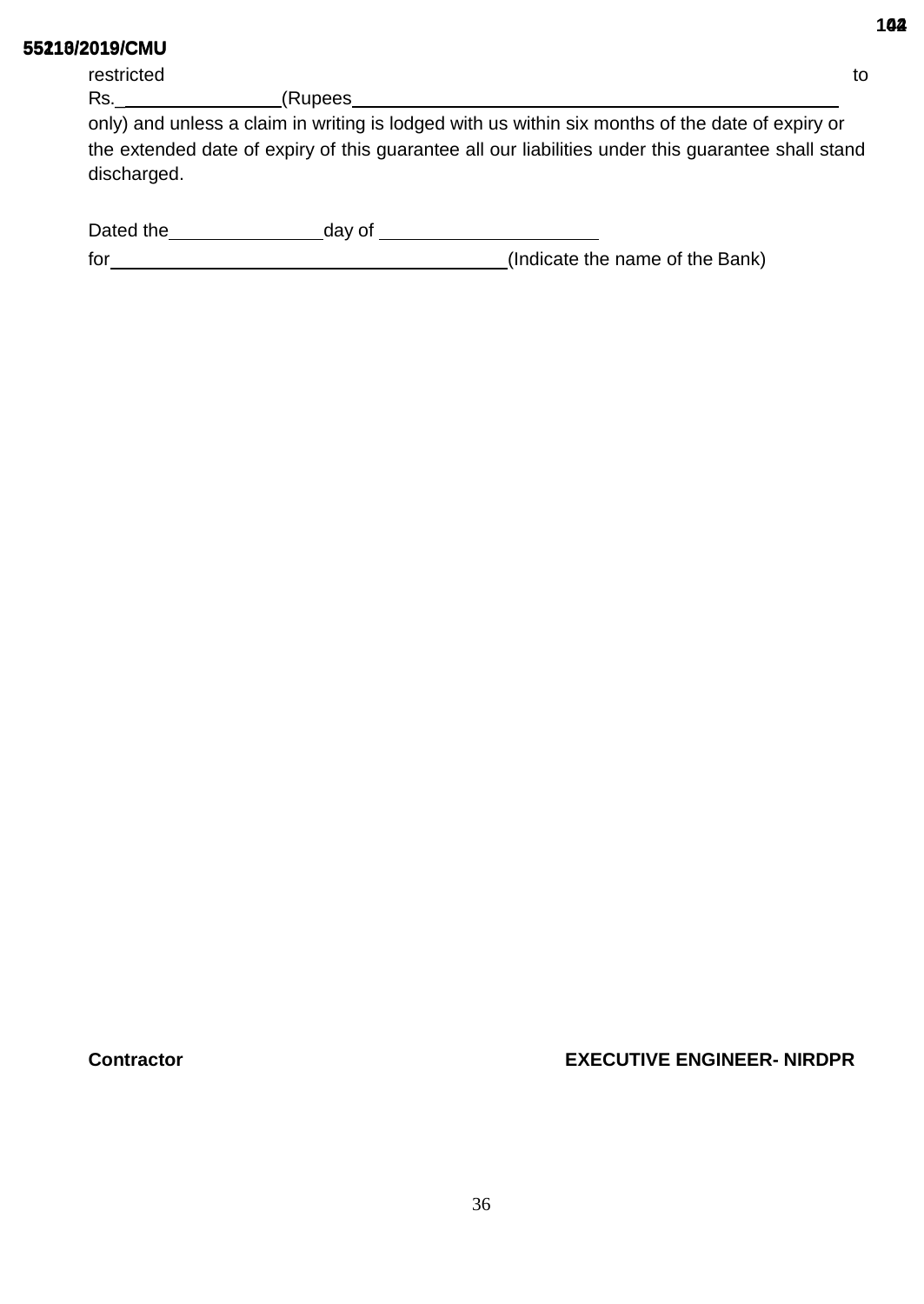## **SCOPE OF WORK**

# **SCOPEOFWORK:-**

**Name of work: "Supply, Installation , Testing, Commissioning of 260Kwp grid interactive Solar Photovoltaic Power Plant System on the Roof Top of NIRD&PR Buildings with Net metering facility@NIRDPR Campus,Hyderabad''.**

# **SCOPE OF SUPPLY & WORK:**

- 1 Scope of Supply & Work includes all, design, engineering, manufacture, procurement & supply of equipment, and materials, testing at manufacturers works, inspection, packing and forwarding, supply, unloading at site, associated civil works, services, permits, installation and incidentals, insurance at all stages, erection, testing and commissioning of 260 kwp (+/- 5% Grid Interactive Solar PV Power Plant with associated equipments and materials on turnkey basis at roof top of NIRD&PR with its Comprehensive annual Maintenance for 5 years.
- 2. The equipment and materials for 260 kwp (+/-5%)Grid Interactive Solar PV Power Plant with associated system (Typical) shall include but not be limited to the Supply, Erection, and Testing & Commissioning of the following:
	- Solar PV modules in array including mounting frames, structures, foundation bolts and nuts for holding structures and module inter connection.
	- Array Junction boxes, distribution boxes and fuse boxes. MCBs, Surge Arrestors
	- Power Conditioning Units (PCU) with SCADA, & Weather Monitoring system to check Solar Irradiation, Wind Speed & Ambient Temperature.
	- LT Power Interfacing Panel, Plant Monitoring Desk, D C Distribution board.
	- Digital Voltage Meter and Ammeter, Kwh meters. Metering instrument and protection relays along with battery system.
	- LT Power and Control Cables including end terminations and other required accessories for both AC & DC power.
	- Data acquisition system with remote monitoring facilities.
	- Lighting arrestors.
	- PVC pipes and accessories/trenches.
	- Tool kit and Earthing kit.
	- Metering set and protection /Isolation systems,
	- Earthing system for PV Array, DC power system, Lightning protection system
	- Security equipment such as IP night vision CCTV cameras, IR motion sensors etc.
	- Fire extinguishers, danger plates, name boards etc
	- Trivector Meter (Metering Cubicle) with Main & Check Meter
	- Transportation of equipments from Works to Site.
	- Unloading, Loading of all supplied Equipments on Foundations at their respective places.
	- Training of executive/technician.
	- Control room equipments related to solar system etc
	- Testing, maintenance and condition monitoring equipments.
	- Mandatory spares & spares for 2 years
	- Any other equipment / material required to complete the 260 kwp Solar Power Plant on turnkey Basis. .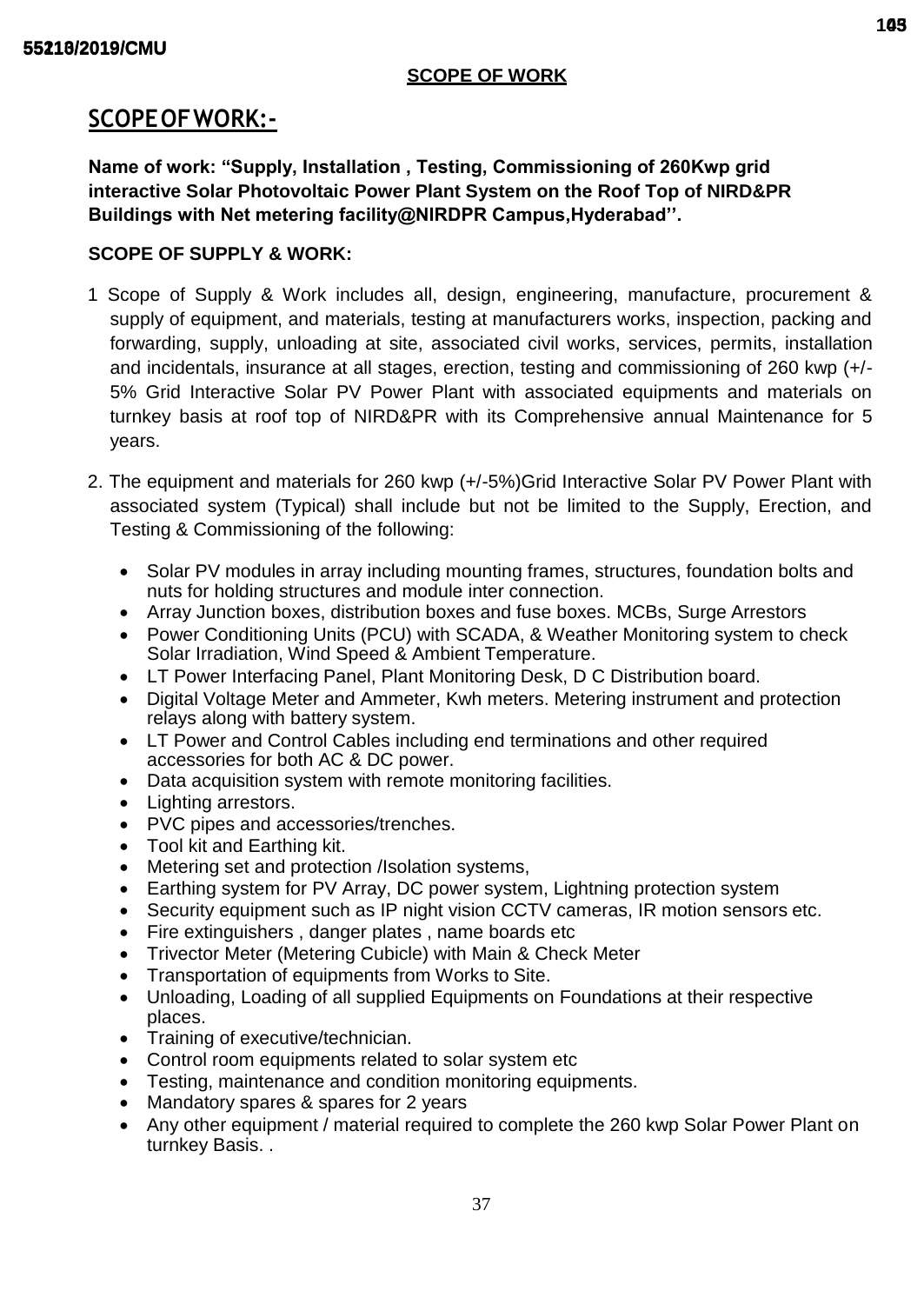- Receipt, unloading, storage, erection, testing and commissioning of all supplied material.
- 3. Design of 260 kwp Grid Interactive Solar Power Plant and its associated electrical & mechanical auxiliary systems includes preparation of single line diagrams and installation drawings, electrical lay outs, erection key diagrams, electrical and physical clearance diagrams, design calculations for Earth- mat, Bus Bar & Spacers indoor and outdoor lighting/illumination etc. design memorandum and other relevant drawings and documents required for engineering of all facilities within the fencing to be provided under this contract, are covered under Bidders scope of work.
- 4. In addition to above, the Bidder is required to measure the Solar Radiation and other climatic conditions. The major categories of site-specific assessment required are:
	- Global Solar Radiation (§GSR¨)
	- Diffuse Solar Radiation (§DSR)
	- Sunshine Duration
	- Atmospheric Turbidity
	- Temperature & Humidity
	- Wind Speed
- 5. Civil foundation work of for AC Distribution Board, DC distribution Board switchgears.
- 6. Erection Work shall be performed with respect to the following but not limited to:
	- Solar PV Array.
	- Power Cables
	- Entire GI cable tray
	- Fabrication, supply & erection of cable trays, support, brackets and accessories in case of site fabrication cable tray.
	- Galvanized steel rigid/flexible conduits and accessories, Hume pipes, ferrules, lugs, glands, terminal blocks, galvanized sheet steel junction boxes, cable fixing clamps, nuts and bolts etc. as required.
	- Supply of necessary steel materials for field fabrication of cable trays, supports, brackets, grounding system etc.
- 7. Pre-commissioning & Commissioning of all supplied Equipments. Test running of Grid Connect Solar Power Plant as well as load trials at site, prior to handover and implementation of maintenance contract.
- 8. Any other items not specifically mentioned in the specification but which are required for erection, testing and commissioning and satisfactory operation of the solar power plant are deemed to be included in the scope of the specification unless specifically excluded on turnkey basis.
- 9. Obtaining statutory approvals / clearances from Government Department/CEIG.

10. The Bidder shall arrange deployment of manpower and required consumable during commissioning.

11. Total Maintenance of Solar Photovoltaic Power Plant for the 5 years period.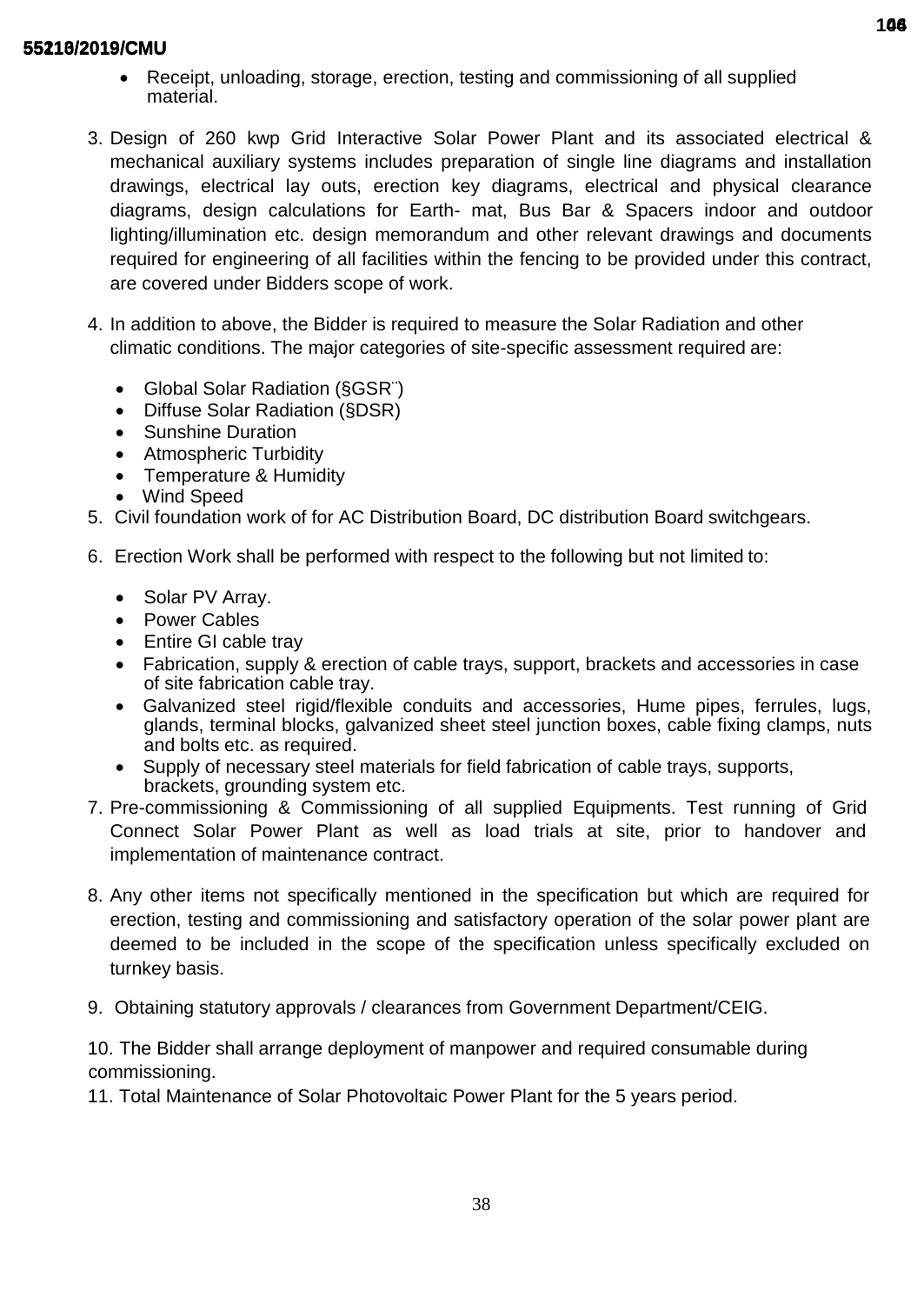- 12. All equipment & item which are not specifically mentioned but are required for completion of work including commissioning & maintenance of Solar Photovoltaic Power Plant , in every respect and for safe and efficient operation and guaranteed performance without any extra cost.
- 13. Submission of following documents drawings data design and engineering information to the department for review and approval in five copies.
- (i) Detailed technical specification of all the equipments.
- (ii) Design criteria.
- (iii) Design calculations.
- (iv) General arrangement an assembly drawings.
- (v) Contour plan for the area.
- (vi) Solar Insolation Data
- (vii) Schematic diagram for entire electric system
- (viii) G.A. drawings for, all types of structures,
- (ix) Quality assurance plans.
- (x) Test report (for type, acceptance, and routine tests).
- (xi) O&M Instructions manuals and its drawings.
- 14. All drawings shall be fully corrected to agree with the actual "as built" site conditions and submitted to department after commissioning of the project for record purpose.
- 15. The contractor shall forward to the department
	- (i) Schedule for various activities in the form of PERT Chart within a week from the date of detailed work order.
	- (ii) Fortnightly site work progress report during construction period and
	- (iii) Monthly Maintenance reports after commissioning of the project.

16. Preparation and supply of detailed Operation, System and Maintenance manual of Power Plant.

- 17. Establishing a system to maintain an inventory of spare parts and tools, equipment, consumables and supplies for the facilities and operation.
- 18. Employ and coordinate the training of personnel who will be qualified and experienced to operate and monitor the facility and to coordinate operations of the facility with the grid system.
- 19. Adequate insurance coverage during EPC.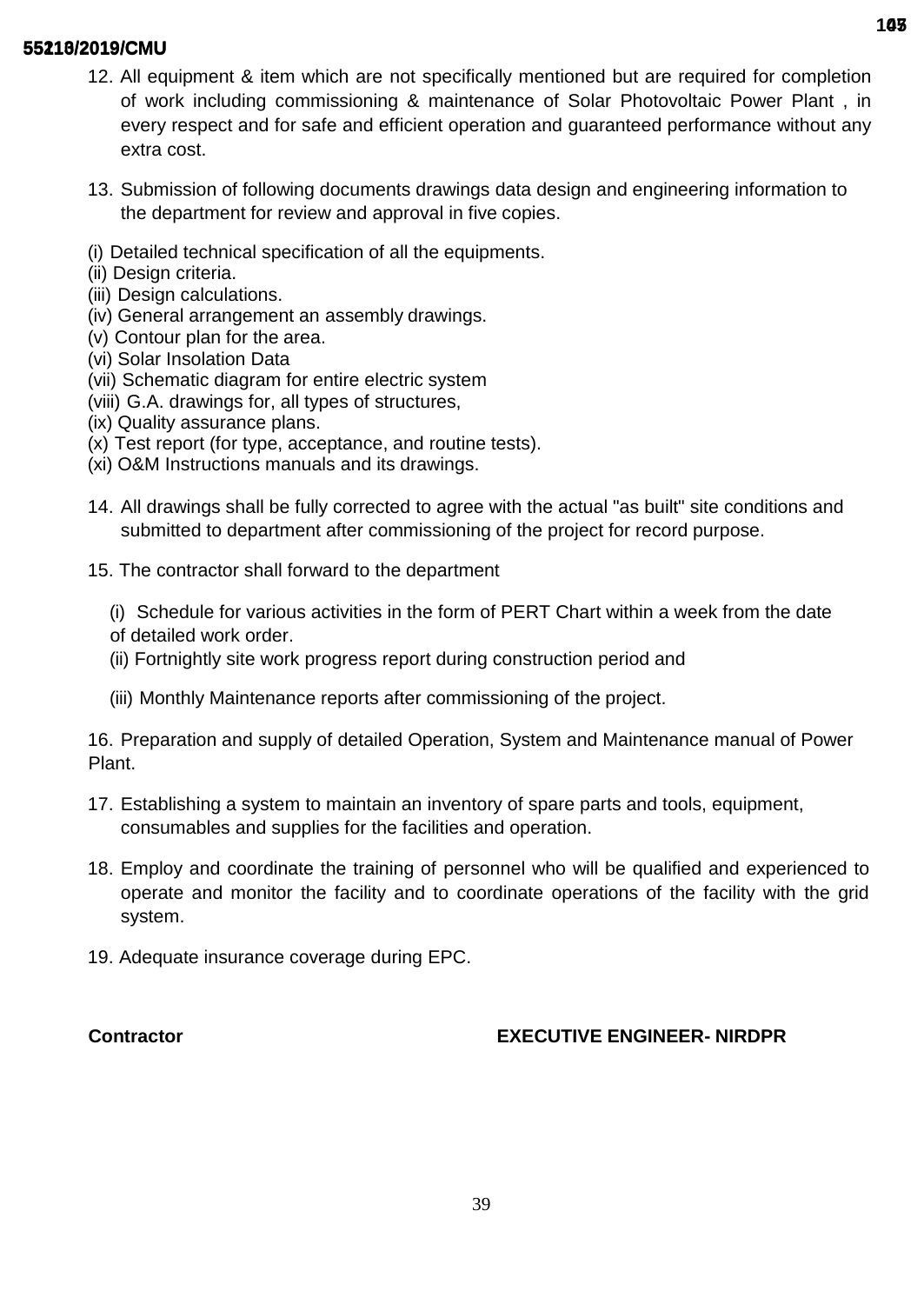# **SCOPE OF COMPREHENSIVE ANNUAL MAINTENANCE WORK**

- 1. The total maintenance of the 260 kwp Solar Photovoltaic Power Plant to the contractor on turnkey basis for the 5 ( five) years.
- 2. The Turnkey contractor shall be responsible for all the required activities for the successful running, optimum energy generation & maintenance of the Solar Photovoltaic Power Plant covering:
- a. Deployment of Engineering and supporting personnel and regulation of their Duties.
- b. Successful running of Solar Power Plant for optimum energy generation.
- c. Monitoring controlling, troubleshooting maintaining of records, registers.
- d. Supply of all spares, consumables and fixing / application, replacement of damaged modules, invertors/PCU,s etc. required for a period of 5( five) years.
- e. Supply & use of consumables throughout the maintenance period as per recommendations of the equipment manufacturers.
- f. Conducting periodical checking, testing, over hauling and preventive action.
- g. Regular general upkeeping including cleaning of all equipment.
- h. Submission of periodical reports to department on the energy generation & operating conditions of the solar plant.
- i. Taking care of the full security aspects of the Solar Power Plant.
- j. Replacement of defective Modules., if required.
- k. Replacement of defective Invertors/PCU.s, if required.
- l. Insurance covering all risk (Fire & allied perils, earth quake, terrorists, and burglary.
- 3. Continuous monitoring the performance of the Solar Power Plant and regular maintenance of the whole system including Modules, PCU.s, junction boxes underground cables, outdoor/indoor Distribution Board and all associated equipment etc. necessary for extracting and maintaining the maximum energy output from the Solar Power Plant.
- 4. Maintenance of the Solar Photovoltaic Power Plant is required for a period of 5(five) years from the date of commissioning of the project which shall be carried out at fixed cost. The period of Maintenance will be deemed to commence from the date of commissioning of solar Photovoltaic Power Plant. For the purpose of maintenance payment, the first year shall be reckoned from the date of commissioning of plant for maintenance purpose till 31st March of that financial year. In subsequent years the payment shall be made for the period from 1st April to 31st March of the financial year. In the last year the payment shall be made for the period from 1st April to the date of expiry of the maintenance period.
- 5) 5.1 The contractor shall carry out the periodical/plant maintenance as given in the manufacturers service manual and perform at least minimum requirement.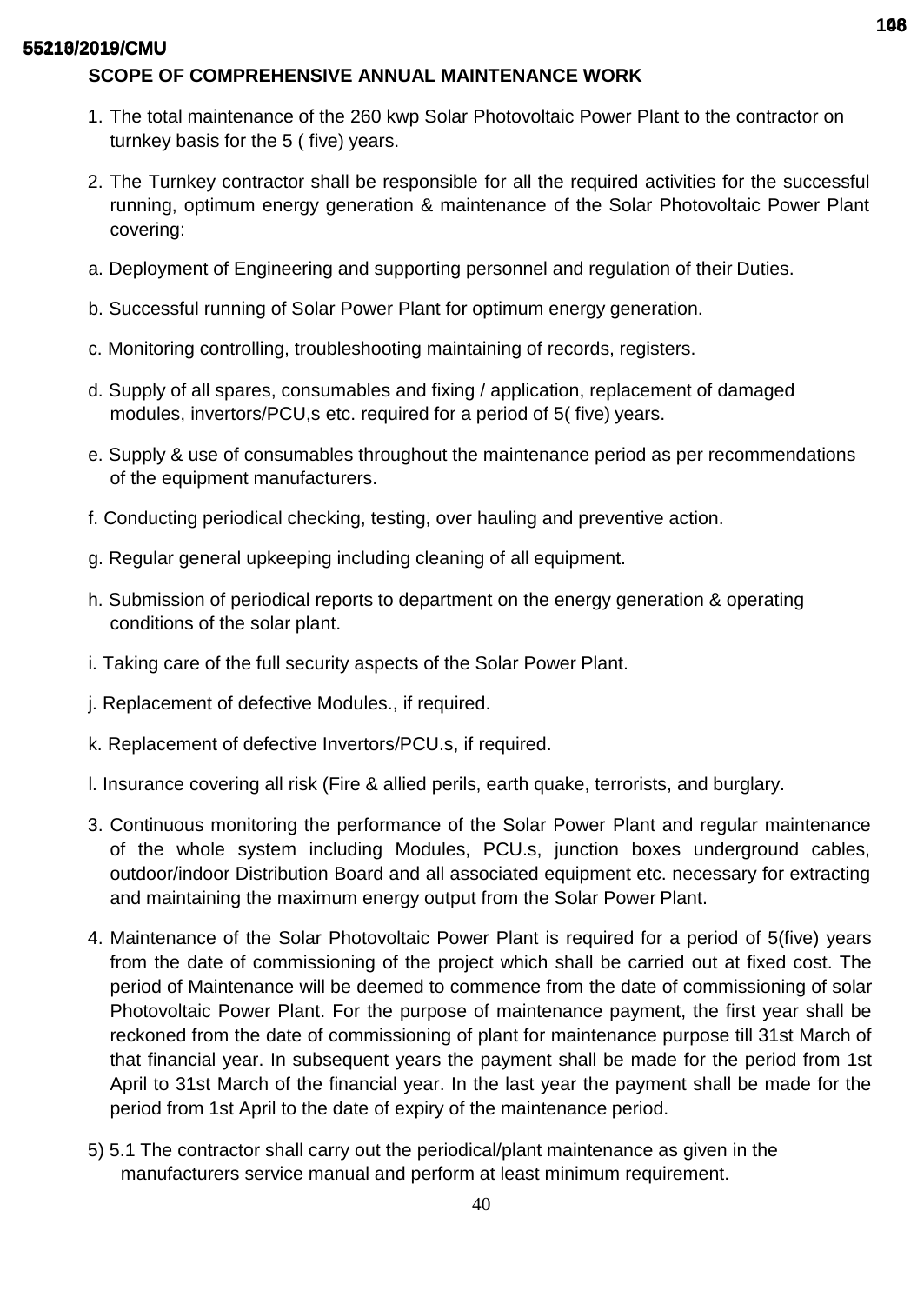- 52 Regular periodic checks of the Modules, PCU.s shall be carried out as a part of routine preventive maintenance.
- 5.3In order to meet the maintenance requirements stock of consumables are to be maintained as well as various spare as recommended by the manufacturer at least for 2 years to be kept for usage.
- 5.4 Particular care shall be taken for outdoor equipment to prevent corrosion. Cleaning of the junction boxes, cable joints, insulators etc shall also be carried out at every month interval.
- 5.5 Resistance of the earthing system as well as individual earthing is to be measured and recorded every month. If the earth resistance is more than 3 ohm, suitable action is to be taken to bring down the same.
- 5.6 According to the recommendations stock of special tools and tackles shall be maintained for Modules, PCU.s and other major electrical equipment.
- 5.7 A maintenance record is to be maintained by the contractor to record the regular maintenance work carried out as well as any breakdown maintenance along with the date of maintenance reasons for the breakdowns steps have taken to attend the breakdown duration of the breakdown etc.
- 5.8 The Schedules will be drawn such that some of the jobs other than breakdown, which may require comparatively long stoppage of the Power Plant, shall be carried out preferably during the non sun period.
- 5.9 The Contractor shall deploy enough manpower at Solar Photovoltaic Power Plant site to carryout work instructions and preventive maintenance schedules as specified. The contractor shall keep at least one skilled and experienced Engineer, one ITI electrician, at least two persons to clean modules and other equipment at site to supervise and up keeping , Maintenance jobs that are being carried out at plant.
- 5.10 The Contractor will attend to any breakdown jobs immediately for repair/replacement /adjustments and complete at the earliest working round the clock. During breakdowns (not attributable to normal wear and tear) at Maintenance period, the Contractor shall immediately report the accidents, if any, to the Engineer In Charge showing the circumstances under which it happened and the extent of damage and or injury caused.
	- 5.11 The Contractor shall comply with the provision of all relevant acts of Central or State Governments including payment of Wages Act 1936, Minimum Wages Act 1948, Employer's Liability Act 1938, Workmen's Compensation Act 1923, Industrial Dispute Act 1947, Maturity Benefit Act 1961, Mines Act 1952, Employees State Insurance Act 1948, Contract Labor (Regulations & Abolishment) Act 1970, Electricity Act 2003, Grid Code, Metering Code, MNRE guide lines or any modification thereof or any other law relating whereto and rules made there under from time to time.

5.12 The contractor shall at his own expense provide all amenities to his workmen as per applicable laws and rules.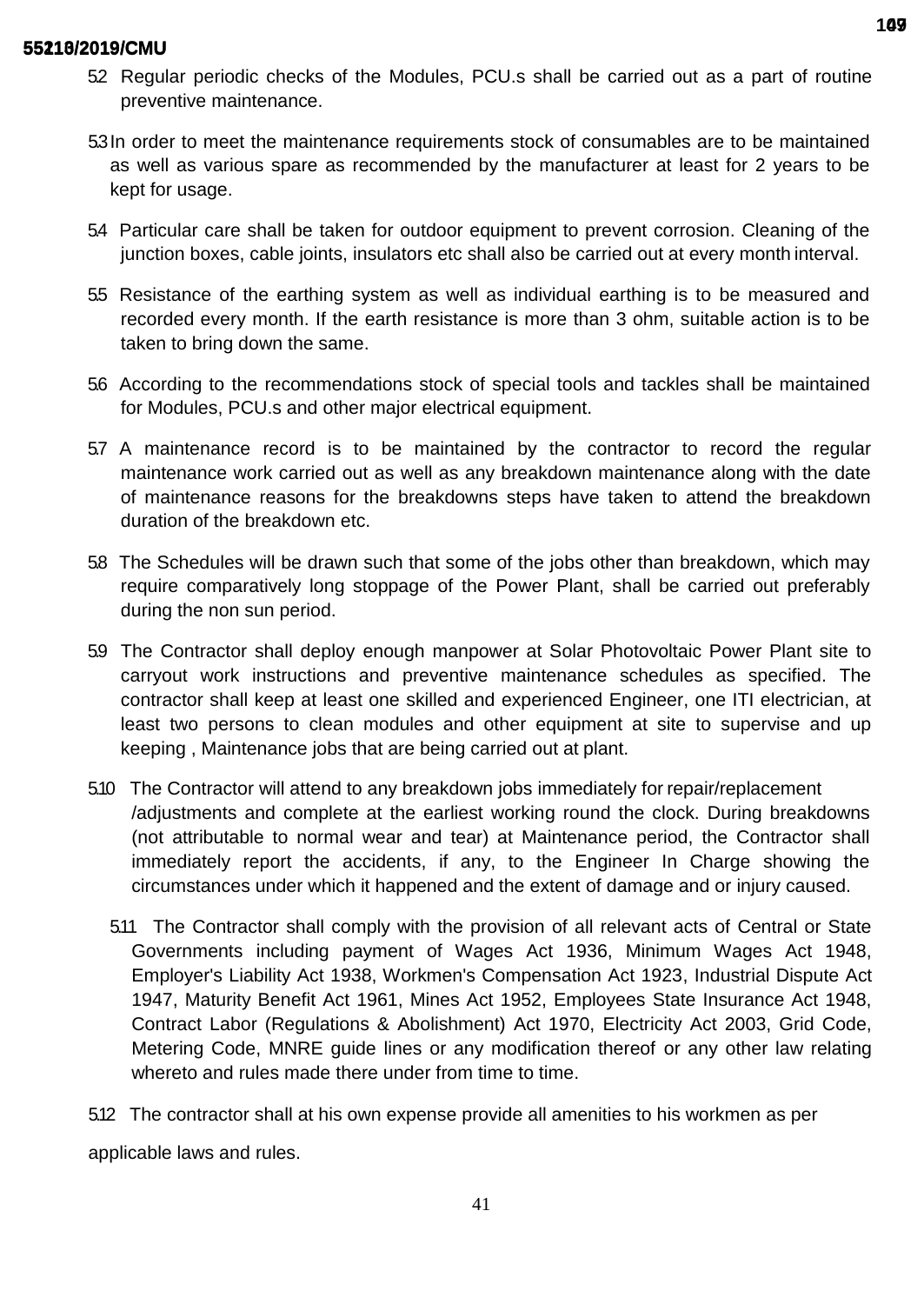- 5.13 The Contractor shall ensure that all safety measures are taken at the site to avoid accidents to his workmen.
- 5.14 If negligence / mall operation of the contractor's operator results in failure of equipment such equipment should be repaired replaced by contractor at free of cost.
- 5.15 If any jobs covered in main Scope are not carried out by the contractor during the maintenance period pro-rata deduction will be made based on the quantum of work from the maintenance contract bills.
- 6. QUALITY SPARES & CONSUMABLES

In order to ensure longevity & safety of the core equipment and optimum performance of the system the contractor should use only genuine spares of high quality standards.

7. TOOLS AND TACKLES

The Contractor shall arrange for all the necessary tools and tackles for carrying out all the maintenance work covered under this contract. List of such tools and tackles has to be furnished by the bidder

- 8. Procurement for spares parts, overhaul parts, tools, equipments, consumables, etc. required to operate and maintain the project in accordance with the prudent utility practices and having regarded to warranty recommendations.
- 9. Hand over the system to maintain an inventory of spare parts, tools, equipment, consumables and supplies for the facilities operation along-with required inventory to maintain the facility for two year on the basis of average requirement at the time of conclusion of maintenance period.

# **SYSTEM PHILOSOPHY & TECHNICAL SPECIFICATION**

# **A. SYSTEM PHILOSOPHY**

# **1) SOLAR SYSTEM AND COORDINATION WITH EXISTING SYSTEM**

- 1.1The SPV array generally consisting of number of SPV modules that directly produces DC electricity power on receipt of solar irradiation. **This DC power is converted to AC power by PCUs**. The AC output of 260kw solar plant at 230V/415 V level will work in combination with Discom feed existing LT System of NIRD&PR which is of capacity 200-260 kW. These modules usually are made up of SPV cells, forming the basic building block of a solar array. Modules may be connected in series or parallel to increase the voltage and current, and thus achieve the required solar array characteristics that will match the load.
- 1.2 The bidder shall design the system in such a way that System controller of PSU should have ability to harvest the maximum possible Solar Power generation to be utilized for energy requirement of NIRD&PR. During holidays/Sunday/Saturday when the consumption may be low in office, the part of generated energy will be fed to Discom L T Grid.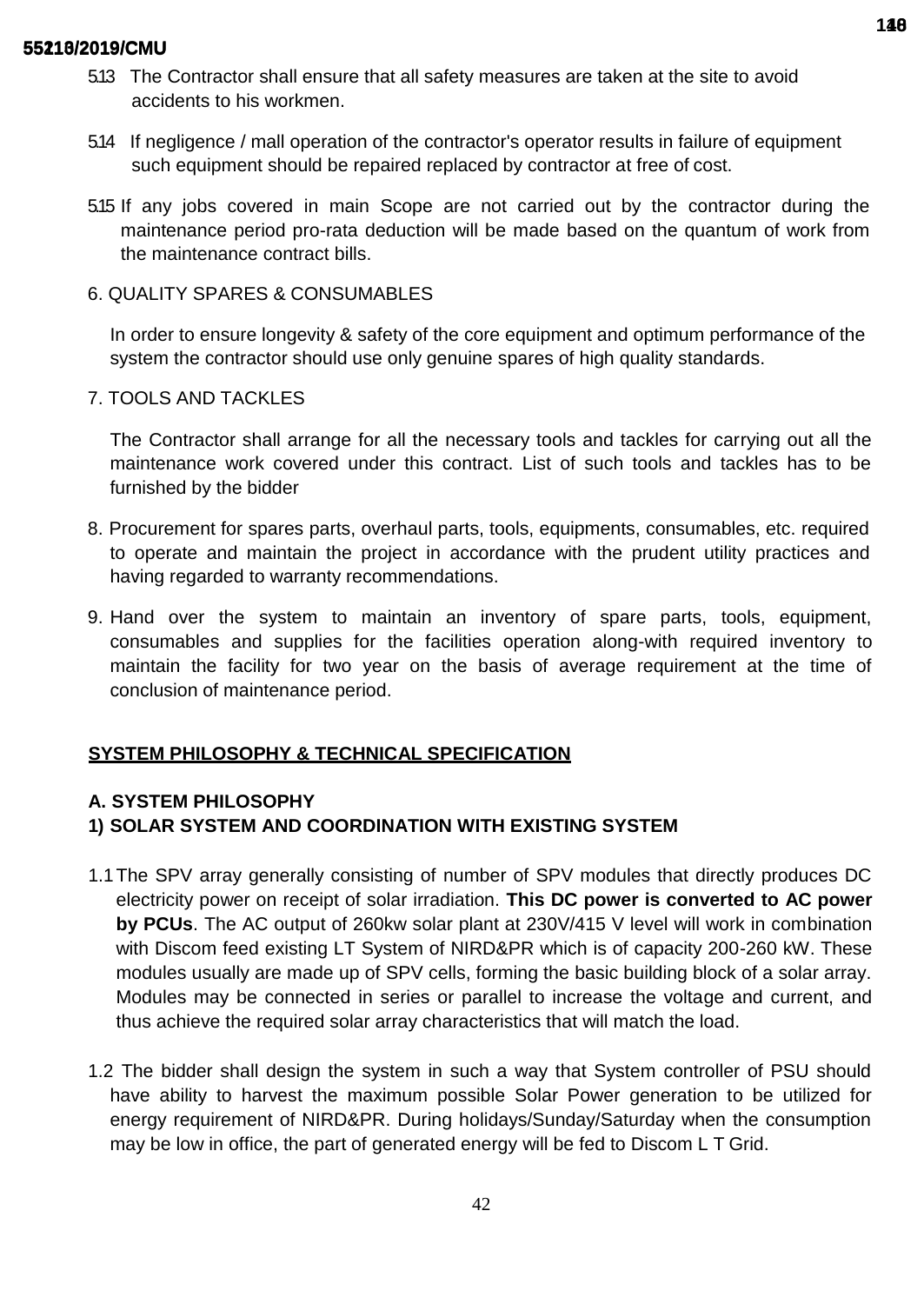- 1.3 The bidder shall incorporate in their scope LT panel system which will incorporate control system of Discom supply and D G Set along with any modification/ redistribution required in the electrical distribution system of NIRD&PR
- 2 The main objective is the high availability and reliability of the plant. In order to achieve the main objective, the following principles shall be adopted while designing system.
- a) Technology: Solar PV Mono / Poly crystalline cells of high efficiency and the modules should be manufactured in India so as to meet MNRE Guidelines. To avail subsidy for solar plant from MNRE as such bidder should use the modules and other material which is eligible for such subsidy.
- b) The Stabilized output of solar Power plant shall be 260 kwp (+ 5%) after one year (measured at standard test conditions of solar radiation as per standards).
	- The bidder shall demonstrate the capacity of plant after one year from date of commissioning of plant.
	- The bidder shall use adequate capacity of SPV module, PCUs, Junction boxes etc to ensure generation of power as per design estimates. This is to be done by applying liberal de-rating factors for the array and recognizing the efficiency parameters of PCUs, transformers, etc
	- The output at Invertors (s) will be considered for verification purpose. Bidder should indicate procedure and details of software or formula for demonstration of capacity of plant For other purpose the meter reading will be considered
- c) Use of equipment and systems with proven design and performance that have a high availability track record under similar service conditions.
- d) Selection of the equipment and adoption of a plant layout to ensure ease of maintenance.
- e) Strict compliance with the approved and proven quality assurance norms and procedures during the different phases of the project.
- f) Proper monitoring in the synchronizations which ensures the availability of power to thegrid. Generation voltage of 230/415V has to fed to grid voltage at the point of interconnection.
- g) The injection of DC power in to Grid shall be avoided by using suitable isolation transformer etc at output of inverter.
- h) Ripple content must not exceed 3% on DC side
- i) Limits for harmonics as per CEA technical standard on Grid connectivity are as follows : Total voltage harmonics distortion not more than 5% Individual voltage harmonics distortion not more than 3 % Total current harmonics distortion not more than 8%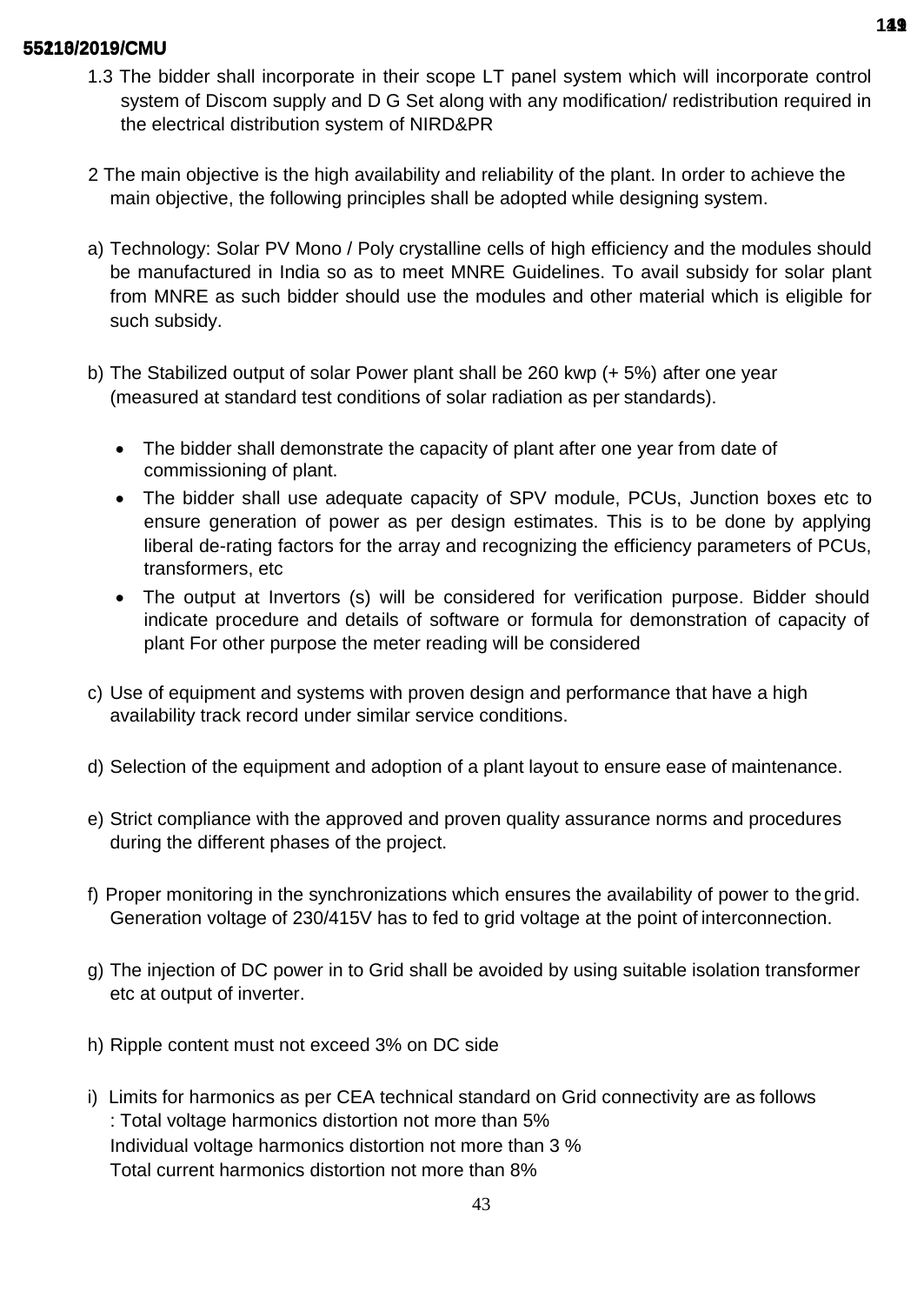- j) The power plant has to operate in parallel with the grid system which is infinite electrical system. Any faults not taken care will result in damage of only SPV power plant without effecting DISCOMS infinite system. Thus the Solar Power Plant has to protect its equipment against any of possible fault or other disturbances from the grid.
- k) Very fast microprocessor based Directional and Reverse power flow protection should be provided to insure isolation of the solar power plant from the grid at the time of any fault or/and any additional suitable protection.
- 3. The basic and detailed engineering of the plant will aim at achieving high standards of operational performance especially considering following:
- a. Optimum availability of modules during the day time
- b. Ensuring module layout to prevent shading.
- c. Selection of PCUs with high track record and readily availability of requisite spares.
- d. Careful logging of operation data / historical information from the Data Monitoring Systems, and periodically processing it to determine abnormal or slowly deteriorating conditions.
- e. SPV power plant should be designed to operate satisfactorily in parallel with the Discom Grid and/ or D G Set within permissible limits of high voltage and frequency fluctuation conditions, so as to export the maximum possible units to the grid.
- f. Flat plate arrays are held fixed at a tilted angle and face towards the equator, are most common. The angle of tilt should be approximately equal to the angle of latitude for the site. A steeper angle increases the output in winter; while a shallower angle more output in summer. It should be arranged in such a manner that optimize generation is achieved.
- g. Based on the Solar Insolation data, the solar PV system should be so designed that it shall take into account the mean energy output after allowing for various losses, temperature corrections, on an average day for each month of the year.
- h. Bidder should use the modules and other material which are eligible as per MNRE norms/guidelines.
- i. The offered Grid Connected Solar Power Plant should be able to generate power through solar energy and supply clean and green electricity to the grid.
- 4 The specification provided with this bid document is a functional one; the design provided in this document is only meant as an example. The Bidder/ must submit a proposal based upon their own design. In order to win the Contract the Bidder/ must optimize their own design for Solar Photovoltaic (SPV) proven technology so that it best meets the evaluation criteria given in this bid document. The bidders are advised to visit the site before designing the plant and offer their bid. The bidders are also required to incorporate all the system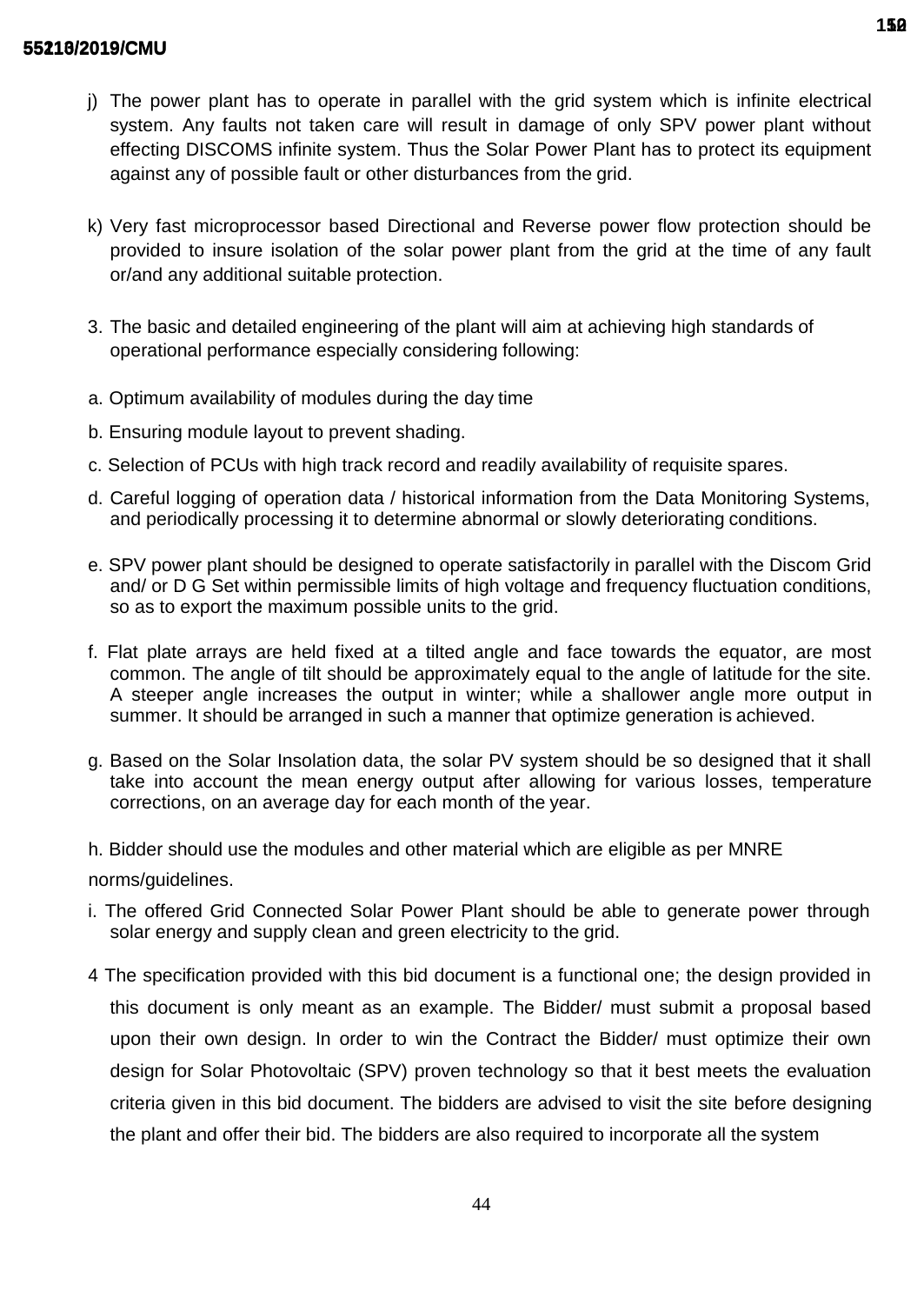required for efficient operation of 260 kw solar Plant in parallel with Discom supply and D G set.

5 The supplier/manufacturer shall submit the detail design of the complete solar generating system by using their software to optimize the combination of modules considering the specific location, isolation, nature of load etc.

# **B. TECHNICAL SPECIFICATION:-**

# **6. EQUIPMENT AND MATERIAL**

The equipment and material for 260Kwp (+5) Solar Photovoltaic Power Plant with associate system (typical) shall include following but not be limited to the following: (Only The technical features of major equipment's are described here under).

# **7 SPV Modules**:

- 7.1.SPV Poly / Mono crystalline modules (Manufactured in India as Per MNRE Guide Lines) to be supplied should have minimum declared output of 260 Watt peak or more. Number of modules to be supplied shall be worked out accordingly.
- 7.2.Stabilized output of the Solar Power Plant should not be less than 260 kwp under Standard Test Condition after one year of operation from date of Commissioning of solar plant.
- 7.3.Peak power point voltage and the peak power point current of any supplied module and/or any module string (series connected module) shall not be more than 3% from the respective arithmetic means for all modules and/or for all module strings, as the case may be.
- 7.4.Each module shall have low iron tempered glass front for strength & superior light transmission. It shall also have tough multi-layered polymer back sheet for environmental protection against moisture & provide high voltage electrical insulation.
- 7.5.The module frame shall be made of aluminium or corrosion resistant material, which shall be electrically compatible with the structural material used for mounting the modules.
- 7.6.Solar modules offered shall be certified as per IEC 61215 and qualify IEC 61730 and IEC61701 amended up to date or equivalent Standard.
- 7.7.SPV module shall contain mono/poly crystalline high power silicon solar cells. The solar cell shall have surface anti-reflective coating to help to absorb more light in all weather conditions.
- 7.8.Solar PV module array shall consist of high efficiency Solar Modules utilizing mono/Poly Crystalline Silicon Solar PV cells. Power output Guarantee offered for the SPV Module shall not be less than 25 years. Individual Solar Module rating shall not be less than260 W at Standard test conditions. Bigger watt size Solar PV module will be preferred (>/=200 W) as such Lowest bidder may be requested to supply higher size modules if already not offered.
- 7.9.Solar module shall be laminated using lamination technology using established polymer (EVA) and Pedlar/Polyester laminate.
- 7.10. The solar modules shall have suitable encapsulation and sealing arrangements to protect the silicon cells from the environment. The arrangement and the material of encapsulation shall be compatible with the thermal expansion properties of the Silicon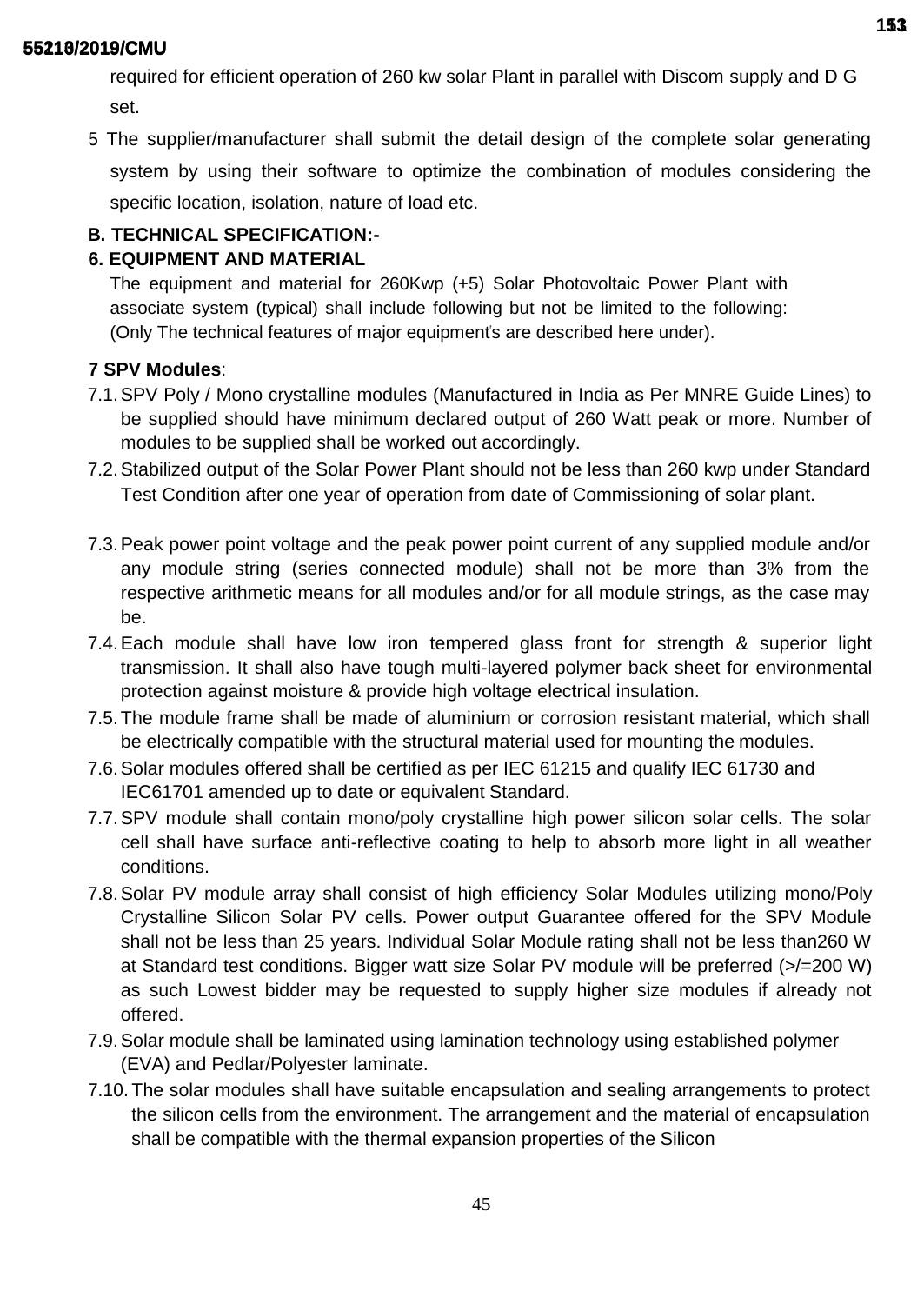cells and the module framing arrangement/material. The encapsulation arrangement shall ensure complete moisture proofing during life of the solar modules.

- 7.11.Photo conversion efficiency of SPV Module should be greater than 14%. Module shall be made of high transmittance glass front surface giving high encapsulation gain.
- 7.12. Cell used in offered module should of repute make. The bidder should specified the make in Bid itself cell to be used and before supply same should be got approved from the department.
- 7.13. Module rating is considered under standard test conditions, however Solar Modules shall be designed to operate and perform under site condition including high temperature & dust (sometimes).
- 7.14.All materials used shall be having a proven history of reliable, light weight and stable operation in external outdoor applications and shall have service life of more than 25 years.
- 7.15. Solar PV Module design shall conform to following requirement:
	- a. Weather proof DC rated MC connector and a lead cable coming out as a part of the module, making connections easier and secure, not allowing for any loose connections.
	- b. Resistant of water, abrasion, hail impact, humidity & other environment factor for the worst situation at site.
- 7.16. The offered module shall have a Power warranty of 25 years with degradation of power generated not exceeding 20% of the minimum rated power over the 25 years period and not more than 10% after ten years period.
- 7.17. The fill factor of module shall not be less than 0.70 (typical).
- 7.18. The V-I curve of each PV module with Sl. Nos. should be submitted along with Modules meeting the required specifications.
- 7.19. Identification and Traceability: Each PV module used in any solar power project must use a RF identification tag. The following information must be mentioned in the RFID used on each module. This can be inside or outside the laminate, but must be able to withstand harsh environmental conditions.
	- i. Name of the manufacturer of PV module
	- ii. Name of the manufacturer of Solar cells
	- iii. Month and year of the manufacturer (Separately for Solar cell and module)
	- iv. Country of origin (Separately for Solar cell and module)
	- v. I-V curve for the module
	- vi. Wattage, Im, Vm and FF for the module
	- vii. Unique Serial No and Model No of the module
	- viii. Date and year of obtaining IEC PV module qualification certificate
	- ix. Name of the test lab issuing IEC certificate
	- x. Other relevant information on traceability of Solar cell and module as per ISO 9000 series.
- 7.20. Bidder shall provide data sheet for Solar PV Module (Under Standard Testing Condition).
- 7.21.Entire drawings, detailed test reports of the offered modules should be submitted for approval of department within 15 days from the date of placement of detailed order or 21 days from Letter of Award whichever is less and supply should start thereafter.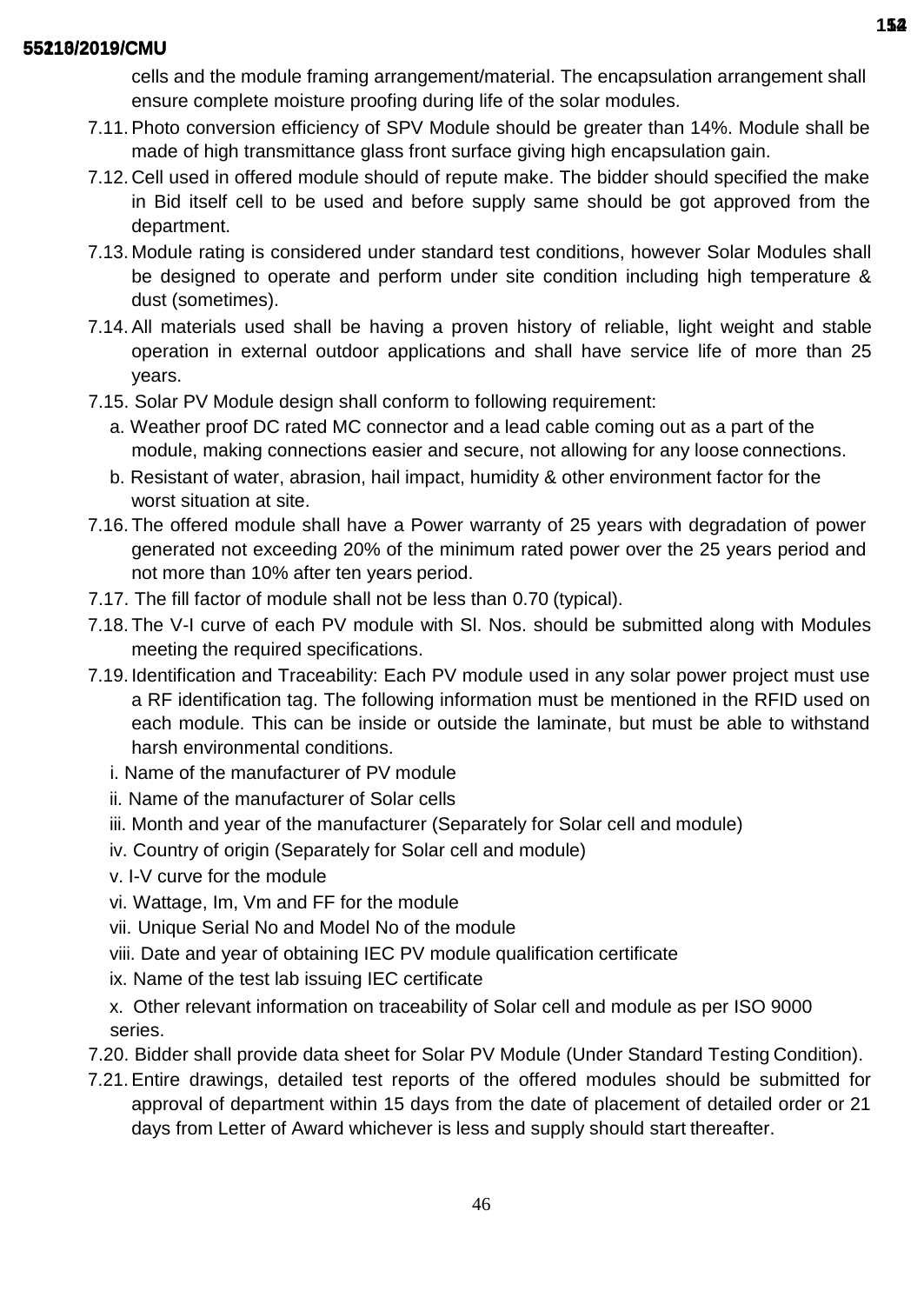# **8 PV ARRAY CONFIGURATIONS:**

The Solar array shall be configured in multiple numbers of sub-arrays, providing optimum DC power to auditable number of sub arrays. The bidder shall submit their own design indicating configuration of PCU and respective sub arrays and bill of material.

# **9 MODULE MOUNTING STRUCTURE (FIXED)**:

- 9.1 The structure design shall be appropriate and innovative and must follow the existing structure and profile. The bidder may choose to offer module mounting structure as per their design/ economics.
- 9.2 The module alignment & tilt angle shall be calculated to provide the maximum annual energy output. This shall be decided based on the location of array installation.
- 9.3 The structure shall be designed to allow easy replacement of any module and shall be in line with site requirement
- 9.4 The mounting steel structure shall be as per latest BIS 2062 (amended up to date) and galvanisation of mounting structure shall be in compliance of BIS 4759 (amended up to date) .
- 9.5 The array structure shall be so designed that it will occupy minimum space without sacrificing the output from SPV panels at the same time.
- 9.6 Nut & bolts, supporting structures including Module Mounting Structures shall have to be adequately protected from atmosphere and weather prevailing in the area.
- 9.7 All fasteners shall be of stainless steel of grade SS 304.
- 9.8 The array structure shall be grounded properly using maintenance free earthing kit.
- 9.9. The support structure & foundation shall be so designed to withstand speed for wind zone of the location as given in relevant Indian wind load codes/ standards.
- 9.10. IS 800-2007 shall be followed for structural design. Contractor shall submit the DBR and STADD calculations along with the structural design within 10 days for approval of the department.
- 9.11. SPV module mounting structure
	- a. Type: Fixed
	- b. Azimuth: 0 degree True south
	- c. Tilt Angle: At altitude or as per site requirement.
- 9.12 Hot dipped Galvanized Steel Structural must be considered for all type of structural steel proposed for the power plant.
- 9.13 Design drawings with material selected shall be submitted for prior approval of department within 10 days of detailed order. The bidder/manufacturer shall specify installation details of the PV modules and the support structures with appropriate diagram and drawings. The drawings along with detailed structure design and material selected and their standards shall be submitted in four sets to the department for approval before starting the execution work. The work will be carried out as per design approved by the department.

# **10 STRING COMBINER BOX OR ARRAY JUNCTION BOXES:**

- 10.1 The junction box shall be dust, vermin, and waterproof and made of FRP/ABS Plastic.
- 10.2 The terminal will be connected to copper bus-bar arrangement of proper size to be provided. The junction boxes shall have suitable cable entry points fitted with cable glands of appropriate sizes for both incoming and outgoing cables.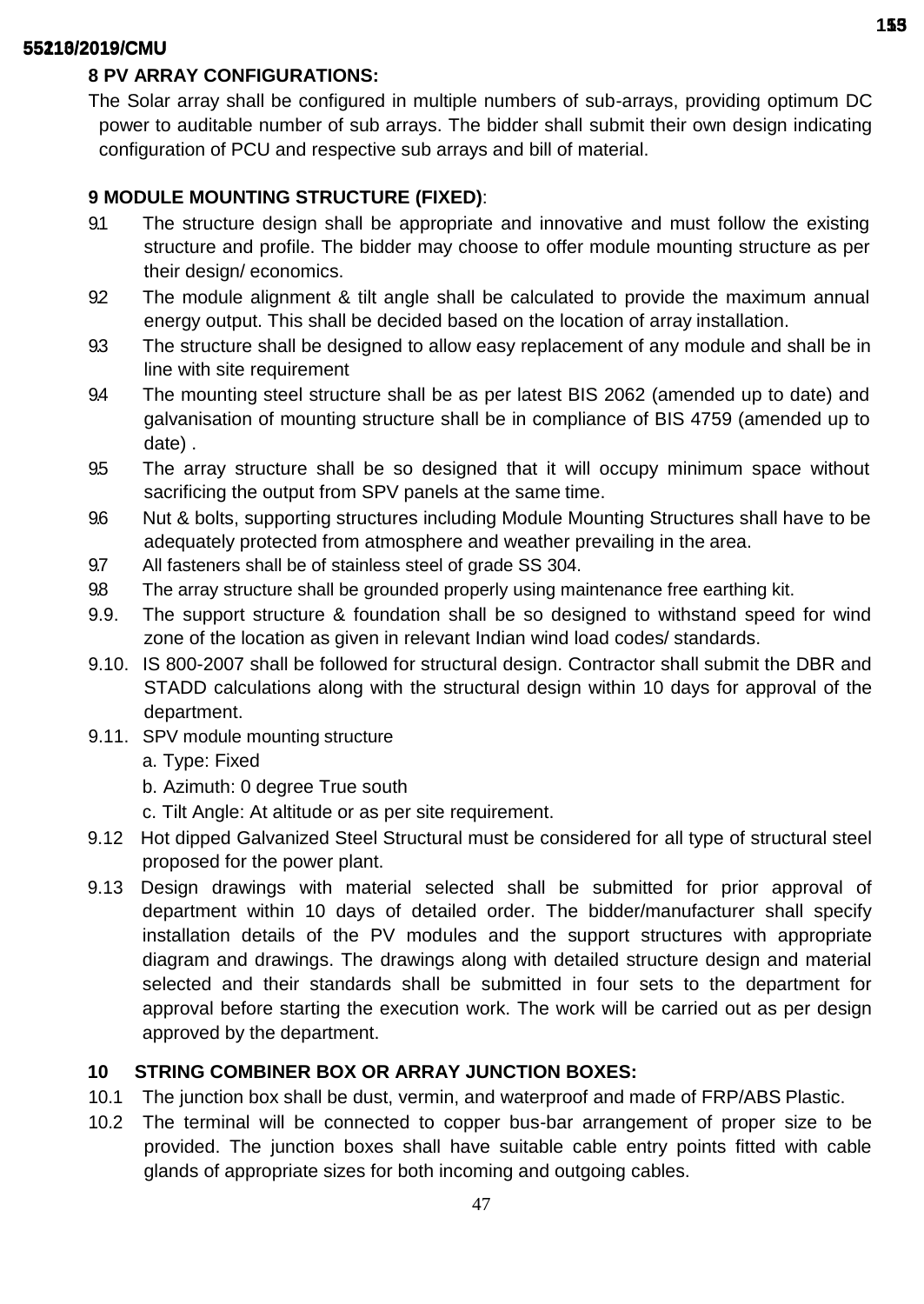- 10.3 Suitable markings shall be provided on the bus-bars for easy identification and cable ferrules will be fitted at the cable termination points for identification.
- 10.4 The junction box shall be with protection class IP 65 for mounting outside in Open weather condition.
- 10.5 Each Array junction Box will have suitable Reverse Blocking Diodes of maximum DC blocking voltage of 600 V with suitable arrangement for its connecting.
- 10.6 The Array junction Box will also have suitable surge protection device.
- 10.7 The junction Boxes shall have suitable arrangement for the followings (typical):-
	- Combine groups of modules into independent charging sub-arrays that will be wired into the controller.
	- Provide arrangement for disconnection for each of the groups
	- Provide a test point for each sub-group for quick fault location
	- To provide group array isolation
- 10.8 The current carrying ratings of the junction Boxes shall be suitable with adequate safety factor, to inter connect the Solar PV system corresponding to 260 kwp.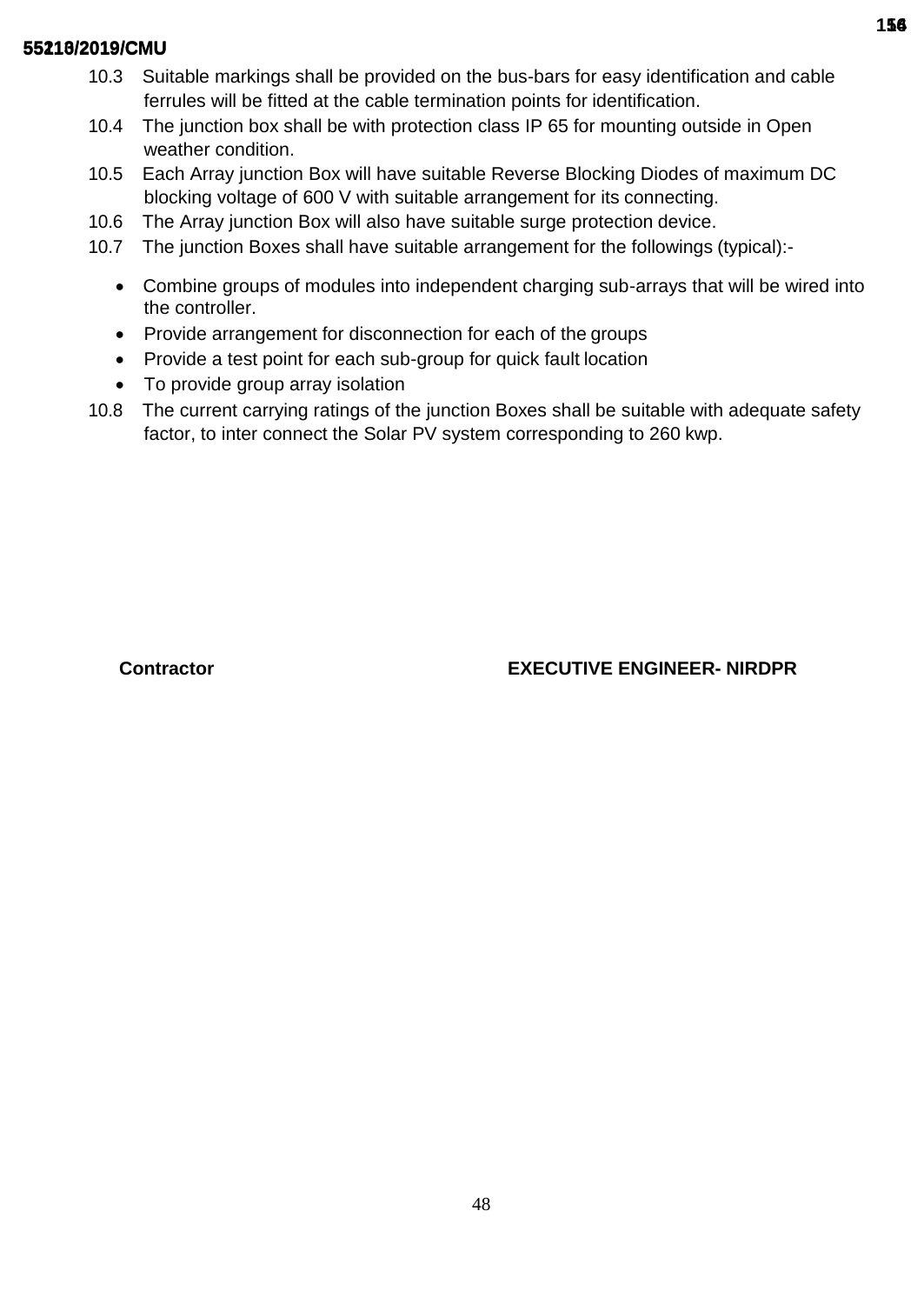# **11 POWER CONDITIONING UNIT (PCU)**

- 11.1 Power Conditioning Unit (PUC), grid interactive in nature, shall consist of MPPT controller, inverter of rating 260 kw, associated control and protection devices etc. all integrated into PCU. It shall provide necessary protections for Grid Synchronization and Data Logging/Monitoring. The PCU should convert DC power produced by SPV modules in to AC power and must synchronize automatically its AC output to the exact AC Voltage and frequency of Grid. The bidder may choose the inverter as string/Central as per their Design/ Project Philosophy.
- 11.2 The DC energy produced has to be utilized to maximum and supplied to the bus for inverting to AC voltage to extract maximum energy from solar array and provides 3-ph, 415V AC/ (+15% to – 10%), 50+/-1.5 Hz with total harmonic voltage distortion less than 3% to synchronize with local grid . DC voltage ripple content shall be not more than 3%.
- 11.3 The PCU shall be of very high quality having efficiency not less than 97% and shall be capable of running in integrated mode.
- 11.4 Degree of protection of the indoor PCU shall be at least IP-31 and that of outdoor at least IP-55.
- 11.5 Built in with data logging to remotely monitor plant performance through external PC shall be provided (PC shall be provided along with SPV Plant).
- 11.6 The PCU shall be designed for continuous, reliable power supply as per specification.
- 11.7 The PCU should be designed to be completely compatible with the SPV array voltage and Grid supply voltage and D G set Voltage.
- 11.8 The dimension, weight, foundation details etc. of the PCU shall be clearly indicated in the detailed technical specification.
- 11.9 The system should be capable of providing all the data including that of meter and PCU to the central software on IEC-104 protocol. All the equipments /hardware /software for complying to the same will be in the bidder"s scope.
- 11.10 The PCU shall be capable of complete automatic operation, including wake-up, synchronization & shut down independently& automatically.
- 11.11 Both AC & DC lines shall have suitable fuses, Metal Oxide Arrestors/surge arrestors and contactors to allow safe start up and shut down of the system. Fuses used in the DC circuit should be DC rated.
- 11.12 PCU shall operate in sleeping mode when there will no power connected.
- 11.13 Protections:
	- Over voltage both at input & output.
	- Over current both at input & output.
	- Over/under grid frequency.
	- Heat sink over temperature.
	- Short circuit.
	- Protection against lightening.
	- Surge arrestors to protect against Surge voltage induced at output due to external source.
	- Any other protection in view of D G set.
	- Anti- Islanding Protection
- 11.14 It should have user friendly LED/LCD display for programming and view on line parameters such as: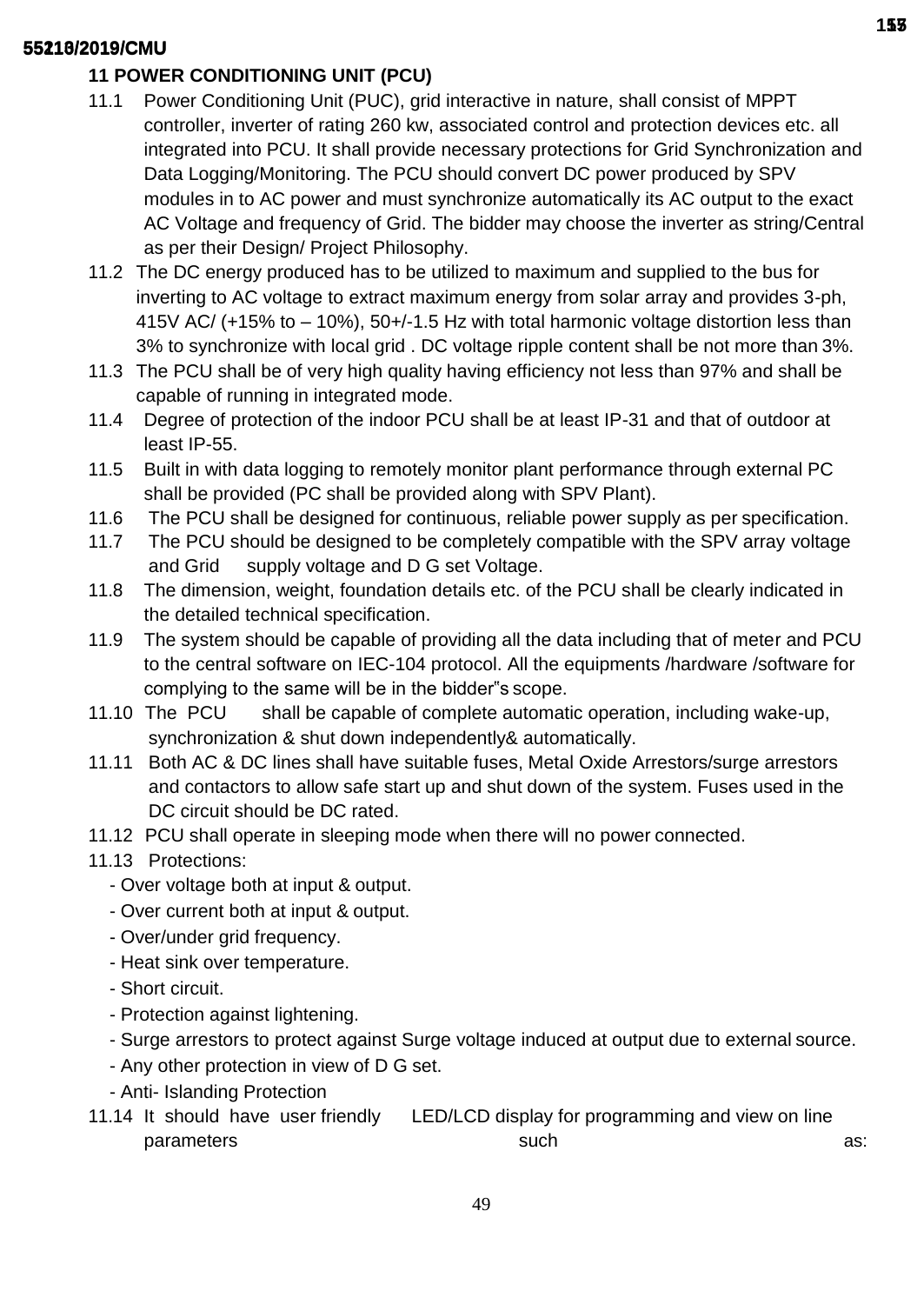- Inverter per phase Voltage, current, kW, kVA and frequency,
- Grid Voltage and frequency,
- Inverter (Grid) on Line status,
- PV panel voltage,
- Solar charge current and ambient temperature,
- Individual power stage heat sink and cabinet temperature,
- Solar Radiation (with external pyranometer with in scope)
- Inverter Import export kWh summation
- Solar kWh summation
- Inverter on
- Grid on
- D G set on
- D G set voltage, current, power output
- Inverter under voltage/over voltage
- Inverter over load
- Inverter over temperature.
- 11.15 The PCU shall have arrangement for adjusting DC input current and should trip against sustainable fault downstream and shall not start till the fault is rectified.
- 11.16 The 3 phase PCU shall be from internationally reputed firms, which will incorporate latest Technological advance to provide highly reliable and efficient energy conversion from DC to AC.
- 11.17 PCU shall be capable to synchronize independently & automatically with Discom grid power line frequency to attain synchronization and export power generated by solar plant to grid and D G set (when it is operating).

11.18 The PCU shall be capable of complete automatic operation, including wake-up, synchronization & shut down.

11.19 Typical failure analysis report of PCUs and recommended list of critical components shall be provided by the bidder while submitting their offer.

- 11.20 The PCU shall be capable of operating in parallel with the grid utility service and shall be capable of interrupting line fault currents and line to ground fault currents.
- 11.21 The PCU shall be able to withstand an unbalanced load conforming to IEC standard and relevant Indian electricity condition. The PCU shall include appropriate self-protective and self-diagnostic features to protect itself and the PV array from damage in the event of PCU component failure or from parameters – beyond the PCU"s safe operating range due to internal or external causes. The self-protective features shall not allow signals from the PCU front panel to cause the PCU to be operated in a manner which may be unsafe or damaging. Faults due to malfunctioning within the PCU, including commutation feature, shall be cleared by the PCU protective devices and not by the existing site utility grid service circuit breaker.

11.22 The PCU shall go to shutdown/standby mode, with its contacts open, under the following conditions before attempting an automatic restart after an appropriate time delay.

- When the power available from the PV array is insufficient to supply the losses of the PCU, the PCU shall go to standby/shutdown mode
- The PCU control shall prevent excessive cycling of shut down during insufficient solar radiance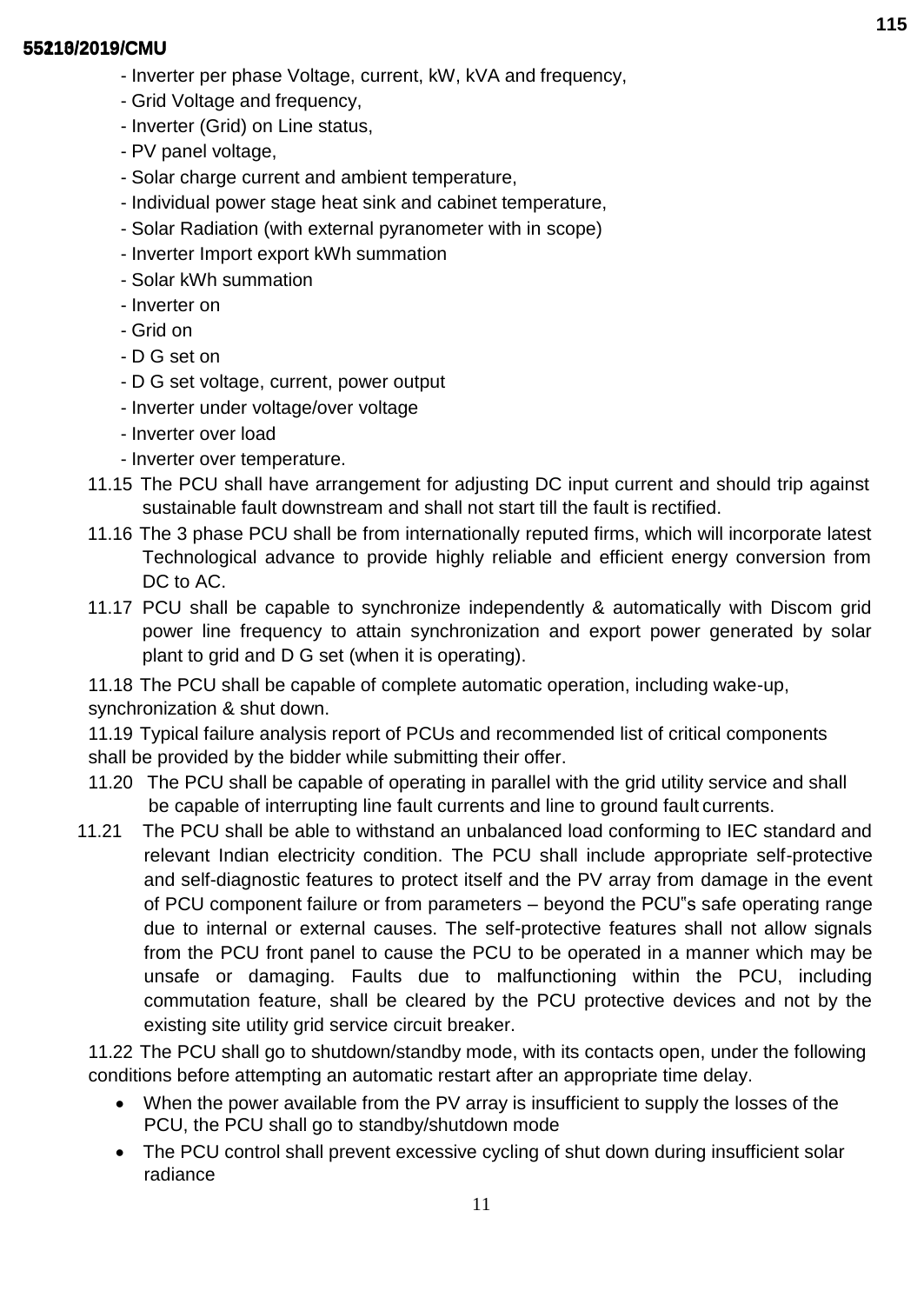- 11.23 Operation outside the limits of power quality as described in the technical data sheet should cause the power conditioner to disconnect the grid. Additional parameters requiring automatic disconnection are
	- i. Neutral voltage displacement
	- ii. Over current
	- iii. Earth fault
	- iv. And reverse power

In each of the above cases, tripping time should be very less.

- 11.24 Detailed technical description of the complete unit of offered PCU should be furnished with bid document Following Technical documents of PCU shall be supplied for approval after placement of order.
	- Detailed technical description of the complete unit
	- Instructions for installation and operation
	- Electrical diagrams of all internal cabling, necessary for installation, maintenance and fault finding
	- Description of electrical and mechanical characteristics of units.
	- Maintenance and fault finding procedures.
	- Safety precautions
	- Software for data monitoring with detailed description
	- Details of data acquisition
	- Details of Telemetry linking
	- Factory test reports in details on various parameters
	- Trouble shooting procedures
	- All maintenance requirements and their schedules, including detailed instructions on how to perform each task.
	- Detailed schematics of all power instrumentation and control equipment and subsystems along with their interconnection diagrams. Schematics shall indicate wiring diagrams, their numbers and quantities, type and ratings of alt components and subsystems.
	- A detailed bill of materials which shall list components model numbers, quantities and manufacturer of each supplied item.
	- All documents and write ups shall be in English. They shall be clean and legible, and must be checked, signed, approved and dated by a competent representative of the contractor
- 11.25 The PCU should be installed indoor.
- 11.26 The Bidder shall provide data sheet for Power Conditioning Unit

# **12. DC DISTRIBUTION BOARD (DCDB)**

DC distribution board shall be provided in between solar array and PCU. It shall have MCCB of suitable rating for connection and disconnection of array section. It shall have meters for measuring the array voltage and array current. DCDB can also be integrated into **PCU** for space saving.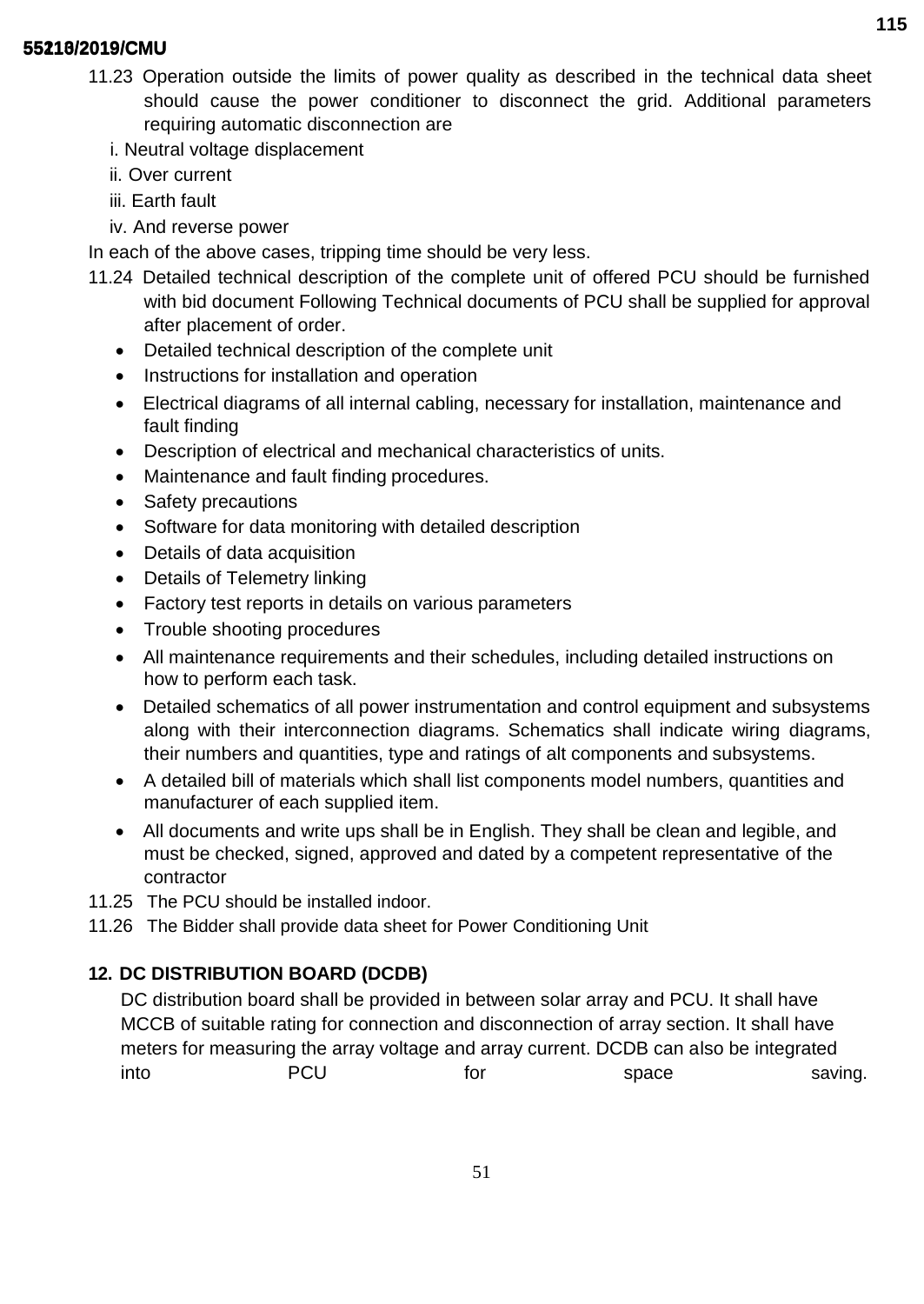# **13. AC DISTRIBUTION BOARD (ACDB)**

- 13.1. Power conditioning unit installed in a control room converts DC energy produced by the solar array to AC energy. The AC power output of the inverter shall be fed to the ACDB (metering panel & isolation panel) which also houses energy meter. The 415V AC output of the isolation panel shall be fed to the grid. AC energy is then synchronized with the grid and power is consumed by load or may export to the grid.
- 13.2. ACDB shall be floor mounted type and shall have all the measuring instruments such as voltmeter, ammeter, frequency meter, Energy Meter {for measuring the deliverable units {kWh} for sale, selector switches and Mimic panel.

13.3. All the power cables shall be taken through top/ Bottom of the panel as per site requirement.

- 13.4. The ACDB shall fitted with suitable rating & size copper bus, MCCB, HRC fuses/circuit breaker/isolator, indicators for all incomer and outgoing terminals, LED voltmeter & Ammeter with suitable selector switches to monitor & measure the power to be evacuated.
- 13.5. Nut & bolts including metallic shall have to be adequately protected against atmosphere and weather prevailing in the area.

13.6. The overall dimension, weight, sheet thickness, painting etc. should be indicated by the Contractor.

13.7. Modifications/ addition if any, in existing L T panel and D G set panel of NIRD&PR shall be done at site and covered in scope of Bidder. Also required size cable and other equipment between existing panel to solar AC distribution panel is covered in scope of Bidder,

# **14 PLANT MONITORING DESK**

- 14.1. Computer aided data acquisition unit shall have features for simultaneous monitoring and recording of various parameters of different sub-systems, power supply of the Power Plant at the DC side and AC side.
- 14.2. Computer Aided Data Acquisition Unit shall be a separate & Individual system comprising of different transducers to read the different variable parameters, A/D converter, Multiplexer, De-multiplexors, Interfacing Hardware & Software, Industrial Type PC, which will be robust & rugged suitable to operate in the Control Room environment.
- 14.3. Reliable sensors for solar Radiation, Temperature & other electrical Parameters are to be supplied with the data logger unit.

14.4. The computer and printers required will be supplied separately or made to use the existing ones.

14.5. The data acquisition system shall perform but not limited to the following operations

- Inverter per phase Voltage, current, kW, kVA and frequency
- Grid Voltage and frequency
- D G set voltage, current, power output.
- Inverter (Grid) on Line status
- PV panel voltage
- Solar charge current and ambient temperature
- Heat sink and cabinet temperature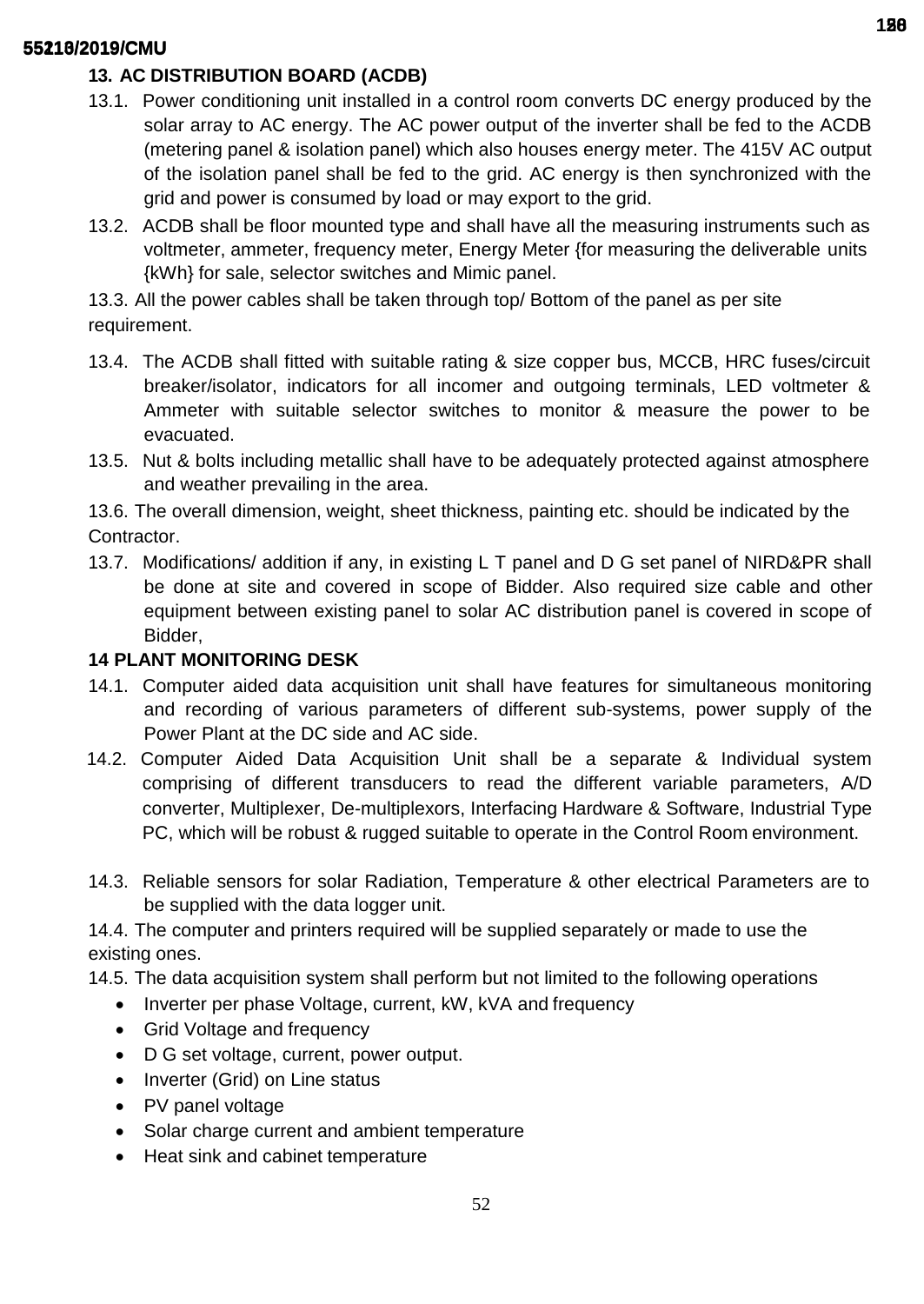- Solar Radiation (with external pyranometer with in scope)
- System summation
- Inverter Import export kWh
- Solar kWh summation
- Hours Run
- Ambient air temperature near array field
- Control room ambient air temperature
- Module back surface temperature
- Wind speed at the level of array plane
- Solar irradiation incidental to array plane
- Inverter efficiency
- Solar system efficiency
- Display of I-V curve of solar system dc bus output
- DC injection (one time measurement) in to Grid shall be also made at the time of installation
- 14.6. All data shall be recorded chronologically date wise. The data file should be MS Excel compatible. The data logger shall have internal reliable battery backup to record all sorts of data simultaneously round the clock. All data shall be stored in a common work sheet chronologically. Representation of monitored data shall be in graphics mode and/or in tabulation form. All instantaneous data can be shown in the Computer Screen.
- 14.7. The Bill of Materials associated with the equipment must clearly indicate especially the detail about the PC, Modems, etc.
- 14.8 The data acquisition system should be housed in a desk made of sheet steel.
- 14.9 The performance and generation data shall be required to be recorded using an existing Computer. The monitoring system shall comprise of the following main components:
- $\Box$  PCU to log the inverter performance data and transmits the same to the Computer.
- $\Box$  PC Data logging software should enable automatic long-time storage of measured data form PV- Plant. It should allow visualization, monitoring, commissioning and service of the installation.
- $\Box$  Communication interface the entire system can be operated and monitored via various interface viz.(RS232, RS485, MPI, Profit-bus, Telephone modem), in addition to the information indicated on the operator panel.
- $\Box$  Communication interface shall be an integral part of inverter and shall be suitable to be connected to local computer and also remotely via the web using WIFI modem.
- 14.10. Full fledge SCADA system for solar PV plant shall be provided.

# **15 METERING AND DATA MONITORING OF POWER PLANT:**

**15.1** The bidder shall install metering arrangement in accordance with the provisions of the Discom Practices & RERC order dated 30-05.2012 in the matter of determination of generic tariff for sale of electricity in the state to the distribution licenses from solar power plants, including roof top SPV systems. The installation of metering scheme shall be as per net metering scheme in force in Telangana and appended . The meter used for the purpose of import/ export shall be of accuracy class 0.2S as per relevant IS/IEC.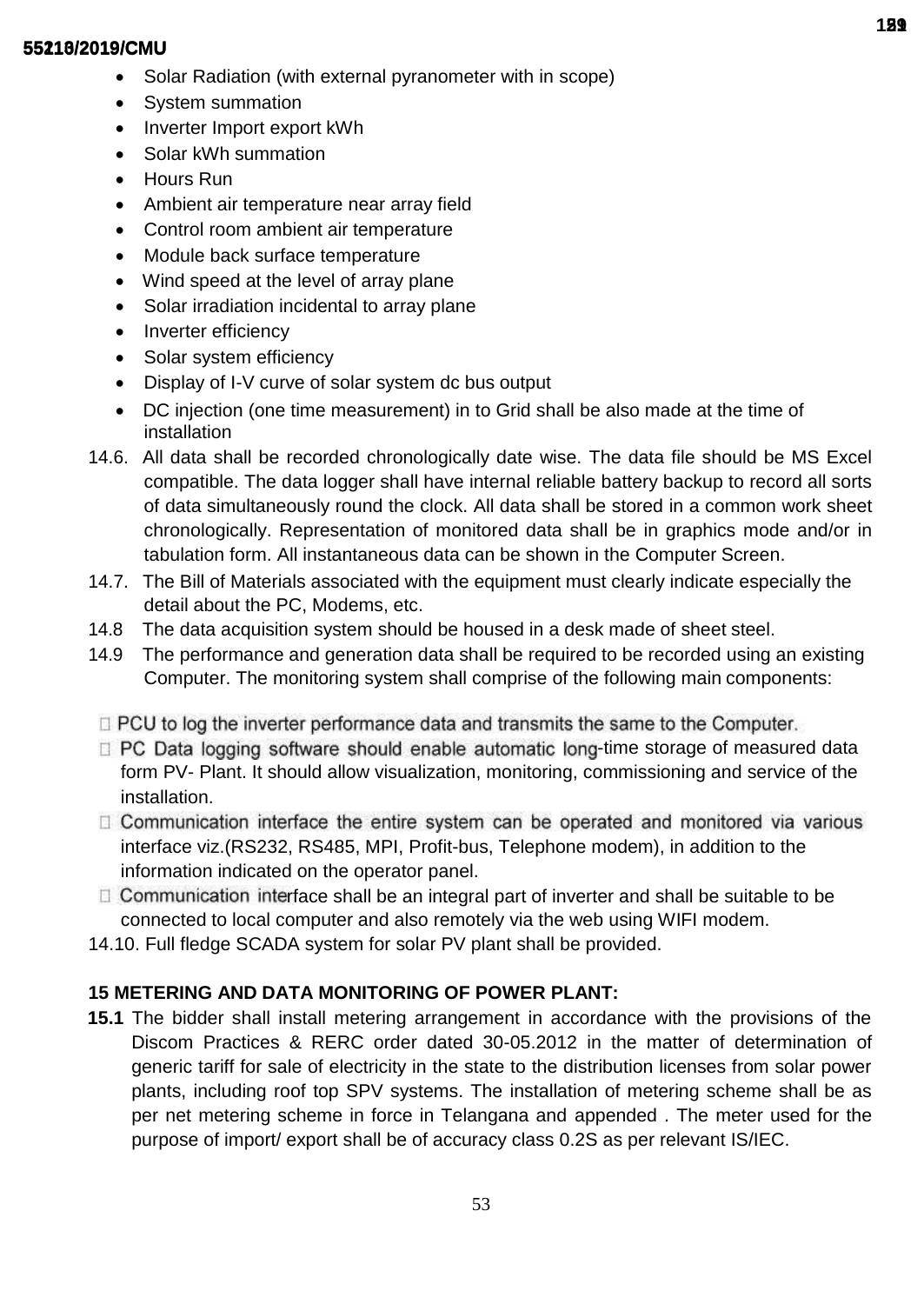- 16.1 All instruments and Panel wiring shall be of heat resisting and self-extinguishing type in compliance with IS. Plastic or porcelain cleats of the limited compression type shall be used for holding wiring runs. All wires shall be suitable for bending to meet the terminal studs at right angles. Metal cases of all apparatus mounted on panels shall be separately earthed by means of copper wire or strips.
- 16.2 The following colour scheme of the wiring shall be used as per IS: 375.
	- a) AC three phase circuits:
	- i) No. 1 Phase : Red.
	- No. 2 Phase : Yellow.
	- No. 3 Phase : Blue
	- ii) Neutral Conductor : Black
	- iii) Connection to Earth : Green
- b) D.C. circuits : Grey

# **17. CABLES AND ACCESSORIES**

## **17.1 LT CABLES:**

1.1KV Grade, Al. Conductor PVC Armoured Cables in AC SIDE shall be used for all LT Power Cables between Power & Motor Control Cubicles, MCC, Respective feeders, etc. These cables shall be laid on structural supports and using Galvanized Cable trays of adequate strength. The cable shall be terminated using Al. Lugs of adequate cross section area. The PMCC"s and the MCC"s shall be located in the Basement with cable entry on top.

# **17.2 CONTROL CABLES AND DC SIDE CABLES:**

1.1KV Grade, Cu. Conductor, PVC Armoured Cables shall be used for all control cables required for the Solar Power Plant. These cables shall be laid on structural supports and using Galvanized Cable trays of adequate strength. The cable shall be terminated using Cu. Lugs of adequate cross section area.

- a. Cu. Conductor, PVC Armored with miller insulation between each pair and tinned copper screening. All cables shall be PVC insulated with appropriate grade conforming to IS.
- b. Only copper conductor cables of reputed make shall be used in DC side of plants between interconnection of MODULES, JUNCTION BOX, PCU, LT Interfacing panel/ Dc panel and other associated equipments.
- c. The wiring for module inters connection shall be with hard PVC conduit of approved make. All Tees, Bends etc., shall be approved make. Before procurement, approval for materials should be obtained from the department.

**17.3** Cables of appropriate size to be used in the system shall have the following characteristics: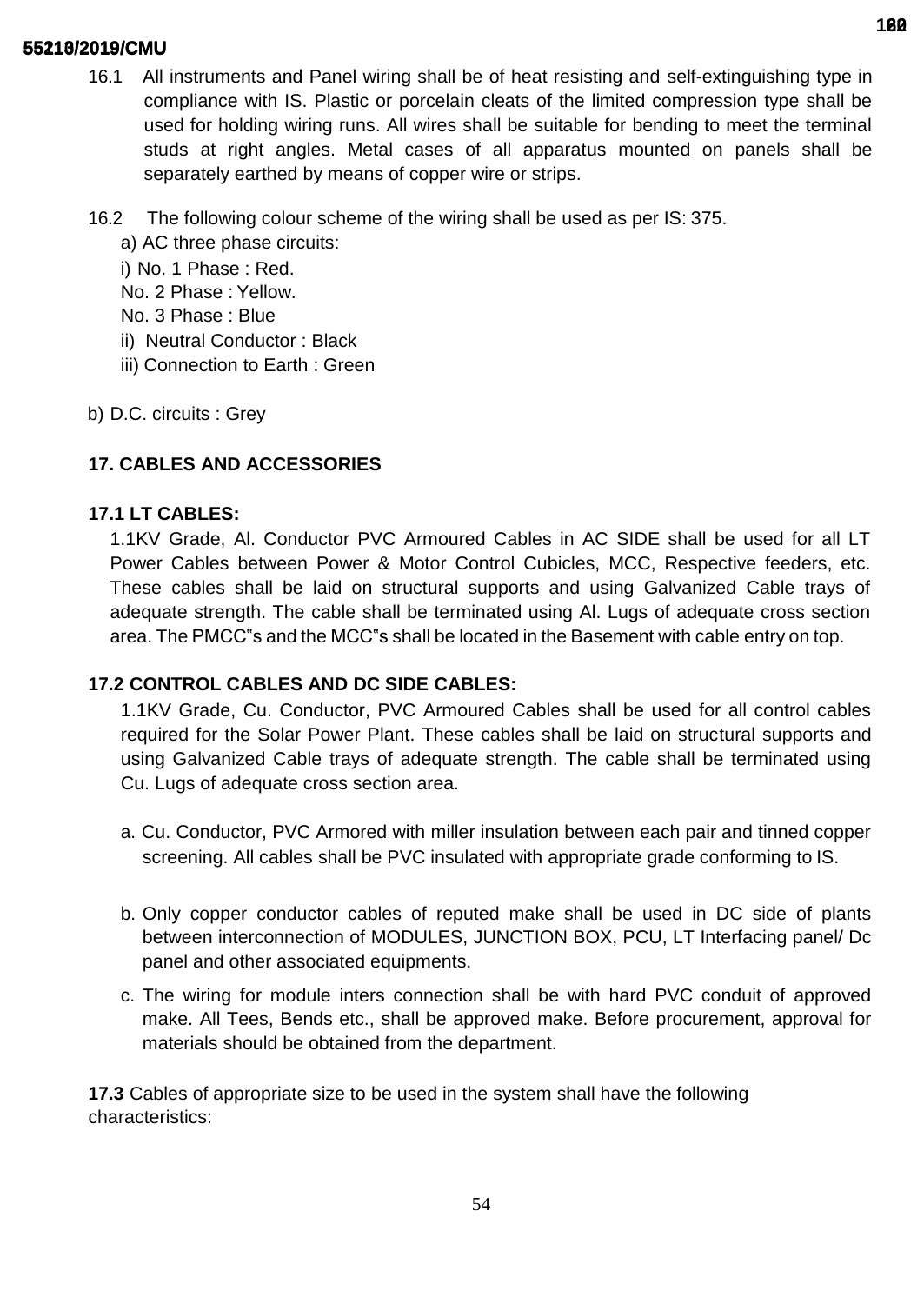- Will meet IS 694/1554 standards
- Temp. Range –10 degree centigrade to +80 degree centigrade
- Voltage rating 660/1000V
- Excellent resistance to Heat, Fire, oil, cold, water, abrasion, UV radiation
- Flexible Cabling on DC side of the system shall be as short as possible to minimize the voltage drop in the wiring. Components and hardware shall be vandal and theft resistant. All parts shall be corrosion resistant. The system description, general/technical requirements etc. are given for general guidance only.

# **17.4 CABLE ACCESSORIES**

Only terminal cable joints shall be accepted. No cable joints to join two cable ends shall be accepted..

- $\Box$  Cables inside the control room shall be laid in suitable Cable Trays of approved type.
- $\Box$  Cable terminations shall be made with suitable cable lugs & sockets etc., crimped properly and passed through brass compression type cable glands at the entry and exit point of the cubicles. The panels" bottoms should be properly sealed to prevent entry of snakes/lizard etc. inside the panel.
- $\Box$  The terminal end of cables and wires are to be fitted with good quality letter and number ferrules of proper sizes so that the cables can be identified easily.

# **18 EARTHING**

- a. Each array structure of the SPV Yard/shed shall be grounded properly. The array structure are to be connected to earth pits as per IS standards. Junction boxes, lighting conduits shall be connected to the main earthing conductor/ electrode.
- b. Earthing system installation shall be in strict accordance with the latest editions of Indian Electricity Rules, relevant Indian Standards and code of practices and the local statutory authority regulations.
- c. Neutral points of system metallic enclosures and frame works, not forming part of electric supply shall be connected to main earthing system.
- d. Necessary Test Point provision shall be made for bolted isolating joints of each earthing pit for periodic checking of earth resistance.
- e. In compliance to Rule 33 and 61 of Indian Electricity Rules, 1956 (as amended up to date) all non-current carrying metal parts shall be earthed with two separate and distinct earth continuity conductors to an efficient earth electrode.
- f. Earth resistance of the earth pits shall be tested in presence of the representative of the department
- g. Earthing Layout: The contractor shall submit to the department earthing drawings showing the location of earthing conductors, for their approval.

# **19 LIGHTNING & OVER VOLTAGE PROTECTION**

a. The SPV Power Plant should be provided with Lightning and over voltage protection connected to proper earth mats. The main aim of over voltage protection is to reduce the over voltage to a tolerable level before it reaches the PV or other sub-system components. The source of over voltage can be lightning or other atmospheric disturbance.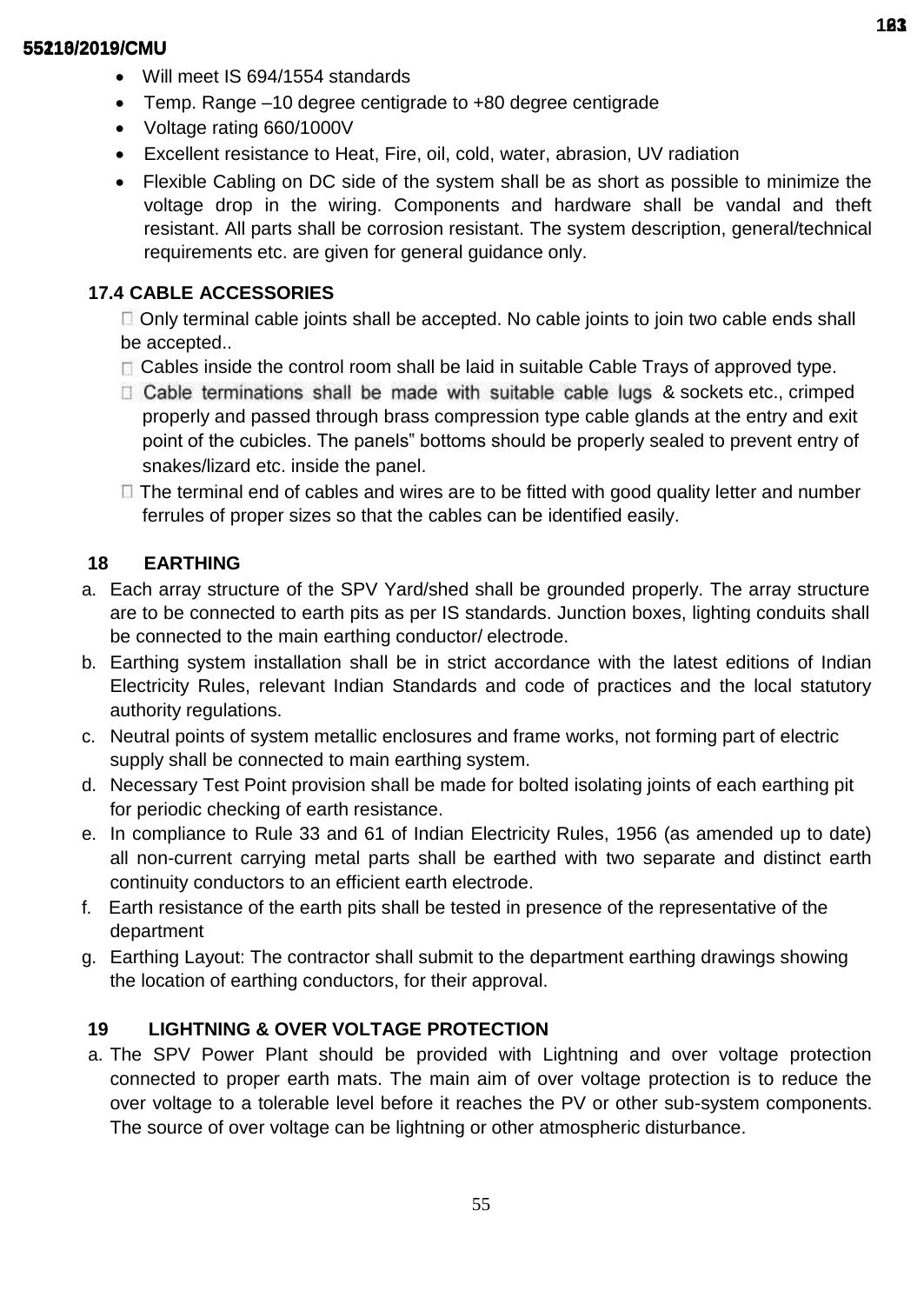- b. The bidder shall ensure adequate lightning and over voltage protection to provide and acceptable degree of protection as per IS for the array yard/Shed.
- c. The lightning Masts / Conductors shall be made as per applicable Indian Standard/International Standard in order to protect the entire Array Yard/ Shed from Lightning stroke.
- d. Necessary concrete foundation for holding the lightning conductor, in position, to be made after giving due consideration to maximum wind speed and maintenance requirement at site in future.
- e. The lightning masts / conductor shall be earthed through flats and connected to the Earth mats as per applicable Indian Standards with earth pits. Each Lightning Conductor shall be fitted with individual earth pit as per required Standards including accessories, and providing masonry enclosure with cast iron cover plate having locking arrangement, watering pipe using charcoal or coke and salt as per required provisions of IS.
- f. Design calculations and detailed explanations (in 4 sets) shall be provided for approval of **department** within 15 days of order.

# **20MINIMAL TECHNICAL REQUIREMENTS/ STANDARDS FOR SOLAR PHOTOVOLTAIC (PV) POWER PLANTS/ SYSTEMS TO BE DEPLOYED UNDER THE NATIONAL SOLAR MISSION** (As per MNRE letter no 5/23/2009-P&C/SE dated 8th June 2012)

# **20.1 PV MODULES:**

20.1.1 The PV modules must conform to the latest edition of any of the following IEC/ equivalent BIS Standards for PV module design qualification and type approval: Crystalline Silicon Terrestrial PV Modules IEC 61215 / IS14286

Concentrator PV Modules & Assemblies IEC 62108

- 20.1.2 In addition, the modules must conform to IEC 61730 Part 1- requirements for construction &Part 2 requirements for testing, for safety qualification. 20.1.3 PV modules to be used in a highly corrosive atmosphere (coastal areas, etc.) must qualify Salt Mist Corrosion Testing as per IEC 61701.
- **20.2** BALANCE OF SYSTEM (BoS) ITEMS/ COMPONENTS**:**
- 20.2.1 The BoS items / components of the SPV power plants/ systems deployed under the Mission must conform to the latest edition of IEC/ equivalent BIS

Standards as specified below\*\*:

# **oS item/component Applicable IEC/equivalent BIS Standard Standard Number**

## **Standard Description**

| <b>Power Conditioners/</b> | <b>Efficiency Measurements</b>            | <b>IEC 61683</b>   |
|----------------------------|-------------------------------------------|--------------------|
| Inverters*                 | <b>Environmental Testing</b>              | IEC 600682         |
|                            |                                           | (6,21,27,30,75,78) |
| Charge controller/         | <b>Design Qualification Environmental</b> | IEC 62093          |
| MPPT units*                | Testing                                   | IEC 600682         |
|                            |                                           | (6,21,27,30,75,78) |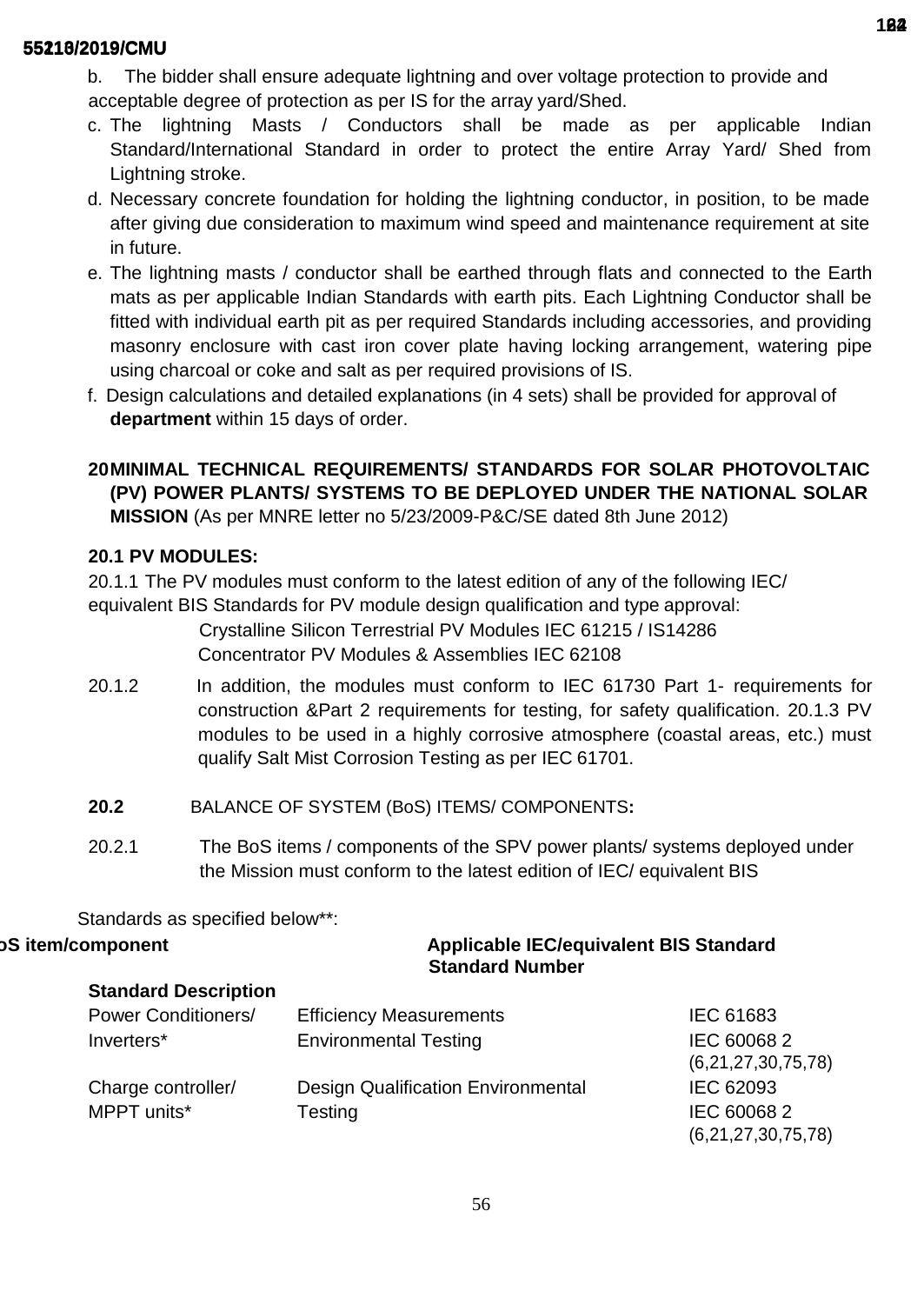| <b>Storage Batteries</b>      | <b>General Requirements &amp; Methods</b> | <b>IEC 61427</b>        |
|-------------------------------|-------------------------------------------|-------------------------|
|                               | of Test Tubular Lead Acid                 | IS 1651/IS 133369       |
| Cables                        | <b>General Test and Measuring</b>         | <b>IEC 60189</b>        |
|                               | Methods PVC insulated cables for          | IS 694/ IS 1554         |
|                               | working Voltages up to and                | <b>IS/IEC 69947</b>     |
|                               | including 1100 V-Do-, UV resistant        |                         |
|                               | for outdoor installation                  |                         |
| <b>Switches/ Circuit</b>      | <b>General Requirements</b>               | IS/IEC<br>60947<br>part |
| <b>Breakers/Connectors</b>    | Connectors- safety                        | I, II, III              |
|                               |                                           | EN 50521                |
| Junction                      | General                                   | Requirements IP<br>65   |
| Boxes/Enclosures              |                                           | (for outdoor)/IP 21     |
|                               |                                           | (for indoor)            |
|                               |                                           | <b>IEC 62208</b>        |
| <b>SPV System</b>             | Design PV                                 | <b>IEC 62124</b>        |
|                               | Stand-alone                               |                         |
|                               | System design verification                |                         |
| <b>Installation Practices</b> | Electrical installation of                | IEC 60364-7-712         |
|                               | buildings Requirements for                |                         |
|                               | SPV power supply systems                  |                         |

# **20.3. AUTHORIZED TESTING LABORATORIES/ CENTERS**

- 20.3.1 The PV modules must be tested and approved by one of the IEC authorized test centres. Test certificates can be from any of the NABL/ BIS Accredited Testing /Calibration Laboratories. Qualification test certificate as per IEC standard, issued by the Solar Energy Centre for small capacity modules up to 37Wp capacity will also be valid.
- 20.3.2 Test certificates for the BoS items/ components can be from any of the NABL/BIS Accredited Testing-Calibration Laboratories/ MNRE approved test centres. The list of MNRE approved test centres will be reviewed and updated from time to time.

## **20.4. WARRANTY**

- 20.4.1. The mechanical structures, electrical works including power conditioners/ inverters /charge controllers/ maximum power point tracker units/ distribution boards/digital meters/ switchgear/ storage batteries, etc. and overall workmanship of the SPV power plants/ systems must be warranted against any manufacturing/ design/ installation defects for a minimum period of 5 years.
- 20.4.2. PV modules used in solar power plants/ systems must be warranted for their output peak watt capacity, which should not be less than 90% at the end of 10 years and 80% at the end of 25 years.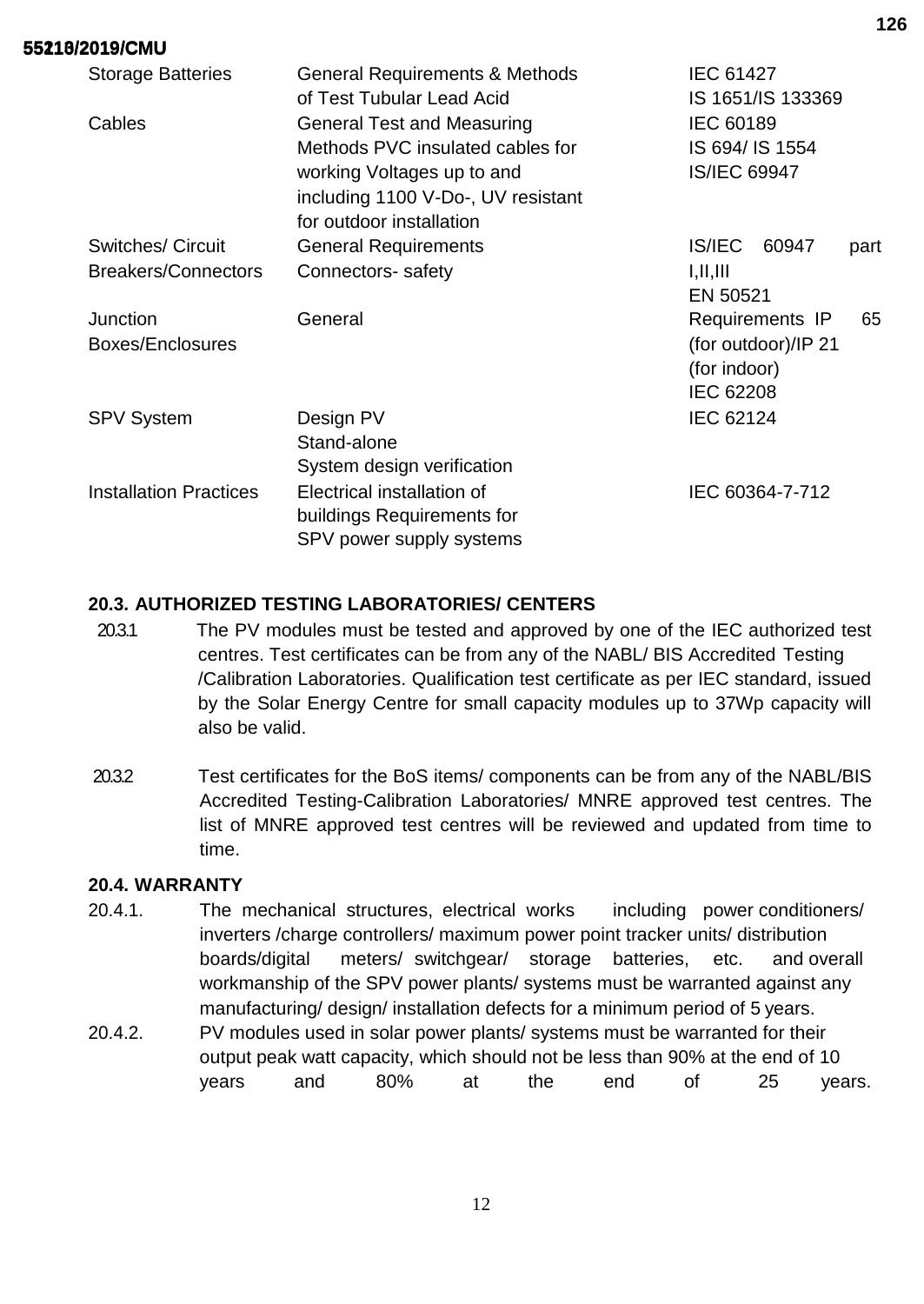# **20.5. IDENTIFICATION AND TRACEABILITY**

20.5.1 Each PV module used in any solar power project must use a RF identification tag (RFID), which must contain the following information. The RFID can be inside or outside the module laminate, but must be able to withstand harsh environmental conditions.

## **MNRE No.5/23/2009-P&C Dated 16.06.2010**

- (i) Name of the manufacturer of PV Module
- (ii) Name of the Manufacturer of Solar cells
- (iii) Month and year of the manufacture (separately for solar cells and module)
- (iv) Country of origin (separately for solar cells and module)
- (v) I-V curve for the module
- (vi) Peak Wattage, Im, Vm and FF for the module
- (vii) Unique Serial No and Model No of the module
- (viii) Date and year of obtaining IEC PV module qualification certificate
- (ix) Name of the test lab issuing IEC certificate

(x) Other relevant information on traceability of solar cells and module as per ISO 9000 series.

# **21 ERECTION, TESTING & COMMISSIONING**

- a. The installation shall be carried out by an electrical contractor holding a valid license as required by the State Government Authorities.
- b. The contractor shall provide necessary drawings and documents required by statutory authorities and obtain the approval before taking up erection. It shall be the sole responsibility of the contractor in obtaining safety certificate / approval from local statutory authorities.
- c. Any modification in the equipment or installation that may be demanded by the inspecting authorities shall be carried out by the contractor at no additional cost
- d. In accordance with the specific installation instruction as per the manufacturers drawings or as directed by the department, the successful Bidder shall unload, assemble, erect, install test, commission and hand over all electrical equipments included in this contract.
- e. Erection materials including all consumables, tools, testing instruments or any other equipment required for successful commissioning shall be arranged by the successful Bidder in a timely manner.
- f. Clearing the site after completion, of erection as well as regular clearance of unwanted materials from site, shall also be included under this scope of work.
- g. All equipment and instruments, indoor and outdoor, shall be marked with Numbers and provided with suitable danger boards as per Indian electricity Rules/code etc before commissioning.
- h. The contractor shall touch up the surface with paint of same shade for equipments, which are scratched and / or damaged during transportation and erection before commissioning.
- i. The contractor shall employ skilled and semi-skilled labourers for erection, testing and commissioning as required. All the electricians, cable jointers, wiremen, welders and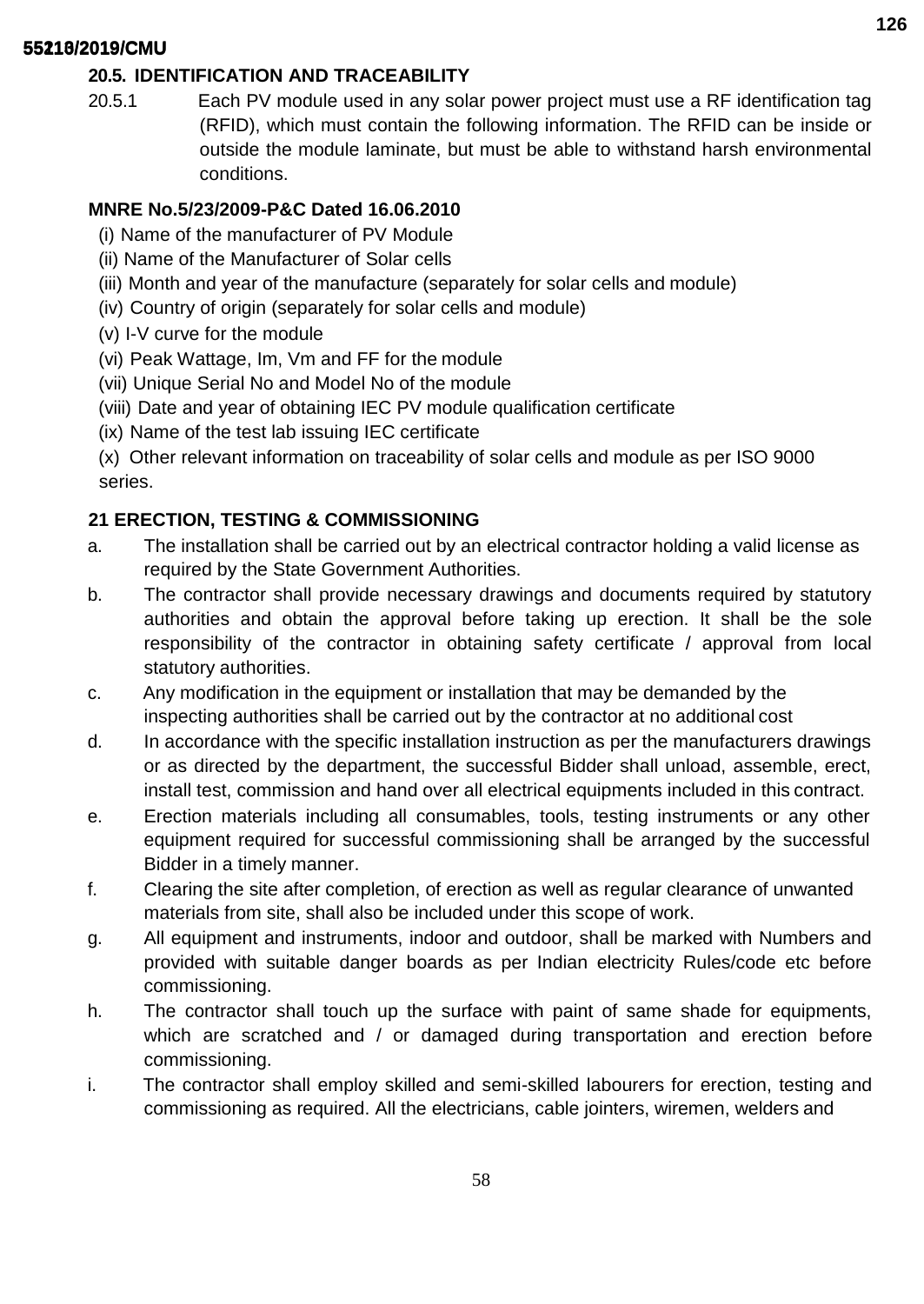others employed shall posses valid certificates / license recognized by competent authorities.

- j. The contractor shall set up his own facilities at site at allocated place to undertake fabrication/assembly jobs etc.
- k. The Contractor shall carry out civil engineering works as called for in scope of work pertaining to electrical equipment's like foundation for modules structures as per the latest relevant drawings. For this they may carry out minor civil works such as foundation bolts, cutting holes in walls, chipping of floor and ceiling etc. making good the same after installation of the equipment and any other minor civil works required for completion of the work has to be carried out without any extra charges.
- l. During erection, care is to be taken to see that painting does not peel off at any place and if so, it has to be given a 'Touch-up' after erection by the contract.

# **22 SPECIFICATION FOR TESTING & COMMISSIONING**

The testing and commissioning for all electrical equipment at site shall be according to the procedures listed below:

- a) All electrical equipment shall be tested, installed and commissioned in accordance with the latest relevant standards and code of practices published by Indian Standards Institution wherever applicable and stipulations made in relevant general specifications.
- b) The testing of all electrical equipment as well as the system as a whole shall be carried out to ensure that the equipment and its components are in satisfactory condition and will successfully perform its functional operations. The inspection of the equipment shall be carried out to ensure that all materials, workmanship and installations conform to the accepted design, engineering and construction standards, as well as accepted code of practices and stipulations made in the relevant general specifications.
- c) The contractor in the presence of representative of the department shall carry out all tests using his own calibrated instruments, testing equipment as well as qualified testing personnel.
- d) The results of all tests shall conform to the specification requirements as well as any specific performance data, guaranteed during finalization of the contract.

# **23 PREPARATION OF THE EQUIPMENT FOR COMMISSIONING;**

- a) After completion of the installation at site and for the preparation of plant commissioning, the contractor shall check all the equipment and installation in accordance with the agreed standards, latest relevant code of practices of Indian Standards and specific instructions furnished by the particular equipment suppliers as well as purchaser.
- b) Checking required to be made on all equipment and installations at site shall comprise, but not limited to, the following:
	- Physical inspection Modules for removal of any foreign bodies, external defects, such as damaged, loose connection in Junction Boxes & PCU etc . loose foundation bolts etc.
	- Check for the free movement of mechanism for the circuit breaker, rotating parts of the rotating machines and devices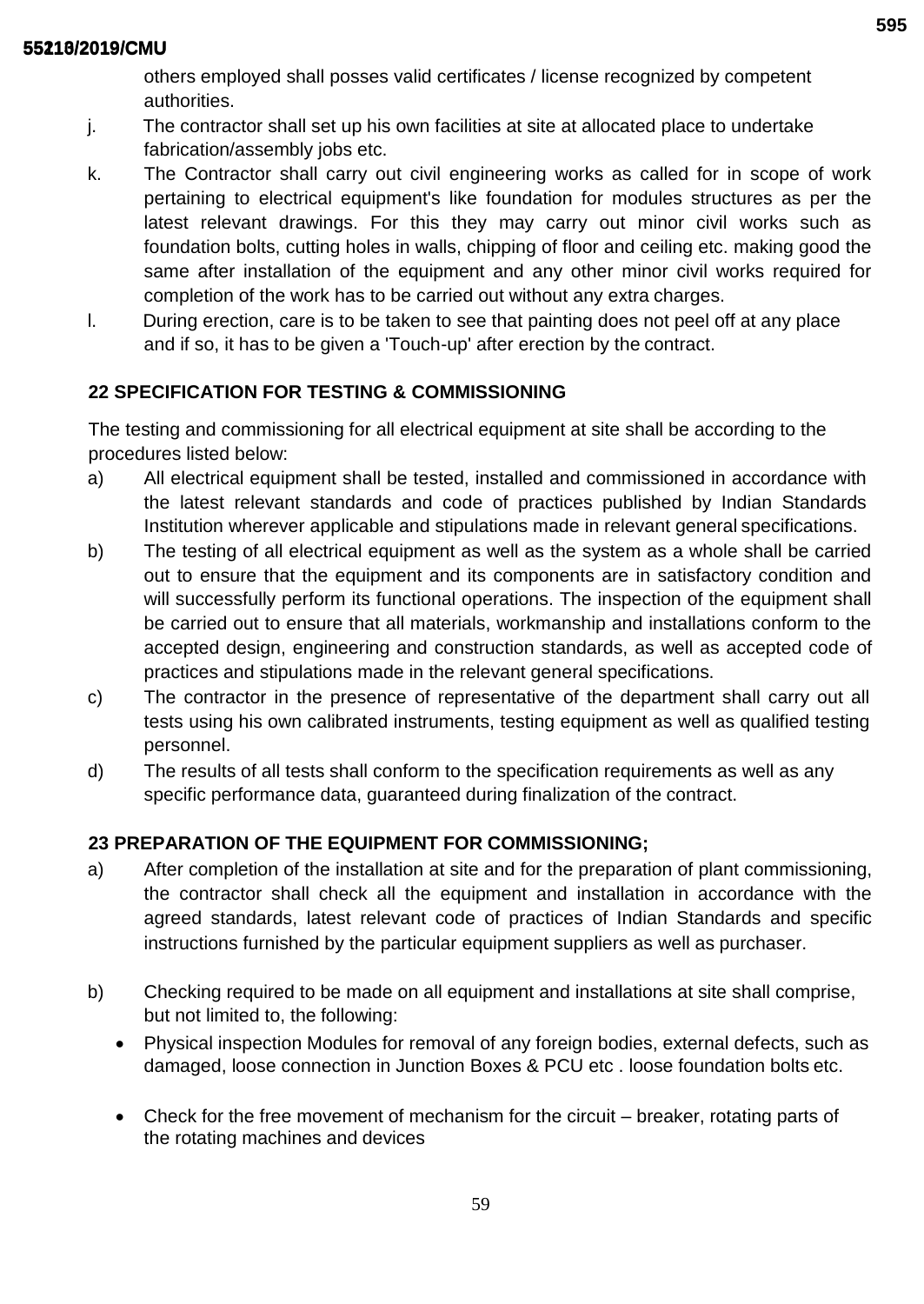- Check for tightness of all cable joints and busbar termination ends as well as earth connections in the main earthing network.
- Check for clearance of live bus bars and connectors from the metal enclosure
- Check for proper alignment of all the modules etc
- Continuity checks in case of power and control cables
- Checking of all mechanical and electrical interlocks including tripping of breakers using manual operation of relay.
- Checking of alarm and annunciation circuits by manual actuation of relevant relays
- Check and calibrate devices requiring field adjustment/calibration like adjustment of relay setting etc.
- Check for proper connection to earth network of all non-current carrying parts of the equipment and installation
- c) The relevant tests shall be carried out in accordance with relevant IS of latest issue. The tests which are to be carried out on the equipment shall include, but not be limited to, the following:
- i) Check for completeness of installation.
- ii) Each pole to earth insulation resistance test.

# **d) Cables**

- i) Insulation resistance test shall be conducted by Magger for cables rated up to 1.1kV grade.
- ii) All 1.1 kV cables shall be subjected to high voltage test after joining and terminating but before commissioning as per relevant standards.
- $iii)$  In each test, the metallic sheath / screen / armour should be connected to earth.
- iv) Continuity of all the cores, correctness of all connections as per wiring diagram, correctness of polarity and phasing of power cables and proper earth connection of cable glands, cable boxes, armour and metallic sheath, shall be checked.

## **e) Earthing**

- i) Tests to ensure continuity of all earth connections.
- ii) Tests to obtain earth resistance of the complete network by using earth tester. The test values obtained shall be within the limits (less than 3 ohms).

# **TECHNICAL SPECIFICATIONS**

# **[TO BE INCORPORATED AS PER REQUIREMENT OF THE WORK PUT TO TENDER DULY QUOTING THE RELEVANT SPECIFICATION NUMBER OF APSS. BSI Code No. ,MOST, etc. STANDARD SPECIFICATION NO.]**

# **Contractor EXECUTIVE ENGINEER- NIRDPR**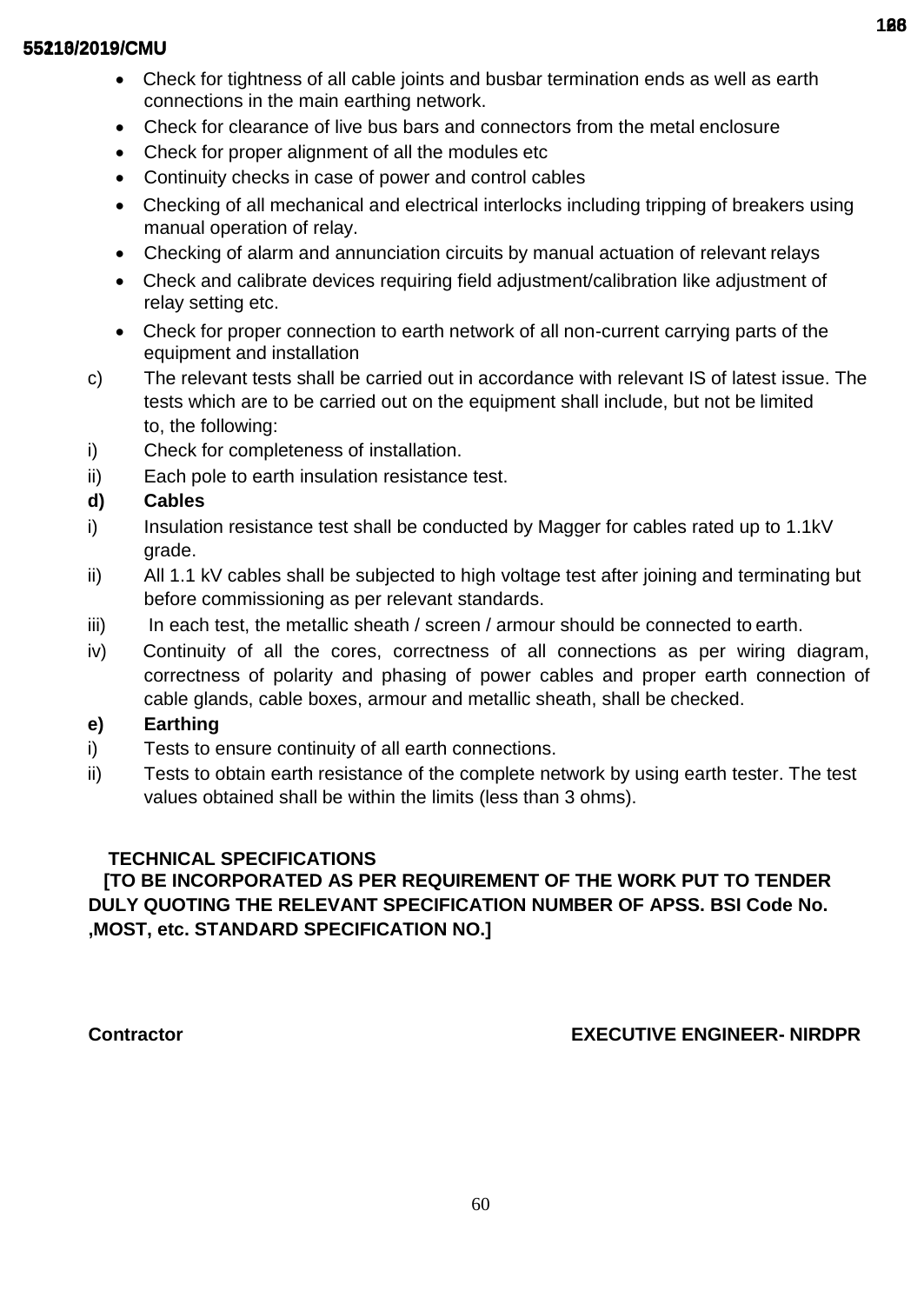## **DRAWINGS**

## **1.0 DRAWINGS:**

- **1.1** The plans enclosed with the tender are liable to the altered during execution of work as per necessity of site conditions. The premium quoted by the contractor for various items shall hold good for execution of work even with altered plans.
- **1.2** One set of drawings, on the basis of which actual execution of the work is to proceed shall be furnished free of cost to the contractor by the Superintending Engineer / EXECUTIVE ENGINEER- NIRDPR progressively according to the work program submitted by the contractor and accepted by the Superintending Engineer / EXECUTIVE ENGINEER- NIRDPR. Drawings for any particular activity shall be issued to the contractor at least 30 days in advance of the scheduled date of the start of the activity. However, no extra claims by the contractor toward any delay in issue of drawing or issue of any revision / change to the drawings issued earlier shall be admissible. The Superintending Engineer shall intimate the contractor 7 days in advance regarding any delay to issue of drawings, for any particular stage of works. If work gets effected due to delay to issue of drawings, for any particular stage of work the contractor shall be granted extension of time in terms of condition 14.7 of tender notice.
- **1.3** Signed drawings above shall not be deemed to be an order for work unless they entered in the agreement or schedule of drawings under proper alterations of the contractor and EXECUTIVE ENGINEER- NIRDPR or unless they have been sent of the contractor by the EXECUTIVE ENGINEER- NIRDPR with a covering letter confirming that the drawing in and authority for work in contract.

## **2.0 DISCREPANCIES:**

- **2.1** In case of discrepancies between documents the following order of procedure shall apply:-
	- 2.1.1 Between the written description of written dimensions in the drawings and the corresponding one in the specifications, the latter shall apply.
	- 2.1.2 Figured dimensions shall supersede scaled dimensions. The drawings on a larger scale shall take precedence over those on a smaller scale.
	- 2.1.3 Drawings issued as construction drawings from time to time shall supersede tender drawings and also the correspondence drawings previously issued.

## **Contractor EXECUTIVE ENGINEER- NIRDPR**

- **Note: The contractor should not execute any component of work without obtaining the working drawings. Any work done without drawings shall be at the contractor's responsibility only.Acceptance for such work will be at the discretion of the EXECUTIVE ENGINEER- NIRDPR.**
- **3.0 SECRECY CLAUSE**